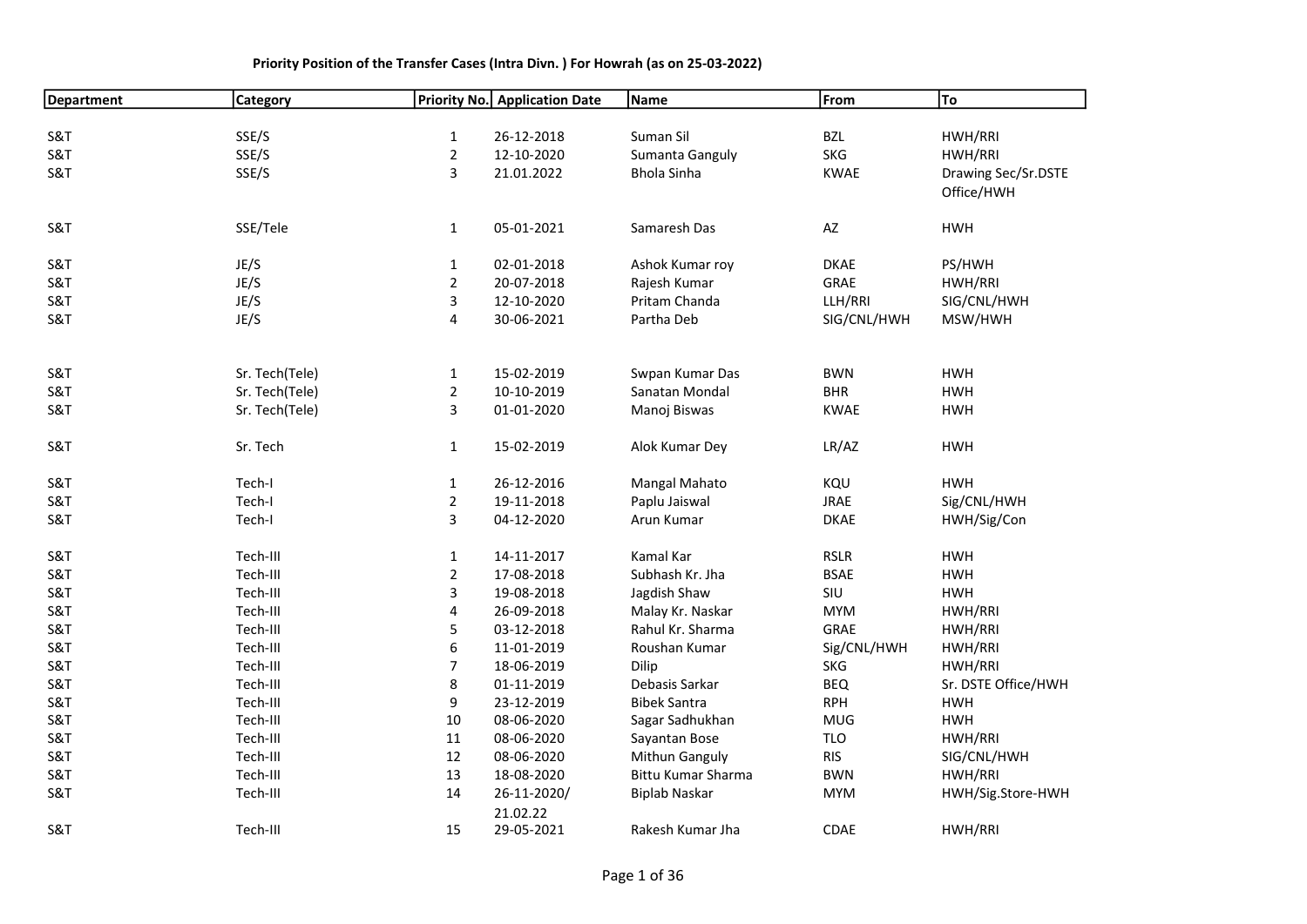| <b>Department</b> | <b>Category</b> | <b>Priority No.</b> | <b>Application Date</b> | Name                     | From          | <b>To</b>                 |
|-------------------|-----------------|---------------------|-------------------------|--------------------------|---------------|---------------------------|
| S&T               | Tech-III        | 16                  | 17-06-2021              | <b>Binod Yadav</b>       | <b>KWAE</b>   | SIG/CNL/HWH               |
| <b>S&amp;T</b>    | Tech-III        | $17\,$              | 04.12.2021              | Sourav Manna             | GKH           | <b>HWH</b>                |
| <b>S&amp;T</b>    | Tech-III        | 18                  | 15.12.2021              | Somnath Das              | <b>DKAE</b>   | HWH/RRI                   |
| S&T               | Tech-III        | 19                  | 09.01.2022              | Mritunjay Pal            | AMP           | Signal Control/HWH        |
| S&T               | Tech-III(Tele.) | $\mathbf{1}$        | 10-10-2019              | Aditya Sharma            | <b>RPH</b>    | <b>HWH</b>                |
| S&T               | Tech-III(Tele.) | $\overline{a}$      | 05-10-2020              | Ram Binod Sah            | <b>BWN</b>    | <b>HWH</b>                |
| S&T               | Helper          | $\mathbf{1}$        | 12-01-2016              | <b>Bablu Sardar</b>      | <b>BWN</b>    | <b>HWH</b>                |
| S&T               | Helper          | $\overline{a}$      | 04-02-2016              | Kumar Sharma             | <b>DKAE</b>   | <b>HWH</b>                |
| S&T               | Helper          | 3                   | 25-04-2016              | Arjit Das                | GRAE          | <b>HWH</b>                |
| S&T               | Helper          | 4                   | 23-05-2016              | Narendra Kumar           | SKG           | <b>HWH</b>                |
| <b>S&amp;T</b>    | Helper          | 5                   | 25-07-2016              | <b>Premasis Maity</b>    | KQU           | <b>HWH</b>                |
| S&T               | Helper          | 6                   | 08-09-2016              | Surendra Kumar           | <b>DKAE</b>   | <b>HWH</b>                |
| S&T               | Helper          | 7                   | 19-04-2017              | <b>Tapas Dey</b>         | SYAE/RRI      | <b>HWH</b>                |
| S&T               | Helper          | 8                   | 16-10-2017              | <b>Bikash Das</b>        | <b>GURAP</b>  | <b>HWH</b>                |
| S&T               | Helper          | 9                   | 31-10-2017              | Sandip Kr.sen            | <b>DKAE</b>   | <b>HWH</b>                |
| S&T               | Helper          | 10                  | 31-10-2017              | Rahul Chattopadhyay      | <b>DKAE</b>   | <b>HWH</b>                |
| S&T               | Helper          | 11                  | 31-10-2017              | Mithun Ganguly           | <b>DKAE</b>   | <b>HWH</b>                |
| S&T               | Helper          | 12                  | 31-10-2017              | Krishna Kr.Roy.          | <b>CHATRA</b> | <b>HWH</b>                |
| S&T               | Helper          | 13                  | 31-10-2017              | SANDIP Kr. SEN           | <b>DKAE</b>   | <b>HWH</b>                |
| S&T               | Helper          | 14                  | 15-06-2018              | Rohit Balmiki            | <b>BWN</b>    | <b>HWH</b>                |
| S&T               | Helper          | 15                  | 18-06-2018              | Narayan Pandit           | <b>BRPA</b>   | <b>HWH, Cable Testing</b> |
| <b>S&amp;T</b>    | Helper          | 16                  | 26-06-2018              | Sunil Kumar              | <b>DKAE</b>   | <b>HWH</b>                |
| S&T               | Helper          | 17                  | 13-07-2018              | Harendra Kr. Tiwari      | <b>DKAE</b>   | <b>HWH, Cable Testing</b> |
| S&T               | Helper          | 18                  | 20-08-2018              | Samrat Roy               | RJG           | <b>HWH</b>                |
| S&T               | Helper          | 19                  | 13-09-2018              | Rajkumar                 | SHE           | <b>HWH</b>                |
| S&T               | Helper          | 20                  | 17-12-2018              | Mitun Rakshit            | <b>BRPA</b>   | PS/HWH                    |
| S&T               | Helper          | 21                  | 19-12-2018              | Gourab Jana              | <b>JRAE</b>   | <b>HWH</b>                |
| S&T               | Helper          | 22                  | 10-10-2019              | Bipin Ram Gond           | MLV           | HWH/RRI                   |
| S&T               | Helper          | 23                  | 22-06-2020              | Mkanoj Kumar Adak        | <b>BWN</b>    | HWH/DRM Office            |
| S&T               | Helper          | 24                  | 22-06-2020              | Kamal Bhattacherjee      | SIG/Store/HWH | Tele/Store/HWH            |
| S&T               | Helper          | 25                  | 20-08-2020              | <b>Binay Kumar Gupta</b> | <b>BWN</b>    | HWH/RRI                   |
| S&T               | helper-II       | 26                  | 02-11-2020              | Umashankar Pahari        | <b>CTR</b>    | <b>HWH</b>                |
| S&T               | TECH-I(Tele.)   | $\mathbf{1}$        | 27-02-2019              | Achintya Sen             | <b>BWN</b>    | <b>HWH</b>                |
| S&T               | TECH-I(Tele.)   | $\overline{2}$      | 10-10-2019              | Ashistaru Mondal         | <b>BRPA</b>   | <b>HWH</b>                |
| S&T               | TECH-I(Tele.)   | 3                   | 10-10-2019              | Dipak Sarkar             | SIU           | <b>HWH</b>                |
| S&T               | TECH-I(Tele.)   | 4                   | 10-10-2019              | Ashistaru Mondal         | <b>BRPA</b>   | <b>HWH</b>                |
| S&T               | TECH-I(Tele.)   | 5                   | 10-10-2019              | Dipak Sarkar             | SIU           | <b>HWH</b>                |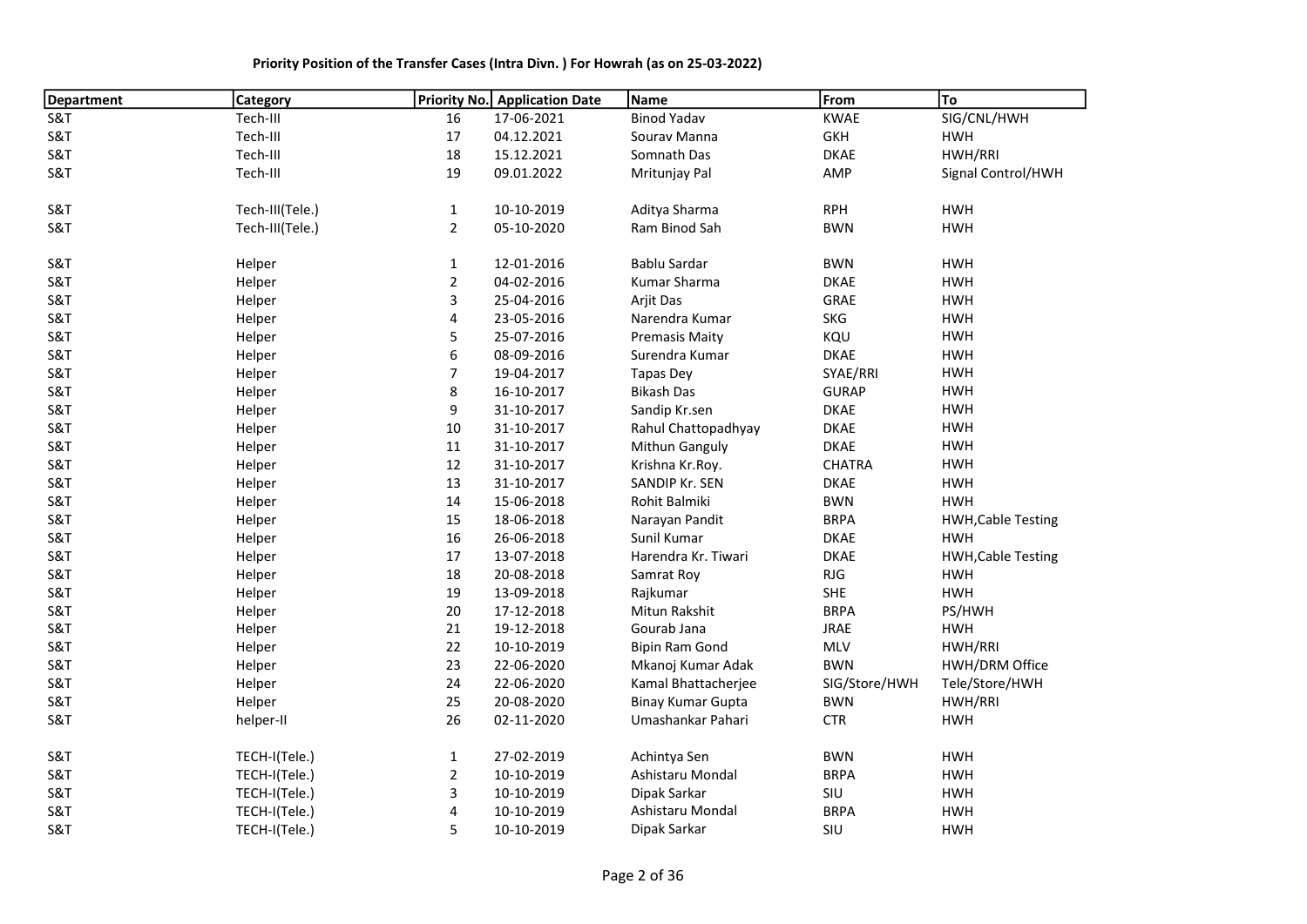| <b>Department</b>    | <b>Category</b> |                | <b>Priority No.</b> Application Date | Name                      | From                   | To            |
|----------------------|-----------------|----------------|--------------------------------------|---------------------------|------------------------|---------------|
| S&T                  | TECH-I(Tele.)   | 6              | 13-10-2020                           | Samiran Chakraborty       | <b>SHE</b>             | <b>HWH</b>    |
| S&T                  | Chowkidar(Sig)  | $\mathbf{1}$   | 14-10-2019                           | Rajmal Tudu               | <b>BWN</b>             | <b>HWH</b>    |
|                      |                 |                |                                      | Name                      | From                   | To            |
| <b>Department</b>    | Category        |                | Priority No. Application Date        |                           |                        |               |
| Medical              | Pharmacist      | $\mathbf{1}$   | 01-09-2016/03-10-<br>2016            | Sri Utpal Adak            | <b>TKPR</b>            | <b>HWH</b>    |
| Medical              | Pharmacist      | $\overline{2}$ | 26-09-2017                           | Sri Soumitra Kr. Das      | AZ                     | Ortho/Hosp    |
| Medical              | <b>DRESSER</b>  | $\mathbf{1}$   | 20.11.2017                           | SRI RAJAN KHOTE           | <b>BWN</b>             | Ortho/Hosp    |
| Medical              | <b>DRESSER</b>  | $\overline{2}$ | 2020-08-24                           | Sri Hazari Mondal         | Ortho/Hosp             | DRM/HU        |
| Medical              | Safaiwala       | $\mathbf{1}$   | 28-06-2018                           | Sri Durga                 | <b>BWN</b>             | <b>HWH</b>    |
| Medical              | <b>HKA</b>      | $\overline{2}$ | 17-08-2020                           | Mrs. Malati Hembram       | AZ                     | <b>HWH</b>    |
| Medical              | <b>HKA</b>      | 3              | 07-10-2020                           | Sri Shambhu Kumar Sharma  | HWH/Colony             | HWH/Loco      |
| Medical              | H&MI            | 1              | 21-08-2019                           | Sri Krishnendu Das        | <b>KWAE</b>            | <b>HWH</b>    |
| Medical              | HA              | $\mathbf{1}$   | 12-10-2020                           | Sri Pradyut Kumar Singh   | <b>HWH</b>             | MSW/HWH       |
| <b>Department</b>    | Category        |                | Priority No. Application Date        | Name                      | From                   | To            |
| Mech Power (Running) | LP(Pass)/RPH    | 1              | 09-08-2017                           | Majoj Toppo(Con.)         | <b>RPH</b>             | <b>HWH</b>    |
| Mech Power (Running) | LP(Pass)/RPH    | $\overline{2}$ | 09-08-2017                           | Amit Singh(Con.)          | <b>RPH</b>             | <b>HWH</b>    |
| Mech Power (Running) | LP(Pass)/RPH    | 3              | 16-08-2017                           | Kanu Ram Boipai(Con.)     | <b>RPH</b>             | <b>HWH</b>    |
| Mech Power (Running) | LP(Pass)/KWAE   | 4              | 26-03-2019                           | Manoj Majhi(Con.)         | <b>KWAE</b>            | <b>HWH</b>    |
| Mech Power (Running) | LP(Pass)/AZ     | 5              | 25.7.2019                            | Biswajit Chatterjee(Con.) | $\mathsf{A}\mathsf{Z}$ | <b>HWH</b>    |
| Mech Power (Running) | LP(Pass)/AZ     | 6              | 25.7.2019                            | Subhankar Sarkar(Con.)    | $\mathsf{A}\mathsf{Z}$ | <b>HWH</b>    |
| Mech Power (Running) | LP(Pass)/AZ     | 7              | 26-07-2019                           | Partha Majumder(Con.)     | AZ                     | <b>HWH</b>    |
| Mech Power (Running) | LP(Pass)/AZ     | 8              | 02-08-2019                           | Jayanta Bhadra            | AZ                     | <b>HWH</b>    |
| Mech Power (Running) | LP(Pass)/AZ     | 9              | 02.08.2019                           | Biswajit Tarafdar(Con.)   | AZ                     | <b>HWH</b>    |
| Mech Power (Running) | LP(Pass)/KWAE   | 10             | 07-11-2019                           | Sunil Kumar Mondal        | <b>KWAE</b>            | <b>HWH</b>    |
| Mech Power (Running) | LP(Pass)/AZ     | 11             | 18.12.2019                           | Sreekant(Con.)            | AZ                     | <b>HWH</b>    |
| Mech Power (Running) | LP(Pass)/RPH    | 12             | 13.01.2020                           | Indra Bhadur              | <b>RPH</b>             | <b>HWH</b>    |
| Mech Power (Running) | LP(Pass)/RPH    | 13             | 21.12.2020                           | Ayan Debnath              | <b>RPH</b>             | <b>HWH</b>    |
| Mech Power (Running) | LP Goods        | $\mathbf{1}$   | 22-04-14                             | Samir Kr. Taludar         | <b>RPH</b>             | SSE(Loco)/HWH |
| Mech Power (Running) | LP Goods        | $\overline{2}$ | 24-04-14                             | Netai Bala                | <b>RPH</b>             | SSE(Loco)/HWH |
| Mech Power (Running) | LP Goods        | 3              | 25-04-14                             | Shibsankar Gorai          | <b>RPH</b>             | SSE(Loco)/HWH |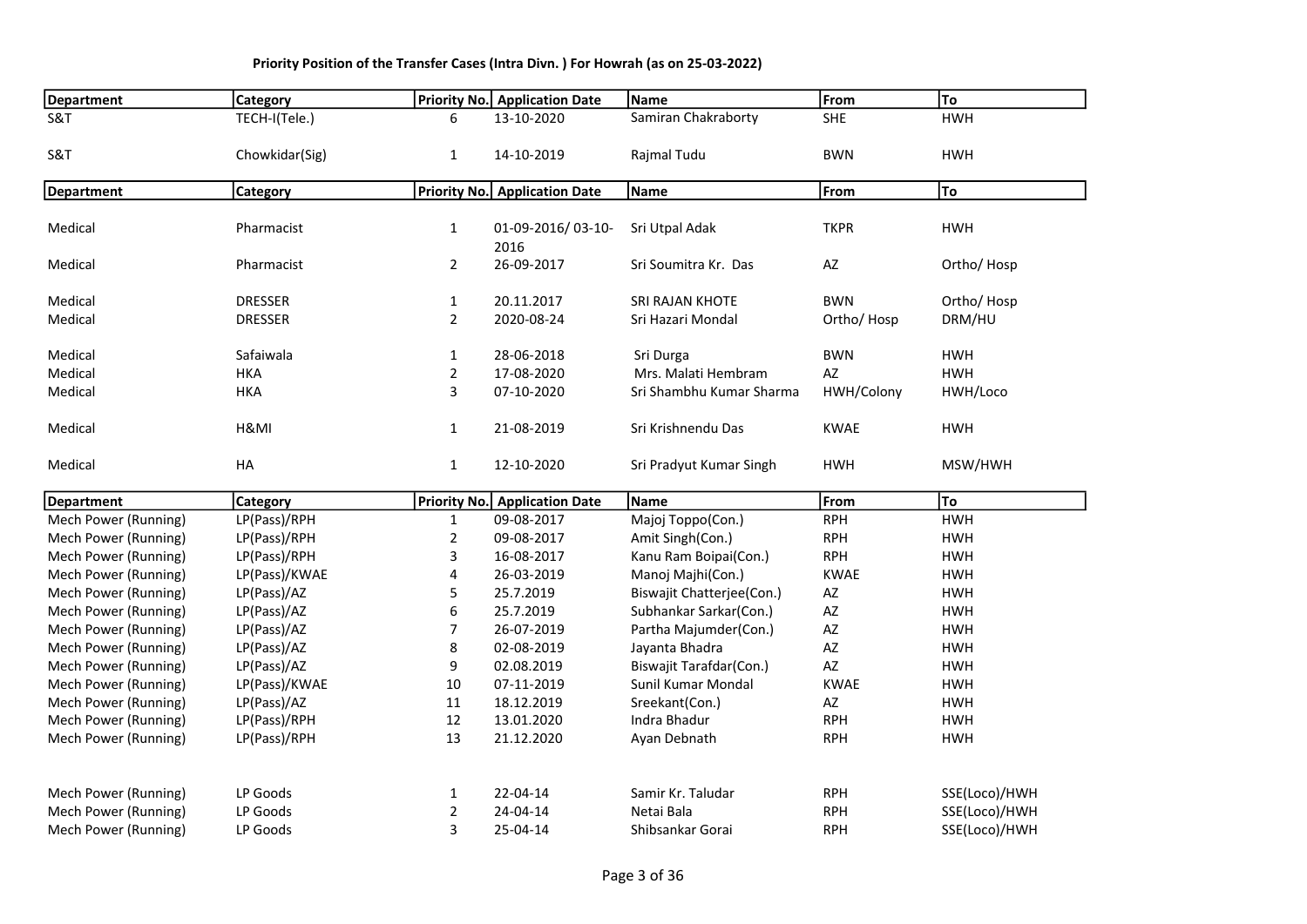| Priority Position of the Transfer Cases (Intra Divn.) For Howrah (as on 25-03-2022) |  |
|-------------------------------------------------------------------------------------|--|
|-------------------------------------------------------------------------------------|--|

| <b>Department</b>    | Category | <b>Priority No.</b> | <b>Application Date</b> | Name                       | From        | To            |
|----------------------|----------|---------------------|-------------------------|----------------------------|-------------|---------------|
| Mech Power (Running) | LP Goods | 4                   | 13-05-14                | Ranjan Kumar Singh         | <b>RPH</b>  | SSE(Loco)/HWH |
| Mech Power (Running) | LP Goods | 5                   | $10-10-14$              | Suman Bhowmik              | <b>RPH</b>  | SSE(Loco)/HWH |
| Mech Power (Running) | LP Goods | 6                   | $10-10-14$              | Manoranjan Mondal          | <b>RPH</b>  | SSE(Loco)/HWH |
| Mech Power (Running) | LP Goods | $\overline{7}$      | $10-10-14$              | <b>Gopal Das</b>           | <b>RPH</b>  | SSE(Loco)/HWH |
| Mech Power (Running) | LP Goods | 8                   | $10-10-14$              | Paritosh K.Das             | <b>RPH</b>  | SSE(Loco)/HWH |
| Mech Power (Running) | LP Goods | 9                   | $11 - 10 - 14$          | Sanjib De                  | <b>RPH</b>  | SSE(Loco)/HWH |
| Mech Power (Running) | LP Goods | 10                  | $11 - 10 - 14$          | Alok Ghosh                 | <b>RPH</b>  | SSE(Loco)/HWH |
| Mech Power (Running) | LP Goods | 11                  | $11 - 10 - 14$          | A.K. Singha Roy            | <b>RPH</b>  | SSE(Loco)/HWH |
| Mech Power (Running) | LP Goods | 12                  | $13 - 10 - 14$          | Jadab Sen                  | <b>RPH</b>  | SSE(Loco)/HWH |
| Mech Power (Running) | LP Goods | 13                  | $17 - 10 - 14$          | Pronab Kr. Sarkar          | <b>RPH</b>  | SSE(Loco)/HWH |
| Mech Power (Running) | LP Goods | 14                  | 20-10-14                | Raju Maity                 | <b>RPH</b>  | SSE(Loco)/HWH |
| Mech Power (Running) | LP Goods | 15                  | $04 - 11 - 14$          | Subimal Das                | <b>RPH</b>  | SSE(Loco)/HWH |
| Mech Power (Running) | LP Goods | 16                  | 25-02-15                | Pranabesh Halder           | <b>RPH</b>  | SSE(Loco)/HWH |
| Mech Power (Running) | LP Goods | 17                  | 02-03-15                | Randhir Kumar              | <b>RPH</b>  | SSE(Loco)/HWH |
| Mech Power (Running) | LP Goods | 18                  | 18-09-15                | Suvadip Pal                | <b>RPH</b>  | SSE(Loco)/HWH |
| Mech Power (Running) | LP Goods | 19                  | 07-04-15                | Surajit Saha               | <b>RPH</b>  | SSE(Loco)/HWH |
| Mech Power (Running) | LP Goods | 20                  | $10-04-15$              | Sujay Roy                  | <b>RPH</b>  | SSE(Loco)/HWH |
| Mech Power (Running) | LP Goods | 21                  | 11-07-15                | Ajay Kr. Mandal            | <b>RPH</b>  | SSE(Loco)/HWH |
| Mech Power (Running) | LP Goods | 22                  | 20-07-15                | Swarup Das                 | <b>RPH</b>  | SSE(Loco)/HWH |
| Mech Power (Running) | LP Goods | 23                  | 20-07-15                | Sasanka Dey                | <b>RPH</b>  | SSE(Loco)/HWH |
| Mech Power (Running) | LP Goods | 24                  | 20-07-15                | Pradip Biswas              | <b>RPH</b>  | SSE(Loco)/HWH |
| Mech Power (Running) | LP Goods | 25                  | 20-07-15                | Nandalal Majhi             | <b>RPH</b>  | SSE(Loco)/HWH |
| Mech Power (Running) | LP Goods | 26                  | 20-07-15                | Amar Das                   | <b>RPH</b>  | SSE(Loco)/HWH |
| Mech Power (Running) | LP Goods | 27                  | 20-07-15                | <b>Biswajit Chatterjee</b> | <b>RPH</b>  | SSE(Loco)/HWH |
| Mech Power (Running) | LP Goods | 28                  | 20-07-15                | Samar Saha                 | <b>RPH</b>  | SSE(Loco)/HWH |
| Mech Power (Running) | LP Goods | 29                  | 20-07-15                | Kunal Ghosh                | <b>RPH</b>  | SSE(Loco)/HWH |
| Mech Power (Running) | LP Goods | 30                  | 20-07-15                | Prasenjit Mandal           | <b>RPH</b>  | SSE(Loco)/HWH |
| Mech Power (Running) | LP Goods | 31                  | 20-07-15                | Dhiman Dey                 | <b>RPH</b>  | SSE(Loco)/HWH |
| Mech Power (Running) | LP Goods | 32                  | 24-07-15                | Rajib Nath                 | <b>RPH</b>  | SSE(Loco)/HWH |
| Mech Power (Running) | LP Goods | 33                  | 24-08-15                | Tarak Sengupta             | <b>RPH</b>  | SSE(Loco)/HWH |
| Mech Power (Running) | LP Goods | 34                  | 24-08-15                | A.J. Pathak                | <b>RPH</b>  | SSE(Loco)/HWH |
| Mech Power (Running) | LP Goods | 35                  | 24-08-15                | K.C. Pal                   | <b>RPH</b>  | SSE(Loco)/HWH |
| Mech Power (Running) | LP Goods | 36                  | 24-08-15                | Munna Kumar                | <b>RPH</b>  | SSE(Loco)/HWH |
| Mech Power (Running) | LP Goods | 37                  | 24-08-15                | <b>Tanmoy Nag</b>          | <b>RPH</b>  | SSE(Loco)/HWH |
| Mech Power (Running) | LP Goods | 38                  | 24-08-15                | Debashish Mitra            | <b>RPH</b>  | SSE(Loco)/HWH |
| Mech Power (Running) | LP Goods | 39                  | 27-09-15                | I.B. Kumar                 | <b>RPH</b>  | SSE(Loco)/HWH |
| Mech Power (Running) | LP Goods | 40                  | $16 - 12 - 15$          | <b>Uttam Kumar</b>         | <b>RPH</b>  | SSE(Loco)/HWH |
| Mech Power (Running) | LP Goods | 41                  | $20 - 01 - 16$          | Kapil Deo Mandal           | <b>KWAE</b> | SSE(Loco)/HWH |
| Mech Power (Running) | LP Goods | 42                  | 20-01-16                | Arup Sanyal                | <b>RPH</b>  | SSE(Loco)/HWH |
| Mech Power (Running) | LP Goods | 43                  | 20-01-16                | Suman Saurav               | <b>RPH</b>  | SSE(Loco)/HWH |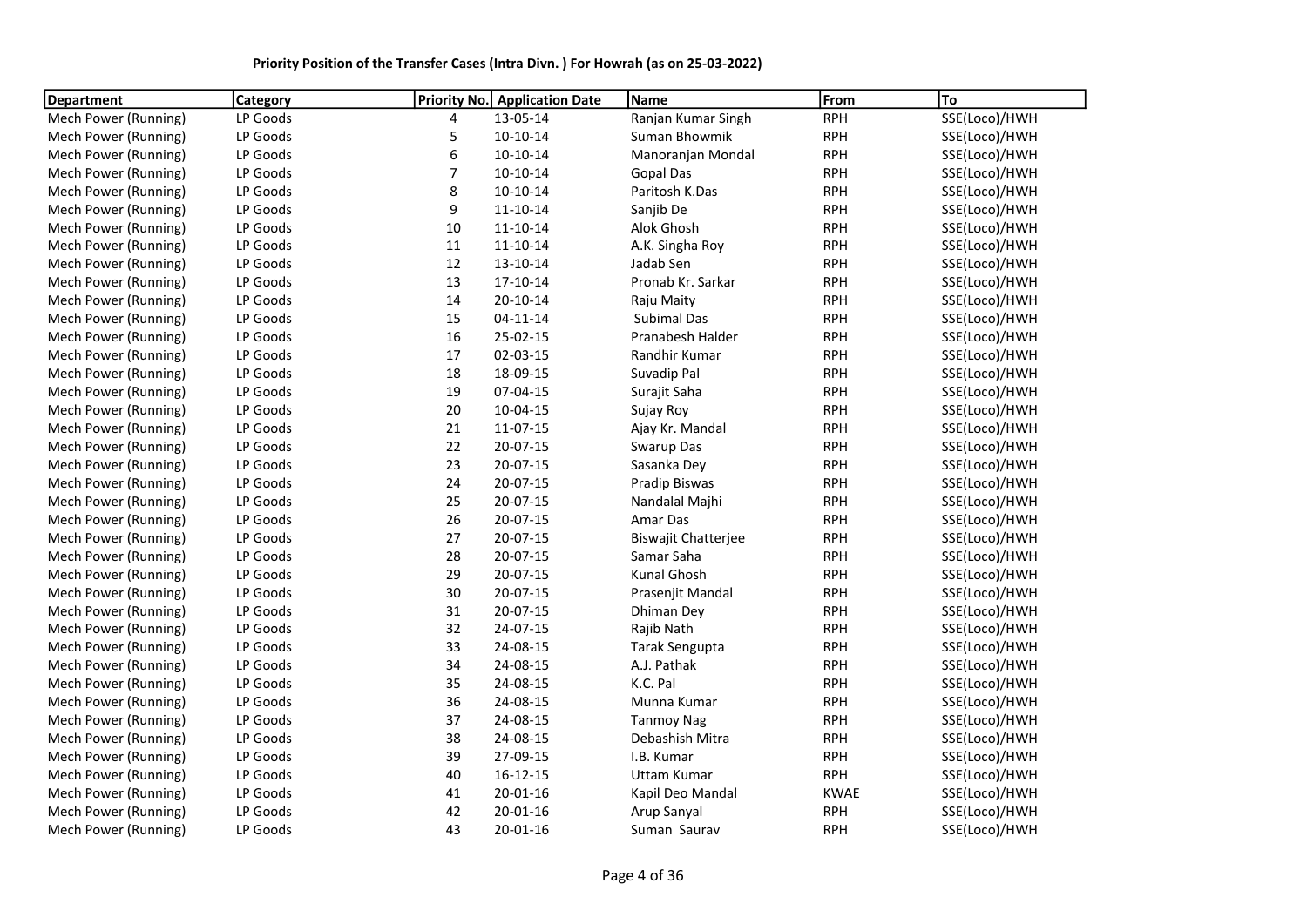| Priority Position of the Transfer Cases (Intra Divn.) For Howrah (as on 25-03-2022) |  |
|-------------------------------------------------------------------------------------|--|
|-------------------------------------------------------------------------------------|--|

| Department           | <b>Category</b> | Priority No.   | <b>Application Date</b> | Name                 | From                   | To            |
|----------------------|-----------------|----------------|-------------------------|----------------------|------------------------|---------------|
| Mech Power (Running) | LP Goods        | 44             | $20 - 01 - 16$          | Rahul Raj            | <b>RPH</b>             | SSE(Loco)/HWH |
| Mech Power (Running) | LP Goods        | 45             | $20 - 01 - 16$          | A.K. Anu             | <b>RPH</b>             | SSE(Loco)/HWH |
| Mech Power (Running) | LP Goods        | 46             | $20 - 01 - 16$          | Rajiv Kumar-II       | <b>RPH</b>             | SSE(Loco)/HWH |
| Mech Power (Running) | LP Goods        | 47             | 08-02-16                | Chiranjit Mandal     | <b>KWAE</b>            | SSE(Loco)/HWH |
| Mech Power (Running) | LP Goods        | 48             | 08-02-16                | R.K. Ram             | <b>RPH</b>             | SSE(Loco)/HWH |
| Mech Power (Running) | LP Goods        | 49             | 08-02-16                | Pravin Kumar         | <b>RPH</b>             | SSE(Loco)/HWH |
| Mech Power (Running) | LP Goods        | 50             | 08-02-16                | S.C. Malakar         | <b>KWAE</b>            | SSE(Loco)/HWH |
| Mech Power (Running) | LP Goods        | 51             | 09-02-16                | Pramod Kumar         | <b>RPH</b>             | SSE(Loco)/HWH |
| Mech Power (Running) | LP Goods        | 52             | 28-02-16                | Sanju Kumar          | <b>RPH</b>             | SSE(Loco)/HWH |
| Mech Power (Running) | LP Goods        | 53             | 28-02-16                | B.K. Pankaj          | <b>RPH</b>             | SSE(Loco)/HWH |
| Mech Power (Running) | LP Goods        | 54             | 28-02-16                | Ravi Kr. Yadav       | <b>RPH</b>             | SSE(Loco)/HWH |
| Mech Power (Running) | LP Goods        | 55             | 28-02-16                | Samiran Modak        | <b>RPH</b>             | SSE(Loco)/HWH |
| Mech Power (Running) | LP Goods        | 56             | 13-03-16                | Sanjit Malo          | <b>RPH</b>             | SSE(Loco)/HWH |
| Mech Power (Running) | LP Goods        | 57             | 13-03-16                | Pintu Kumar          | <b>RPH</b>             | SSE(Loco)/HWH |
| Mech Power (Running) | LP Goods        | 58             | 13-03-16                | Mithilesh Kumar      | <b>RPH</b>             | SSE(Loco)/HWH |
| Mech Power (Running) | LP Goods        | 59             | 31-03-16                | Minanku Mondal       | <b>RPH</b>             | SSE(Loco)/HWH |
| Mech Power (Running) | LP Goods        | 60             | 31-03-16                | R Choudhary          | <b>RPH</b>             | SSE(Loco)/HWH |
| Mech Power (Running) | LP Goods        | 61             | 31-03-16                | KumarSaurav          | <b>RPH</b>             | SSE(Loco)/HWH |
| Mech Power (Running) | LP Goods        | 62             | 31-03-16                | Pankaj Kr. Singh     | <b>RPH</b>             | SSE(Loco)/HWH |
| Mech Power (Running) | LP Goods        | 63             | 21-04-16                | S.K. Yadav           | <b>BWN</b>             | SSE(Loco)/HWH |
| Mech Power (Running) | LP Goods        | 64             | 31-05-16                | PSK Prem             | <b>RPH</b>             | SSE(Loco)/HWH |
| Mech Power (Running) | LP Goods        | 65             | 31-05-16                | A.K. Chaudhury       | <b>RPH</b>             | SSE(Loco)/HWH |
| Mech Power (Running) | LP Goods        | 66             | 31-05-16                | Sanjay Kumar         | <b>RPH</b>             | SSE(Loco)/HWH |
| Mech Power (Running) | LP Goods        | 67             | 31-05-16                | Nagmani Kumar        | <b>RPH</b>             | SSE(Loco)/HWH |
| Mech Power (Running) | LP Goods        | 68             | 21-09-16                | Ranjit Kumar - II    | <b>RPH</b>             | SSE(Loco)/HWH |
| Mech Power (Running) | LP Goods        | 69             | 21-09-16                | Shyam Sundar Saha    | <b>RPH</b>             | SSE(Loco)/HWH |
| Mech Power (Running) | LP Goods        | 70             | 22-09-16                | Md. D.I. Rizvi       | <b>RPH</b>             | SSE(Loco)/HWH |
| Mech Power (Running) | LP Goods        | 71             | 09-10-16                | Fauzdar Kumar        | <b>RPH</b>             | SSE(Loco)/HWH |
| Mech Power (Running) | LP(Mail)/Mech   | $\mathbf{1}$   | 10-08-19                | Anil Dang            | AZ                     | <b>HWH</b>    |
| Mech Power (Running) | LP(Mail)/Mech   | $\overline{2}$ | 07-09-19                | <b>Blashius Minz</b> | $\mathsf{A}\mathsf{Z}$ | <b>HWH</b>    |
| Mech Power (Running) | ALP(Dsl)        | $\mathbf 1$    | 08-02-2021              | Suvadip Bhowmik      | <b>RPH</b>             | <b>HWH</b>    |
| Mech Power (Running) | ALP(Dsl)        | $\overline{2}$ | 08-02-2021              | Abhishek Sarkar      | <b>RPH</b>             | <b>HWH</b>    |
| Mech Power (Running) | ALP(Dsl)        | 3              | 08-02-2021              | Raja Shaw            | <b>RPH</b>             | <b>HWH</b>    |
| Mech Power (Running) | ALP(Dsl)        | 4              | 08-02-2021              | Manoj Kaibarta       | <b>RPH</b>             | <b>HWH</b>    |
| Mech Power (Running) | ALP(Dsl)        | 5              | 08-02-2021              | Sandip Sarkar        | <b>RPH</b>             | <b>HWH</b>    |
| Mech Power (Running) | ALP(Dsl)        | 6              | 08-02-2021              | Suman Halder         | <b>RPH</b>             | <b>HWH</b>    |
| Mech Power (Running) | ALP(Dsl)        | $\overline{7}$ | 08-02-2021              | Kalyan Maitra        | <b>RPH</b>             | <b>HWH</b>    |
| Mech Power (Running) | ALP(Dsl)        | 8              | 08-02-2021              | Amit Kumar (IX)      | <b>RPH</b>             | <b>HWH</b>    |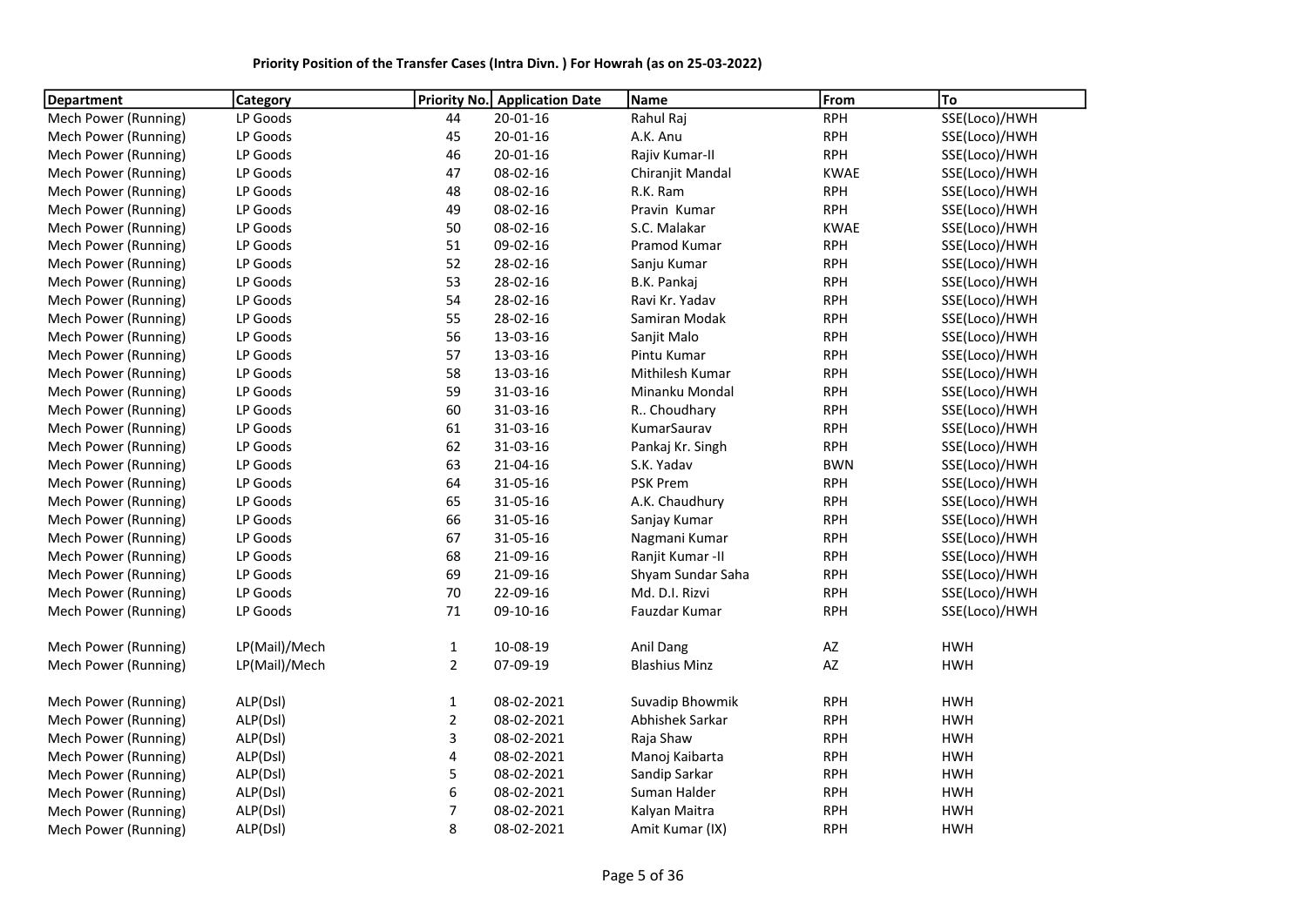| Priority Position of the Transfer Cases (Intra Divn.) For Howrah (as on 25-03-2022) |  |  |  |
|-------------------------------------------------------------------------------------|--|--|--|
|-------------------------------------------------------------------------------------|--|--|--|

| <b>Department</b>    | <b>Category</b> |        | <b>Priority No. Application Date</b> | Name                       | From        | To         |                               |
|----------------------|-----------------|--------|--------------------------------------|----------------------------|-------------|------------|-------------------------------|
| Mech Power (Running) | ALP(Dsl)        | 9      | 08-02-2021                           | Pranab Roy                 | <b>BWN</b>  | <b>HWH</b> |                               |
| Mech Power (Running) | ALP(Dsl)        | 10     | 08-02-2021                           | <b>Tuhin Biswas</b>        | <b>RPH</b>  | <b>HWH</b> |                               |
| Mech Power (Running) | ALP(Dsl)        | 11     | 08-02-2021                           | Amit Kumar Pal             | <b>PKR</b>  | <b>HWH</b> |                               |
| Mech Power (Running) | ALP(Dsl)        | 12     | 08-02-2021                           | Kuntal Hazra               | <b>PKR</b>  | <b>HWH</b> |                               |
| Mech Power (Running) | ALP(Dsl)        | 13     | 08-02-2021                           | Arun Debnath               | <b>PKR</b>  | <b>HWH</b> |                               |
| Mech Power (Running) | ALP(Dsl)        | 14     | 08-02-2021                           | Jay Krishna Yadav          | <b>PKR</b>  | <b>HWH</b> |                               |
| Mech Power (Running) | ALP(Dsl)        | 15     | 08-02-2021                           | Santanu Das                | <b>KWAE</b> | <b>HWH</b> |                               |
| Mech Power (Running) | ALP(Dsl)        | 16     | 08-02-2021                           | Deepak Kumar               | <b>KWAE</b> | <b>HWH</b> |                               |
| Mech Power (Running) | ALP(Dsl)        | $17\,$ | 08-02-2021                           | Debranjan Roy              | <b>BWN</b>  | <b>HWH</b> |                               |
| Mech Power (Running) | ALP(Dsl)        | 18     | 08-02-2021                           | Vikash Kumar               | <b>KWAE</b> | <b>HWH</b> |                               |
| Mech Power (Running) | ALP(Dsl)        | 19     | 08-02-2021                           | Surajit Dhar               | <b>RPH</b>  | <b>HWH</b> |                               |
| Mech Power (Running) | ALP(Dsl)        | 20     | 08-02-2021                           | Santosh Kumar Chaudhary    | <b>RPH</b>  | <b>HWH</b> |                               |
| Mech Power (Running) | ALP(Dsl)        | 21     | 09-02-2021                           | <b>Bikash Paul</b>         | <b>PKR</b>  | <b>HWH</b> |                               |
| Mech Power (Running) | ALP(Dsl)        | 22     | 09-02-2021                           | Ashim De                   | <b>PKR</b>  | <b>HWH</b> |                               |
| Mech Power (Running) | ALP(Dsl)        | 23     | 09-02-2021                           | Subhajit Ojha              | <b>PKR</b>  | <b>HWH</b> |                               |
| Mech Power (Running) | ALP(Dsl)        | 24     | 09-02-2021                           | Rakesh Murmu               | <b>PKR</b>  | <b>HWH</b> |                               |
| Mech Power (Running) | ALP(Dsl)        | 25     | 09-02-2021                           | Asif Ali Mollah            | <b>PKR</b>  | <b>HWH</b> |                               |
| Mech Power (Running) | ALP(Dsl)        | 26     | 09-02-2021                           | <b>Ourav Paul</b>          | <b>PKR</b>  | <b>HWH</b> |                               |
| Mech Power (Running) | ALP(Dsl)        | 27     | 12-05-2021                           | Sudhir Kumar               | AZ          | <b>HWH</b> |                               |
| Mech Power (Running) | ALP(Dsl)        | 28     | 12-05-2021                           | Amardeep Singh             | <b>RPH</b>  | <b>HWH</b> |                               |
| Mech Power (Running) | ALP(Dsl)        | 29     | 12-05-2021                           | Manjesh Kumar              | <b>RPH</b>  | <b>HWH</b> |                               |
| Mech Power (Running) | ALP(Dsl)        | 30     | 12-05-2021                           | Vikash Kum,ar Mehta        | <b>RPH</b>  | <b>HWH</b> |                               |
| Mech Power (Running) | ALP(Dsl)        | 31     | 12-05-2021                           | Sudhanshu Kumar            | <b>RPH</b>  | <b>HWH</b> |                               |
| Mech Power (Running) | ALP(Dsl)        | 32     | 12-05-2021                           | Rajeev Kumar               | <b>RPH</b>  | <b>HWH</b> |                               |
| Mech Power (Running) | ALP(Dsl)        | 33     | 12-05-2021                           | Prem Kumar Gope            | <b>RPH</b>  | <b>HWH</b> |                               |
| Mech Power (Running) | ALP(Dsl)        | 34     | 13-07-2021                           | Suvam Ghosh                | <b>BWN</b>  | <b>HWH</b> | <b>Electric Traction only</b> |
| Mech Power (Running) | ALP(Dsl)        | 35     | 13-07-2021                           | Ayan Chatterjee            | <b>BWN</b>  | <b>HWH</b> | <b>Electric Traction only</b> |
| Mech Power (Running) | ALP(Dsl)        | 36     | 13-07-2021                           | Snehasish Dinda            | <b>BWN</b>  | <b>HWH</b> | <b>Electric Traction only</b> |
| Mech Power (Running) | ALP(Dsl)        | 37     | 13-07-2021                           | Sudip Dhara                | <b>BWN</b>  | <b>HWH</b> | <b>Electric Traction only</b> |
| Mech Power (Running) | ALP(Dsl)        | 38     | 13-07-2021                           | Abhratanu Acharya          | <b>BWN</b>  | <b>HWH</b> | <b>Electric Traction only</b> |
| Mech Power (Running) | ALP(Dsl)        | 39     | 13-07-2021                           | Himanish Talukder          | <b>BWN</b>  | <b>HWH</b> | <b>Electric Traction only</b> |
| Mech Power (Running) | ALP(Dsl)        | 40     | 13-07-2021                           | Supriya Kumar Koley        | <b>BWN</b>  | <b>HWH</b> | <b>Electric Traction only</b> |
| Mech Power (Running) | ALP(Dsl)        | 41     | 13-07-2021                           | Anand Roy                  | <b>RPH</b>  | <b>HWH</b> | <b>Electric Traction only</b> |
| Mech Power (Running) | ALP(Dsl)        | 42     | 13-07-2021                           | Joyjit Chakraborty         | <b>RPH</b>  | <b>HWH</b> | <b>Electric Traction only</b> |
| Mech Power (Running) | ALP(Dsl)        | 43     | 13-07-2021                           | Supriya Pal                | <b>RPH</b>  | <b>HWH</b> | <b>Electric Traction only</b> |
| Mech Power (Running) | ALP(Dsl)        | 44     | 13-07-2021                           | Soumyajyoti Bhuiya         | <b>BWN</b>  | <b>HWH</b> | Electric Traction only        |
| Mech Power (Running) | ALP(Dsl)        | 45     | 13-07-2021                           | <b>Bipin Kumar Agarwal</b> | <b>RPH</b>  | <b>HWH</b> | <b>Electric Traction only</b> |
| Mech Power (Running) | ALP(Dsl)        | 46     | 13-07-2021                           | Prakash Kumar              | <b>BWN</b>  | <b>HWH</b> | <b>Electric Traction only</b> |
| Mech Power (Running) | ALP(Dsl)        | 47     | 13-07-2021                           | <b>Bishal Kumar Prasad</b> | <b>BWN</b>  | <b>HWH</b> | <b>Electric Traction only</b> |
| Mech Power (Running) | ALP(Dsl)        | 48     | 13-07-2021                           | Amar Jyoti Pandit          | <b>BWN</b>  | <b>HWH</b> | Electric Traction only        |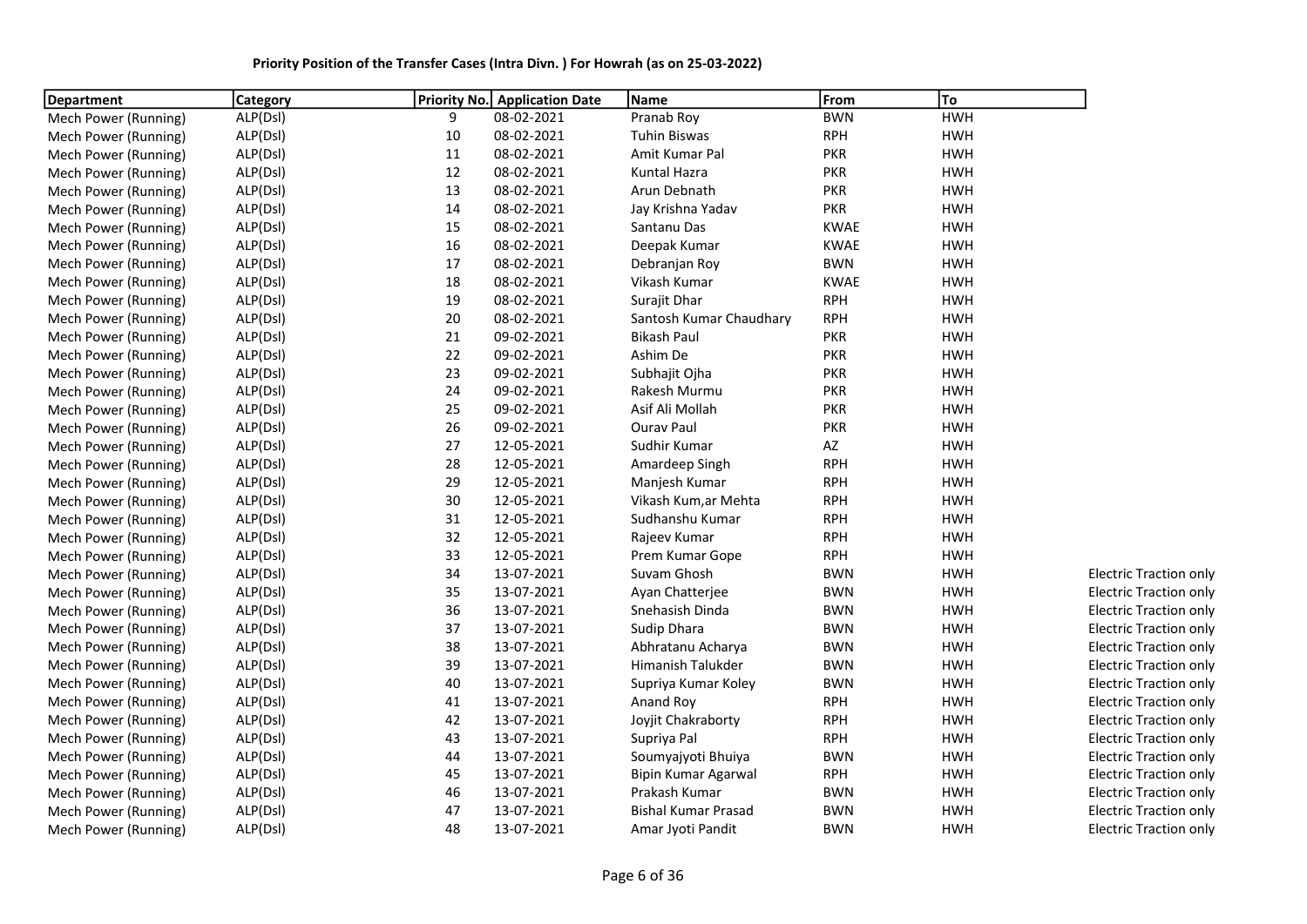| Department           | <b>Category</b> |    | <b>Priority No.</b> Application Date | Name                        | From                   | To         |                               |
|----------------------|-----------------|----|--------------------------------------|-----------------------------|------------------------|------------|-------------------------------|
| Mech Power (Running) | ALP(Dsl)        | 49 | 13-07-2021                           | Subhajyoti Das              | <b>BWN</b>             | <b>HWH</b> | <b>Electric Traction only</b> |
| Mech Power (Running) | ALP(Dsl)        | 50 | 13-07-2021                           | Kanu Keshab Jena            | <b>RPH</b>             | <b>HWH</b> | <b>Electric Traction only</b> |
| Mech Power (Running) | ALP(Dsl)        | 51 | 22-09-2021                           | Debasish Guchait            | <b>RPH</b>             | <b>HWH</b> |                               |
| Mech Power (Running) | ALP(Dsl)        | 52 | 22-09-2021                           | Sourav Biswas               | <b>RPH</b>             | <b>HWH</b> |                               |
| Mech Power (Running) | ALP(Dsl)        | 53 | 22-09-2021                           | Shouvik Das                 | <b>RPH</b>             | <b>HWH</b> |                               |
| Mech Power (Running) | ALP(Dsl)        | 54 | 22-09-2021                           | Rajib Roy                   | <b>RPH</b>             | <b>HWH</b> |                               |
| Mech Power (Running) | ALP(Dsl)        | 55 | 22-09-2021                           | Md. Asif Abdullah           | <b>RPH</b>             | <b>HWH</b> |                               |
| Mech Power (Running) | ALP(Dsl)        | 56 | 22-09-2021                           | Sannyasi Mondal             | <b>RPH</b>             | <b>HWH</b> |                               |
| Mech Power (Running) | ALP(Dsl)        | 57 | 22-09-2021                           | Moumita Chakraborty         | <b>RPH</b>             | <b>HWH</b> |                               |
| Mech Power (Running) | ALP(Dsl)        | 58 | 22-09-2021                           | Santanu Sarkar              | <b>RPH</b>             | <b>HWH</b> |                               |
| Mech Power (Running) | ALP(Dsl)        | 59 | 22-09-2021                           | Himadri Shekhar Mondal      | <b>RPH</b>             | HWH        |                               |
| Mech Power (Running) | ALP(Dsl)        | 60 | 22-09-2021                           | <b>Bijoy Biswas</b>         | <b>RPH</b>             | <b>HWH</b> |                               |
| Mech Power (Running) | ALP(Dsl)        | 61 | 22-09-2021                           | <b>Atanu Pramanick</b>      | <b>RPH</b>             | <b>HWH</b> |                               |
| Mech Power (Running) | ALP(Dsl)        | 62 | 22-09-2021                           | Kausar Imam Ansari          | <b>RPH</b>             | HWH        |                               |
| Mech Power (Running) | ALP(Dsl)        | 63 | 22-09-2021                           | Nagendra Sharma             | <b>RPH</b>             | <b>HWH</b> |                               |
| Mech Power (Running) | ALP(Dsl)        | 64 | 22-09-2021                           | Samir Sarkar                | <b>RPH</b>             | HWH        |                               |
| Mech Power (Running) | ALP(Dsl)        | 65 | 22-09-2021                           | <b>Nilotpol Mandal</b>      | <b>RPH</b>             | <b>HWH</b> |                               |
| Mech Power (Running) | ALP(Dsl)        | 66 | 22-09-2021                           | Samir Roy                   | <b>RPH</b>             | <b>HWH</b> |                               |
| Mech Power (Running) | ALP(Dsl)        | 67 | 22-09-2021                           | Biprava Tudu                | <b>RPH</b>             | <b>HWH</b> |                               |
| Mech Power (Running) | ALP(Dsl)        | 68 | 22-09-2021                           | Sagar Mahata                | <b>RPH</b>             | <b>HWH</b> |                               |
| Mech Power (Running) | ALP(Dsl)        | 69 | 22-09-2021                           | <b>Bikas Chandra Halder</b> | <b>RPH</b>             | <b>HWH</b> |                               |
| Mech Power (Running) | ALP(Dsl)        | 70 | 22-09-2021                           | Amit Kumar Hembram          | <b>RPH</b>             | <b>HWH</b> |                               |
| Mech Power (Running) | ALP(Dsl)        | 71 | 22-09-2021                           | Rakibuddin Molla            | <b>RPH</b>             | <b>HWH</b> |                               |
| Mech Power (Running) | ALP(Dsl)        | 72 | 22-09-2021                           | Bapi Biswas                 | <b>RPH</b>             | <b>HWH</b> |                               |
| Mech Power (Running) | ALP(Dsl)        | 73 | 22-09-2021                           | Sandip Kumar Gond           | <b>RPH</b>             | <b>HWH</b> |                               |
| Mech Power (Running) | ALP(Dsl)        | 74 | 22-09-2021                           | Sudip Bag                   | <b>RPH</b>             | <b>HWH</b> |                               |
| Mech Power (Running) | ALP(Dsl)        | 75 | 22-09-2021                           | Bibhash Kumar Singh         | <b>RPH</b>             | <b>HWH</b> |                               |
| Mech Power (Running) | ALP(Dsl)        | 76 | 22-09-2021                           | Atanu Roy Chowdhury         | $\mathsf{A}\mathsf{Z}$ | <b>HWH</b> |                               |
| Mech Power (Running) | ALP(Dsl)        | 77 | 22-09-2021                           | Pranay Mukherjee            | <b>RPH</b>             | <b>HWH</b> |                               |
| Mech Power (Running) | ALP(Dsl)        | 78 | 22-09-2021                           | Sariful Islam               | <b>RPH</b>             | <b>HWH</b> |                               |
| Mech Power (Running) | ALP(Dsl)        | 79 | 22-09-2021                           | Koushik Manna               | <b>RPH</b>             | <b>HWH</b> |                               |
| Mech Power (Running) | ALP(Dsl)        | 80 | 22-09-2021                           | Manohar Shyam Khamari       | <b>RPH</b>             | HWH        |                               |
| Mech Power (Running) | ALP(Dsl)        | 81 | 22-09-2021                           | Tanmoy Maji                 | <b>RPH</b>             | <b>HWH</b> |                               |
| Mech Power (Running) | ALP(Dsl)        | 82 | 22-09-2021                           | Chjandra Prakash Mishra     | <b>RPH</b>             | <b>HWH</b> |                               |
| Mech Power (Running) | ALP(Dsl)        | 83 | 22-09-2021                           | <b>Faisal Hossain</b>       | <b>RPH</b>             | <b>HWH</b> |                               |
| Mech Power (Running) | ALP(Dsl)        | 84 | 22-09-2021                           | Ashes Haldar                | <b>RPH</b>             | <b>HWH</b> |                               |
| Mech Power (Running) | ALP(Dsl)        | 85 | 22-09-2021                           | Sudipta Majumder            | <b>RPH</b>             | <b>HWH</b> |                               |
| Mech Power (Running) | ALP(Dsl)        | 86 | 22-09-2021                           | Bijendra Shaw               | <b>RPH</b>             | <b>HWH</b> |                               |
| Mech Power (Running) | ALP(Dsl)        | 87 | 22-09-2021                           | Argha Das                   | <b>RPH</b>             | <b>HWH</b> |                               |
| Mech Power (Running) | ALP(Dsl)        | 88 | 22-09-2021                           | Sanjib Ghosh                | AZ                     | <b>HWH</b> |                               |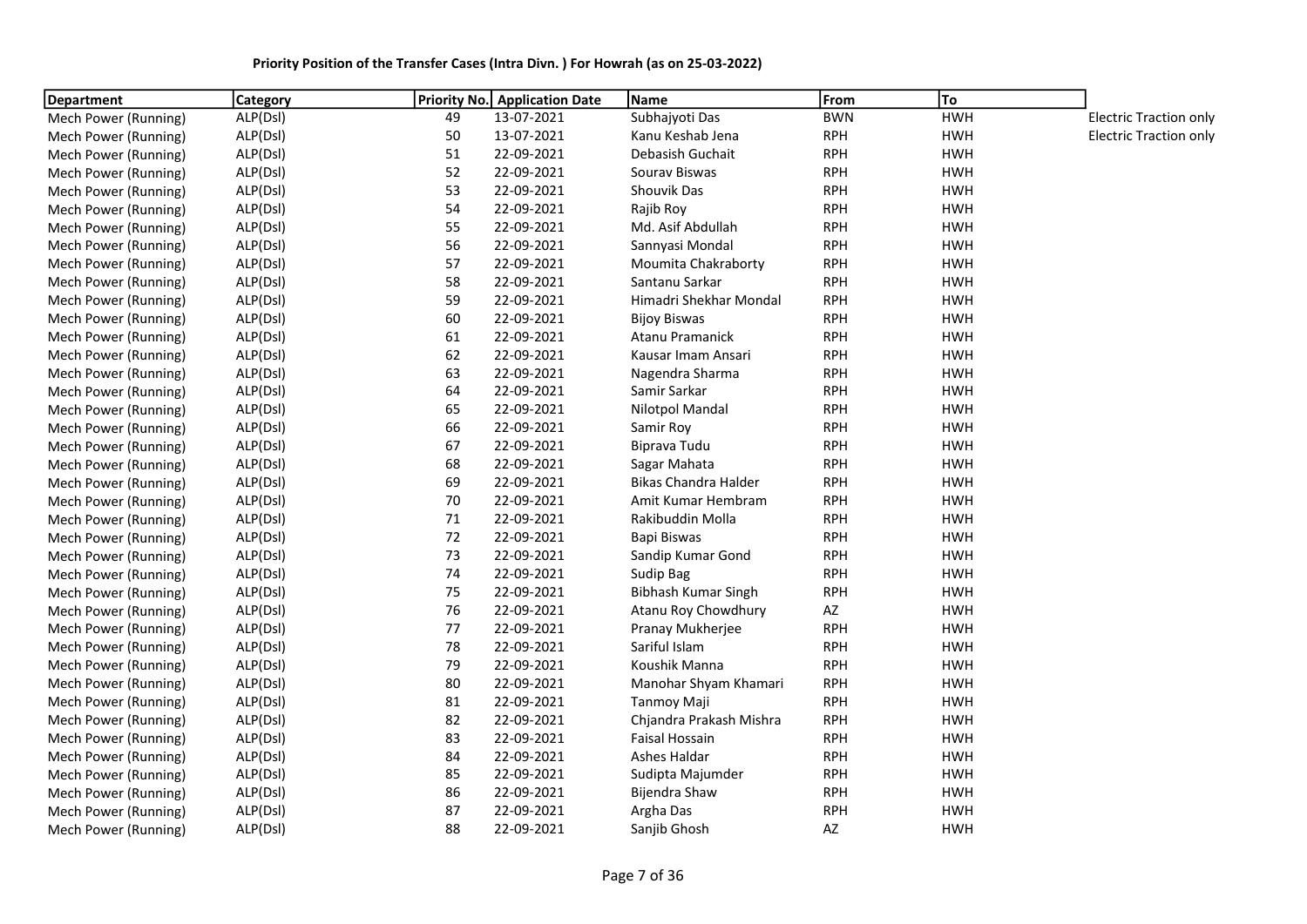| Department           | Category | <b>Priority No.</b> | <b>Application Date</b> | Name                     | <b>IFrom</b> | To         |
|----------------------|----------|---------------------|-------------------------|--------------------------|--------------|------------|
| Mech Power (Running) | ALP(Dsl) | 89                  | 22-09-2021              | Mukesh Kumar Bharti      | <b>RPH</b>   | HWH        |
| Mech Power (Running) | ALP(Dsl) | 90                  | 22-09-2021              | <b>Bijoy Chand Dolui</b> | <b>RPH</b>   | <b>HWH</b> |
| Mech Power (Running) | ALP(Dsl) | 91                  | 23-09-2021              | Praveen Kumar Sinha      | <b>RPH</b>   | <b>HWH</b> |
| Mech Power (Running) | ALP(Dsl) | 92                  | 23-09-2021              | Ranjeet Kumar            | <b>RPH</b>   | <b>HWH</b> |
| Mech Power (Running) | ALP(Dsl) | 93                  | 23-09-2021              | Atanu Das                | <b>RPH</b>   | <b>HWH</b> |
| Mech Power (Running) | ALP(Dsl) | 94                  | 23-09-2021              | Pankaj Chand Prasad      | <b>RPH</b>   | <b>HWH</b> |
| Mech Power (Running) | ALP(Dsl) | 95                  | 23-09-2021              | Souray Mandal            | <b>RPH</b>   | <b>HWH</b> |
| Mech Power (Running) | ALP(Dsl) | 96                  | 23-09-2021              | Dipak Biswas             | <b>RPH</b>   | <b>HWH</b> |
| Mech Power (Running) | ALP(Dsl) | 97                  | 23-09-2021              | <b>Atanu Maity</b>       | AZ           | <b>HWH</b> |
| Mech Power (Running) | ALP(Dsl) | 98                  | 04-10-2021              | Surajit Pal              | <b>RPH</b>   | <b>HWH</b> |
| Mech Power (Running) | ALP(Dsl) | 99                  | 13-12-2021              | Virenmdra Pratap Raw     | <b>RPH</b>   | <b>HWH</b> |
| Mech Power (Running) | ALP(Dsl) | 100                 | 13-12-2021              | Nitish Kumar Shaw        | <b>RPH</b>   | <b>HWH</b> |
| Mech Power (Running) | ALP(Dsl) | 101                 | 13-12-2021              | Purushottam              | <b>RPH</b>   | <b>HWH</b> |
| Mech Power (Running) | ALP(Dsl) | 102                 | 13-12-2021              | Joydeep Singha           | <b>RPH</b>   | <b>HWH</b> |
| Mech Power (Running) | ALP(Dsl) | 103                 | 13-12-2021              | Umesh Kumar              | <b>RPH</b>   | <b>HWH</b> |
| Mech Power (Running) | ALP(Dsl) | 104                 | 04-01-2022              | Ashutosh Kumar           | <b>RPH</b>   | HWH        |
| Mech Power (Running) | ALP(Dsl) | 105                 | 04-01-2022              | Naresh Pal               | <b>RPH</b>   | HWH        |
| Mech Power (Running) | ALP(Dsl) | 106                 | 04-01-2022              | Shankar Choudhari        | <b>RPH</b>   | <b>HWH</b> |

Priority Position of the Transfer Cases (Intra Divn. ) For Howrah (as on 25-03-2022)

| Department               | <b>Category</b>     |   | <b>Priority No.</b> Application Date | Name                  | From          | To            |
|--------------------------|---------------------|---|--------------------------------------|-----------------------|---------------|---------------|
| Mech. Power(Non-Running) | SSE(LOCO)/BWN       | 1 | 25-06-20                             | MD. AKBAR ALI         | <b>BWN</b>    | SSE(LOCO)/HWH |
| Mech. Power(Non-Running) | Drafted Crew Contr. | 1 | 30-07-2014                           | Debasish Biswas       | LOCO/RPH      | LOCO/HWH      |
| Mech.Power(Non-Running)  | Drafted Crew Contr. |   | 12-08-15                             | Asharphi Roy          | <b>KWAE</b>   | HWH           |
| Mech.Power(Non-Running)  | Drafted Crew Contr. | 3 | 09-12-16                             | Sanjeev Kumar         | <b>RPH</b>    | <b>HWH</b>    |
| Mech. Power(Non-Running) | <b>CLI</b>          | 1 | 06-08-2015                           | Ashim Kumar Panja     | <b>BWN</b>    | <b>HWH</b>    |
| Mech. Power(Non-Running) | <b>CLI</b>          | 2 | 16-08-2017                           | Debasish Majumder     | <b>PKR</b>    | HWH           |
| Mech. Power(Non-Running) | <b>HELPER</b>       | 1 | 14-01-2019                           | Hari Shankar          | <b>RPH</b>    | <b>HWH</b>    |
| mech. Power(Non-Running) | <b>HELPER</b>       |   | 09-04-2019                           | Suresh Patra          | <b>RPH</b>    | <b>HWH</b>    |
| Mech. Power(Non-Running) | <b>HELPER</b>       | 3 | 09-06-2020                           | Amit Kumar            | SSE(Loco)/HWH | MI(OD)/HWH    |
| Mech. Power(Non-Running) | <b>HELPER</b>       | 4 | 10-05-2021                           | Sahadev Mondal        | <b>RPH</b>    | MI(OD)/HWH    |
| Mech. Power(Non-Running) | TECH-III(OD)        |   | 21-10-2019                           | <b>REGON BISWAS</b>   | FIO(P)/RPH    | MI(OD)/HWH    |
| Mech. Power(Non-Running) | TECH-III(OD)        |   | 21-10-2019                           | <b>ARINDAM MONDAL</b> | FIO(P)/RPH    | MI(OD)/HWH    |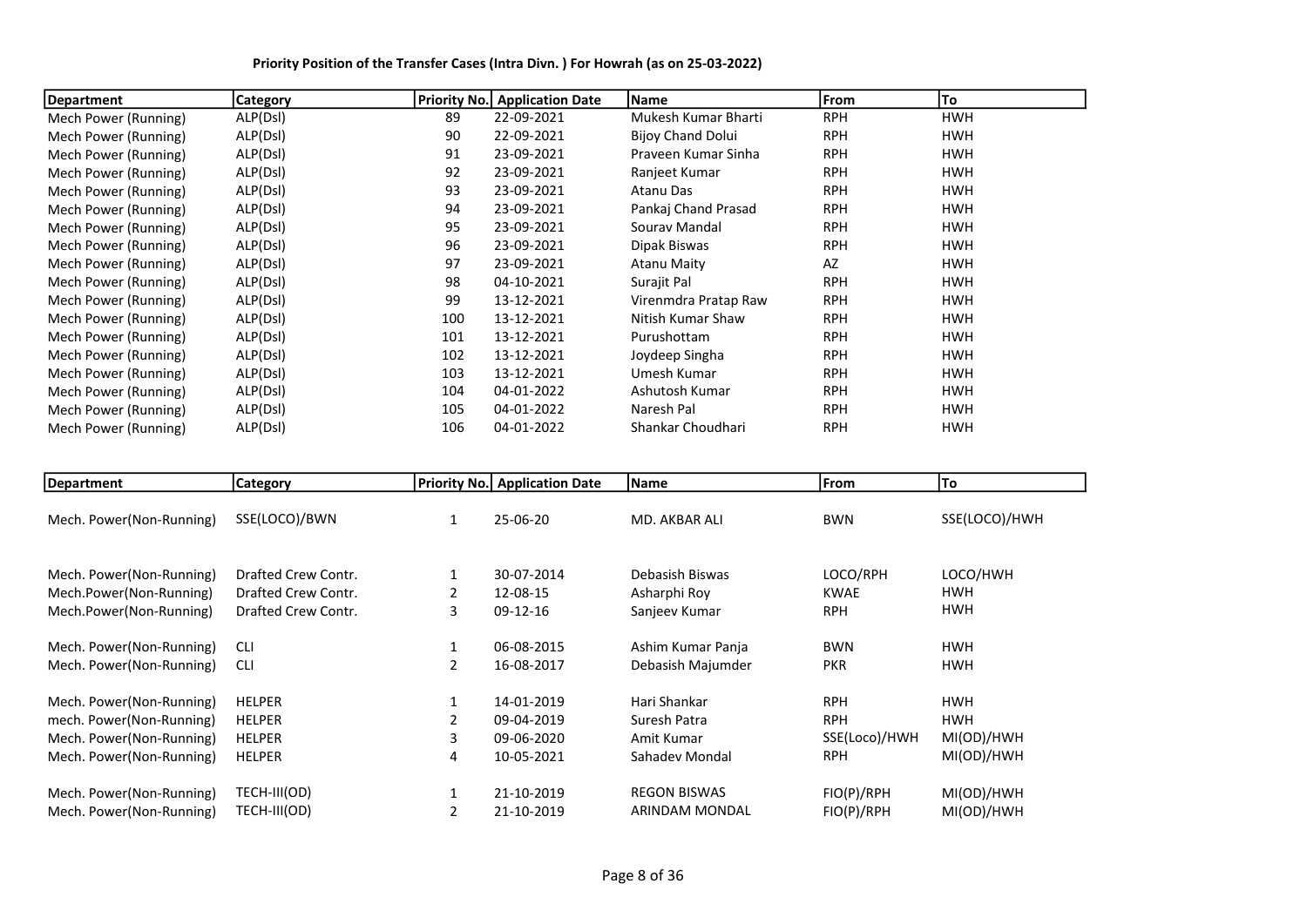| Department               | <b>Category</b> |                | <b>Priority No.</b> Application Date | <b>Name</b>               | From       | To         |
|--------------------------|-----------------|----------------|--------------------------------------|---------------------------|------------|------------|
| Mech. Power(Non-Running) | Bearer          | 1              | 08-02-2021                           | Ganesh Roy                | <b>RPH</b> | <b>HWH</b> |
| <b>Department</b>        | <b>Category</b> |                | <b>Priority No.</b> Application Date | <b>Name</b>               | From       | To         |
| Mech (C&W)               | <b>SSE</b>      | $\mathbf{1}$   | 17-12-2018                           | Sri Sujit Kr. Roy         | <b>RPH</b> | <b>HWH</b> |
| <b>Department</b>        | Category        | Priority No.   | <b>Application Date</b>              | Name                      | From       | To         |
| Mech (C&W)               | JE(C&W)         | $\mathbf{1}$   | 17-12-2018                           | Sri Sanjay Mukherjee      | <b>PKR</b> | <b>HWH</b> |
| Mech (C&W)               | JE(C&W)         | $\overline{2}$ | 12-12-2019                           | Sri Aniruddha Das         | <b>RPH</b> | <b>HWH</b> |
| Mech (C&W)               | JE(C&W)         | 3              | 13-12-2019                           | Sri Ranjeet Kumar         | <b>RPH</b> | <b>HWH</b> |
| Mech (C&W)               | JE(C&W)         | 4              | 16-12-2019                           | Sri Indrajit Palta        | <b>BWN</b> | <b>HWH</b> |
| Mech (C&W)               | JE(C&W)         | 5              | 03-02-2020                           | Sri Umesh Ram             | <b>PKR</b> | <b>HWH</b> |
| Mech (C&W)               | JE(C&W)         | 6              | 22-06-2020                           | Sri Bishnu Mohan Behera   | <b>PKR</b> | <b>HWH</b> |
| Mech (C&W)               | JE(C&W)         | $\overline{7}$ | 28-10-2020                           | Sri Priyadip Ghosh        | <b>PKR</b> | <b>HWH</b> |
| <b>Department</b>        | Category        |                | <b>Priority No.</b> Application Date | <b>Name</b>               | From       | To         |
|                          |                 |                |                                      |                           |            |            |
| Mech (C&W)               | Tech-I-C&W      | $\mathbf{1}$   | 27-01-2016                           | Sri Promod Kr Das         | <b>PKR</b> | <b>HWH</b> |
| Mech (C&W)               | Tech-I-C&W      | $\overline{2}$ | 02-06-2016                           | Sri Bijay Sengupta        | <b>PKR</b> | <b>HWH</b> |
| Mech (C&W)               | Tech-I-C&W      | 3              | 19-12-2016                           | Goutam Patra              | <b>BWN</b> | <b>HWH</b> |
| Mech (C&W)               | Tech-I-C&W      | 4              | 19-12-2016                           | Goutam Sarkar             | <b>BWN</b> | <b>HWH</b> |
| Mech (C&W)               | Tech-I-C&W      | 5              | 19-12-2016                           | Ananda Biswas             | <b>BWN</b> | <b>HWH</b> |
| Mech (C&W)               | Tech-I-C&W      | 6              | 03-01-2018                           | Najir Hossain Sk.         | <b>BWN</b> | <b>HWH</b> |
| Mech (C&W)               | Tech-I-C&W      | $\overline{7}$ | 29-03-2018                           | <b>Bhola Nath Das</b>     | <b>PKR</b> | <b>HWH</b> |
| Mech (C&W)               | Tech-I-C&W      | 8              | 17-04-2018                           | Rajib Lochan Bhadra       | <b>PKR</b> | <b>HWH</b> |
| Mech (C&W)               | Tech-I-C&W      | 9              | 18-04-2018                           | Animesh Chowdhury         | <b>PKR</b> | <b>HWH</b> |
| Mech (C&W)               | Tech-I-C&W      | 10             | 25-09-2018                           | Sri Rajib Roy             | <b>PKR</b> | <b>HWH</b> |
| Mech (C&W)               | Tech-I-C&W      | 11             | 25-09-2018                           | Sri Pijush Mukherjee      | <b>PKR</b> | <b>HWH</b> |
| Mech (C&W)               | Tech-I-C&W      | 12             | 29-10-2018                           | Sri Gobinda Debnath       | <b>BDC</b> | <b>HWH</b> |
| Mech (C&W)               | Tech-I-C&W      | 13             | 24-12-2018                           | Sri Sudipta Mukherjee     | <b>RPH</b> | <b>HWH</b> |
| Mech (C&W)               | Tech-I-C&W      | 14             | 06-02-2019                           | Sri Hindu Hembram         | <b>PKR</b> | <b>HWH</b> |
| Mech (C&W)               | Tech-I-C&W      | 15             | 26-09-2019                           | Sri Rajeev Kumar          | <b>PKR</b> | <b>HWH</b> |
| Mech (C&W)               | Tech-I-C&W      | 16             | 01-10-2019                           | Sri Ashutosh Kumar Bikram | <b>PKR</b> | <b>HWH</b> |
| Mech (C&W)               | Tech-I-C&W      | 17             | 10-02-2021                           | Sri Syed Munabbar         | <b>RPH</b> | <b>HWH</b> |
| Mech (C&W)               | Tech-I-C&W      | 18             | 04-12-2021                           | Sri Dipankar Yadab        | <b>RPH</b> | <b>HWH</b> |
| Mech (C&W)               | Tech-II-C&W)    | $\mathbf{1}$   | 24-06-2013                           | Sri Amit Kumar            | <b>PKR</b> | <b>HWH</b> |
| Mech (C&W)               | Tech-II-C&W)    | $\overline{2}$ | 24-06-2013                           | Sri Rajib Dey             | <b>PKR</b> | <b>HWH</b> |
| Mech (C&W)               | Tech-II-C&W)    | 3              | 07-02-2014                           | Sri Rajib Lochan Bhadra   | <b>PKR</b> | <b>HWH</b> |
| Mech (C&W)               | Tech-II-C&W)    | 4              | 10-10-2014                           | Sri Hindu Hembram         | <b>PKR</b> | <b>HWH</b> |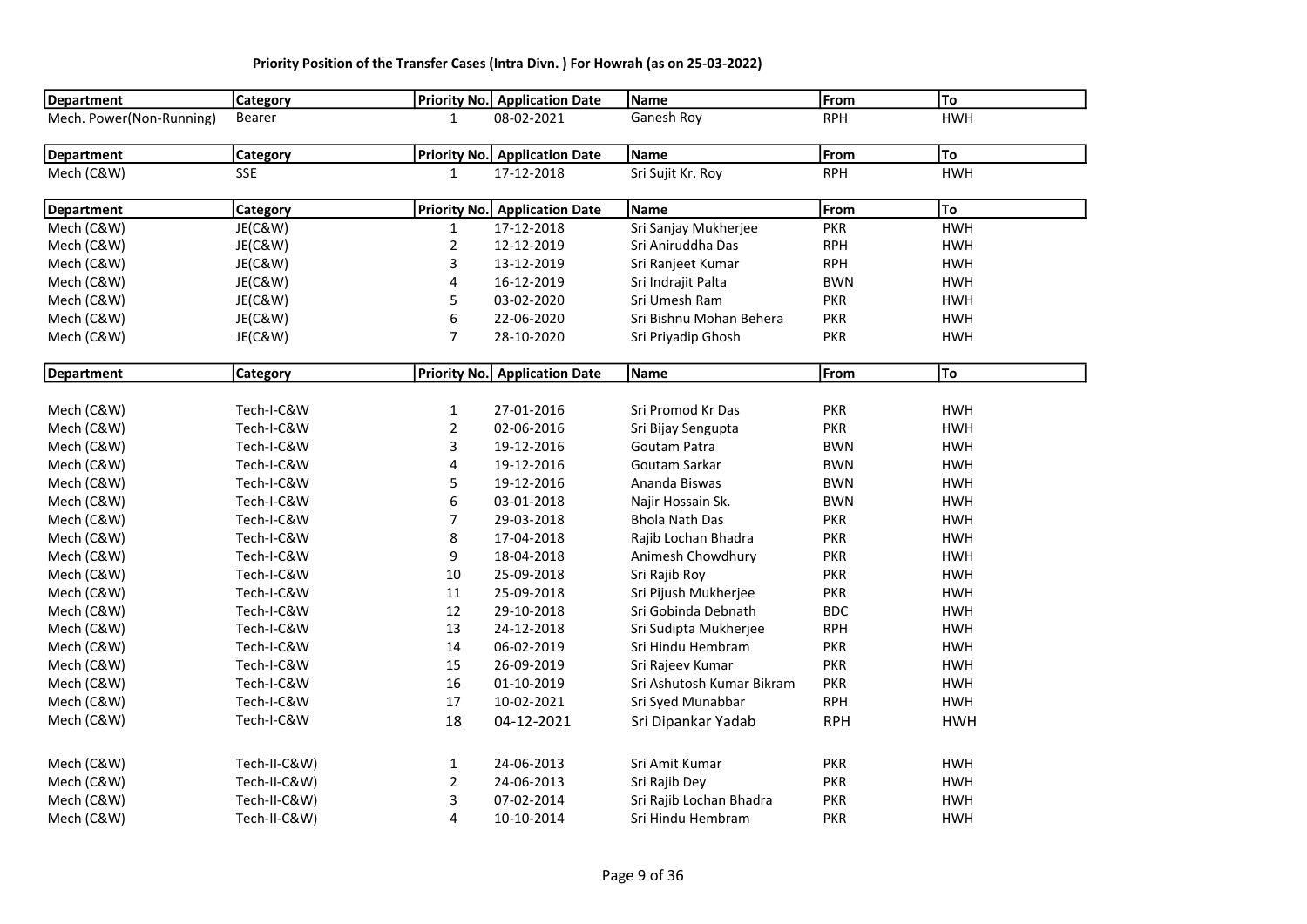| Department | <b>Category</b> |    | <b>Priority No.</b> Application Date | Name                           | From        | To         |
|------------|-----------------|----|--------------------------------------|--------------------------------|-------------|------------|
| Mech (C&W) | Tech-II-C&W)    | 5. | 16-11-2015                           | Sri Gobinda Debnath            | <b>BDC</b>  | <b>HWH</b> |
| Mech (C&W) | Tech-II-C&W)    | 6  | 24-12-2015                           | Sri Ananda Biswas              | <b>BWN</b>  | <b>HWH</b> |
| Mech (C&W) | Tech-II-C&W)    |    | 23-02-2016                           | Sri Nazir Hussain Sk.          | <b>BWN</b>  | <b>HWH</b> |
| Mech (C&W) | Tech-II-C&W)    | 8  | 11-05-2016                           | Sri Krishna Gopal Paul         | <b>KWAE</b> | <b>HWH</b> |
| Mech (C&W) | Tech-II-C&W)    | 9  | 23-04-2018                           | Sri Baishampayan Mukhopadh BWN |             | <b>HWH</b> |
| Mech (C&W) | Tech-II-C&W)    | 10 | 23-04-2018                           | Sri Avijit Chakraborty         | <b>PKR</b>  | <b>HWH</b> |
| Mech (C&W) | Tech-II-C&W)    | 11 | 06-02-2019                           | Sri Atanu Das                  | <b>PKR</b>  | <b>HWH</b> |
| Mech (C&W) | Tech-II-C&W)    | 12 | 04-04-2019                           | Sri Totan Mallick              | <b>BWN</b>  | <b>HWH</b> |
| Mech (C&W) | Tech-II-C&W)    | 13 | 07-10-2020                           | Sri Azaharuddin Ansari         | <b>RPH</b>  | <b>HWH</b> |
| Mech (C&W) | Tech-III-(C&W)  | 1  | 03-04-2013                           | Sri Rohit Kumar Sarkar         | <b>PKR</b>  | HWH        |
| Mech (C&W) | Tech-III-(C&W)  |    | 03-11-2015                           | Sri Atanu Das                  | <b>PKR</b>  | <b>HWH</b> |
| Mech (C&W) | Tech-III-(C&W)  | 3  | 27-06-2016                           | Smt. Sreashi Banerjee          | <b>BWN</b>  | <b>HWH</b> |
| Mech (C&W) | Tech-III-(C&W)  | 4  | 08-08-2016                           | Sri Bijoy Kr. Hembram          | <b>PKR</b>  | <b>HWH</b> |
| Mech (C&W) | Tech-III-(C&W)  | 5  | 08-08-2016                           | Sri Souvik Chakraborty         | <b>PKR</b>  | <b>HWH</b> |
| Mech (C&W) | Tech-III-(C&W)  | 6  | 08-08-2016                           | Sri Lakshmi Kant               | AZ          | <b>HWH</b> |
| Mech (C&W) | Tech-III-(C&W)  |    | 08-08-2016                           | Sri Arun Minz                  | <b>PKR</b>  | <b>HWH</b> |
| Mech (C&W) | Tech-III-(C&W)  | 8  | 16-08-2016                           | Sri Anjani Kr. Mishra          | <b>PKR</b>  | <b>HWH</b> |
| Mech (C&W) | Tech-III-(C&W)  | 9  | 23-04-2018                           | Rakesh Kumar                   | <b>PKR</b>  | <b>HWH</b> |
| Mech (C&W) | Tech-III-(C&W)  | 10 | 13-07-2020                           | Rupa Kumar                     | <b>BWN</b>  | <b>HWH</b> |
| Mech (C&W) | Tech-III-(C&W)  | 11 | 13-07-2020                           | Rajkumar Dutta                 | <b>BWN</b>  | <b>HWH</b> |
| Mech (C&W) | Tech-III-(C&W)  | 12 | 02.11.2021                           | Nitish Kr. Yadav               | <b>RPH</b>  | <b>HWH</b> |
| Mech (C&W) | Tech-III-(C&W)  | 13 | 10.02.2022                           | Souvik Sanyal                  | <b>RPH</b>  | <b>HWH</b> |

| Department | <b>Category</b>  |   | <b>Priority No. Application Date</b> | Name                      | From       | To         |  |
|------------|------------------|---|--------------------------------------|---------------------------|------------|------------|--|
| Mech (C&W) | Sr. Tech(Fitter) |   | 18-03-2019                           | Sri Naba Kr. Bagdi        | <b>BWN</b> | <b>HWH</b> |  |
| Mech (C&W) | Sr. Tech(Welder) |   | 07-01-2020                           | Sri Swapan Kumar Roy      | <b>PKR</b> | <b>HWH</b> |  |
| Mech (C&W) | WELDER-I(C&W)    |   | 18-04-2018                           | Sri Swapan Kr.Roy         | <b>PKR</b> | <b>HWH</b> |  |
| Mech (C&W) | WELDER-I(C&W)    | 2 | 01-11-2018                           | Sri Archan Prakash Biswas | <b>PKR</b> | <b>HWH</b> |  |
| Mech (C&W) | WELDER-II(C&W)   |   | 05-10-2015                           | Sri Sunil Kangari         | <b>PKR</b> | <b>HWH</b> |  |
| Mech (C&W) | WELDER-II(C&W)   | 2 | 28-01-2020                           | Sri Asit Kumar Pal        | <b>PKR</b> | <b>HWH</b> |  |
| Mech (C&W) | Welder-III (C&W) |   | 20-04-2015                           | Sri Bablu Ghosh           | <b>PKR</b> | <b>HWH</b> |  |
| Mech (C&W) | Welder-III (C&W) |   | 01-06-2015                           | Sri Asit Kr. Paul         | <b>PKR</b> | <b>HWH</b> |  |
| Mech (C&W) | Welder-III (C&W) |   | 10-11-2020                           | Sri Sanjiv Kumar          | AZ         | TKPR/HWH   |  |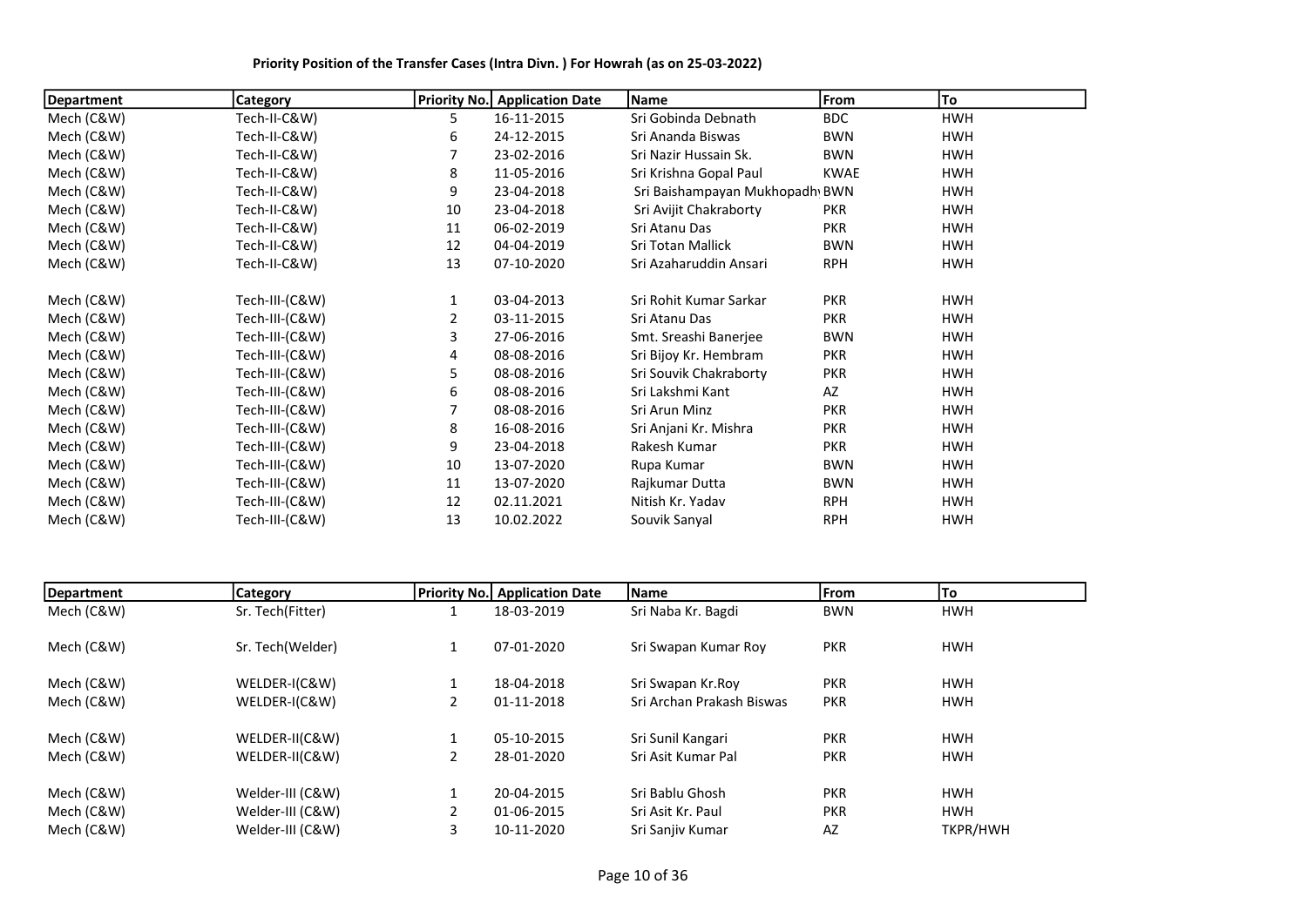| <b>Department</b>                   | Category                  |                     | <b>Priority No.</b> Application Date | Name                    | From          | To                   |
|-------------------------------------|---------------------------|---------------------|--------------------------------------|-------------------------|---------------|----------------------|
|                                     |                           |                     |                                      |                         |               |                      |
| Mech(C&W)                           | Helper-II                 | $\mathbf{1}$        | 09-06-2016                           | Sri Muktesh Kumar       | <b>PKR</b>    | <b>HWH</b>           |
| Mech(C&W)                           | Helper-II                 | 1                   | 25-06-2018                           | Sri Sukant Babu Shaw    | <b>BWN</b>    | <b>HWH</b>           |
| Mech(C&W)                           | Helper-II                 | 2                   | 01-08-2018                           | sri Sourav Das          | <b>PKR</b>    | <b>HWH</b>           |
| Mech(C&W)                           | Helper-II                 | 3                   | 01-08-2018                           | sri Sujoy Guria         | <b>PKR</b>    | <b>HWH</b>           |
| Mech(C&W)                           | Helper-II                 | 4                   | 13-09-2018                           | Sri Pradip Kr. Biswas   | <b>KWAE</b>   | SCW/HG               |
| Mech(C&W)                           | Helper-II                 | 5                   | 13-09-2018                           | Sri Parul Hazea         | <b>KWAE</b>   | SCW/TKPR             |
| Mech(C&W)                           | Helper-II                 | 6                   | 29-01-2019                           | Sri Suman Nandi         | <b>PKR</b>    | <b>HWH</b>           |
| Mech(C&W)                           | Helper-II                 | 7                   | 05-02-2019                           | Sri Uday Sankar Trivedi | <b>BWN</b>    | <b>HWH</b>           |
| <b>Department</b>                   | Category                  | Priority No.        | <b>Application Date</b>              | Name                    | From          | To                   |
| Mechanical(Ministerial)             | Mechanical (C&W) - Ch. OS | $\mathbf{1}$        | 29-03-2016                           | Somay Murmu             | SSE(C&W)/ BWN | HWH area             |
|                                     | / Ch. OS (C&T) in PM      |                     |                                      |                         |               |                      |
| Mechanical(C&W/Ministrial)Jr. Clerk |                           | $\mathbf{1}$        | 25-01-2021                           | Pinku Kumar             | <b>PKR</b>    | <b>HWH</b>           |
| Department                          | <b>Category</b>           | <b>Priority No.</b> | <b>Application Date</b>              | Name                    | From          | To                   |
| Mechanical(Ministerial)             | Mechanical (Power) - OS / | $\overline{2}$      | 23-06-2003                           | Dhirendra Nath Tripathi | MF/HWH        | SSE(L)/BMG or C&W    |
|                                     | OS (C&T) in PM            |                     |                                      |                         |               | deptt. at HWH area   |
| Mechanical(Ministerial)             | Mechanical (Diesel)- OS   | 3                   | 05-07-2014                           | Tarun Kr. Das           | DME(D)/BMG    | DRM's Office/ HWH    |
| Mechanical(Ministerial)             | Mechanical (Power)-       | 4                   | 14-10-2014                           | Satya Narayan Mandal    | SSE(L)/AZ     | SSE(L)/HWH           |
|                                     | OS(C&T)                   |                     |                                      |                         |               |                      |
| Mechanical(Ministerial)             | Mechanical (Diesel)-OS    | 5                   | 18-12-2017                           | Dibyendu Malakar        | DME(D)/BWN    | HWH / BDC            |
| <b>Department</b>                   | <b>Category</b>           |                     | <b>Priority No.</b> Application Date | Name                    | From          | To                   |
| Mechanical(Ministerial)             | Mechanical (Diesel) - Sr. | $\mathbf{1}$        | 04-03-2013                           | Smt. Moli Majumdar      | DME(D)/BMG    | DRM's Office/ HWH or |
|                                     | Clerk in PM               |                     |                                      |                         |               | HQ/ Kolkata          |
| Mechanical(Ministerial)             | Mechanical (C&W)/HWH -    | $\overline{2}$      | 24-01-2018                           | Rajdeep Das             | SSE(C&W)/ BWN | <b>HWH</b> area      |
|                                     | Sr. Clerk in PM           |                     |                                      |                         |               |                      |
|                                     |                           |                     |                                      |                         |               |                      |
| <b>Department</b>                   | <b>Category</b>           | <b>Priority No.</b> | <b>Application Date</b>              | Name                    | From          | To                   |
| Elect.(Ministerial)                 | Ch. OS                    | $\mathbf{1}$        | 09-01-2014                           | Tapas Kr. Mukhopadhyay  | SSE/CS/BDC    | Elect. (TRD)/HWH     |
| Elect.(Ministerial)                 | <b>OS</b>                 | 1                   | 25-02-2020                           | Laxmi Sarkar            | SSE/TRD/DKAE  | Elect. (TRD)/HWH     |
| <b>Department</b>                   | <b>Category</b>           | <b>Priority No.</b> | <b>Application Date</b>              | Name                    | From          | To                   |
| Operations                          | Gds/Sr Goods Guard        | $\mathbf{1}$        | 25-02-2013                           | Brajesh Kr Sinha        | <b>RPH</b>    | <b>HWH</b>           |
| Operations                          | Gds/Sr Goods Guard        | $\overline{2}$      | 25-02-2013                           | Kundan Kumar            | <b>RPH</b>    | BDC/HWH              |
| Operations                          | Gds/Sr Goods Guard        | 3                   | 25-02-2013                           | Jainendra kr Bhushan    | <b>RPH</b>    | BDC/HWH              |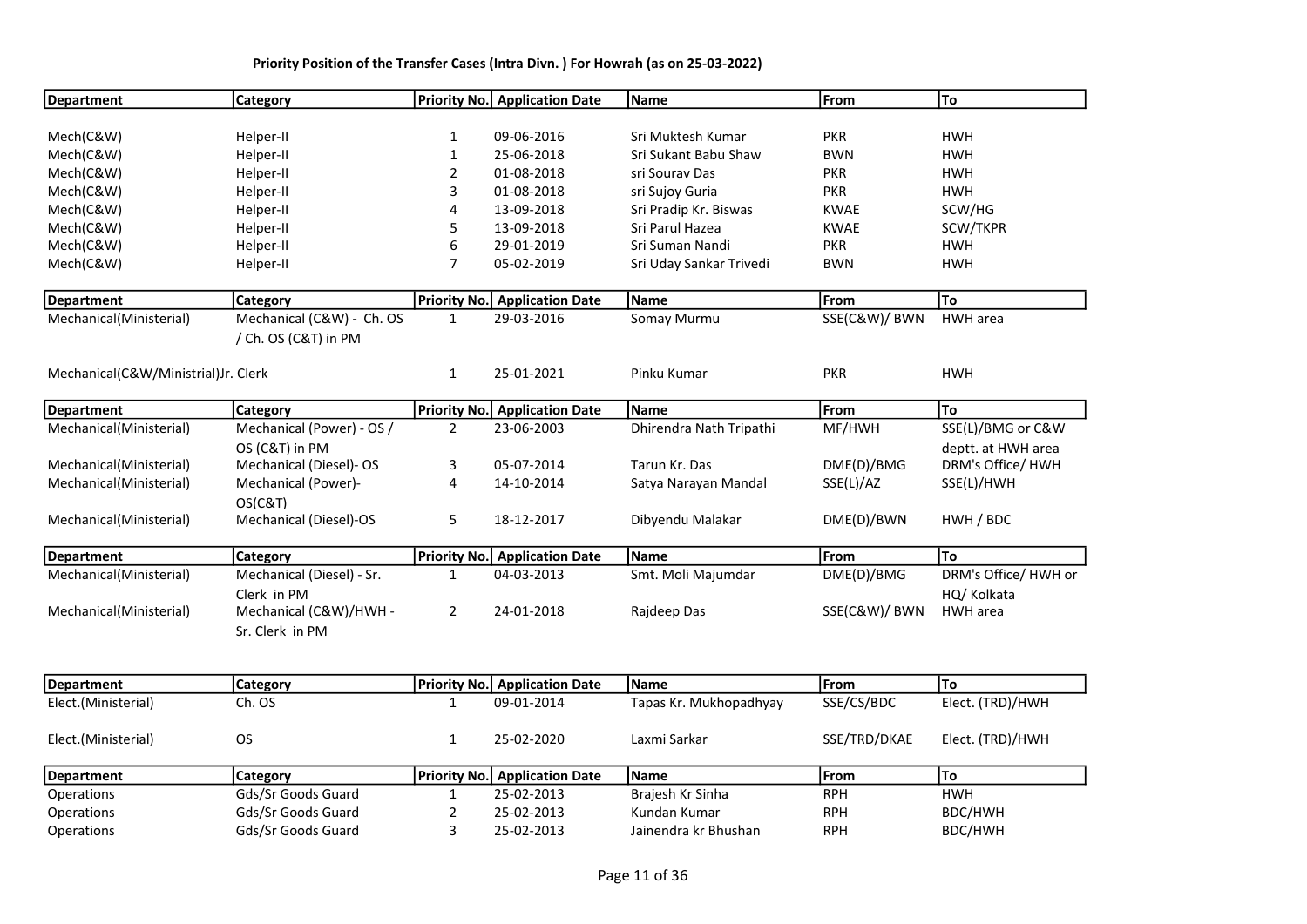| <b>Department</b> | <b>Category</b>    | Priority No.   | <b>Application Date</b> | Name                      | From        | To         |
|-------------------|--------------------|----------------|-------------------------|---------------------------|-------------|------------|
| Operations        | Gds/Sr Goods Guard | 4              | 14-03-2013              | Naveen kumar              | <b>RPH</b>  | HWH/BDC    |
| Operations        | Gds/Sr Goods Guard | 5              | 25-03-2013              | Koushik Chowdhury         | <b>RPH</b>  | <b>HWH</b> |
| Operations        | Gds/Sr Goods Guard | 6              | 25-03-2013              | Asit Kr Sahoo             | <b>RPH</b>  | <b>HWH</b> |
| Operations        | Gds/Sr Goods Guard | $\overline{7}$ | 10-04-2013              | Amarjeet Kumar            | <b>RPH</b>  | HWH/BDC    |
| Operations        | Gds/Sr Goods Guard | 8              | 12-04-2013              | <b>Tapas Biswas</b>       | <b>RPH</b>  | HWH/BDC    |
| Operations        | Gds/Sr Goods Guard | 9              | 12-04-2013              | <b>Tapas Sardar</b>       | <b>RPH</b>  | BDC/HWH    |
| Operations        | Gds/Sr Goods Guard | 10             | 12-04-2013              | <b>Koushik Mallick</b>    | <b>RPH</b>  | BDC/HWH    |
| Operations        | Gds/Sr Goods Guard | 11             | 12-04-2013              | Prakash Ch Biswas         | <b>RPH</b>  | BDC/HWH    |
| Operations        | Gds/Sr Goods Guard | 12             | 24-04-2013              | Arun kr Singh             | <b>BWN</b>  | <b>HWH</b> |
| Operations        | Gds/Sr Goods Guard | 13             | 03-05-2013              | Debaprasad Majumder       | <b>RPH</b>  | <b>HWH</b> |
| Operations        | Gds/Sr Goods Guard | 14             | 27-05-2013              | Santanu Biswas            | <b>BWN</b>  | BDC/HWH    |
| Operations        | Gds/Sr Goods Guard | 15             | 11-06-2013              | Dinesh Prasad Sharma      | <b>RPH</b>  | <b>HWH</b> |
| Operations        | Gds/Sr Goods Guard | 16             | 02-07-2013              | Jeetendra kr Pandey       | <b>BWN</b>  | BDC/HWH    |
| Operations        | Gds/Sr Goods Guard | 17             | 12-07-2013              | <b>Binod Paswan</b>       | <b>RPH</b>  | <b>HWH</b> |
| Operations        | Gds/Sr Goods Guard | 18             | 12-07-2013              | Dhanlal Sah               | <b>RPH</b>  | <b>HWH</b> |
| Operations        | Gds/Sr Goods Guard | 19             | 12-07-2013              | Anil kr Ray               | <b>RPH</b>  | <b>HWH</b> |
| Operations        | Gds/Sr Goods Guard | 20             | 11-09-2013              | <b>Ashok Palit</b>        | <b>BWN</b>  | BDC/HWH    |
| Operations        | Gds/Sr Goods Guard | 21             | 19-09-2013              | Swami Vivekand            | <b>BWN</b>  | BDC/HWH    |
| Operations        | Gds/Sr Goods Guard | 22             | 20-09-2013              | Krishna Kanta Halder      | <b>BWN</b>  | BDC/HWH    |
| Operations        | Gds/Sr Goods Guard | 23             | 20-09-2013              | Shishir KumaR Roy         | <b>BWN</b>  | BDC/HWH    |
| Operations        | Gds/Sr Goods Guard | 24             | 30-09-2013              | Animesh Chakraborty       | <b>BWN</b>  | <b>HWH</b> |
| Operations        | Gds/Sr Goods Guard | 25             | 25-10-2013              | Sohan Ram                 | <b>BWN</b>  | BDC/HWH    |
| Operations        | Gds/Sr Goods Guard | 26             | 17-01-2014              | Tushar Kanti Ghosh(ex-SM) | <b>RPH</b>  | BDC/HWH    |
| Operations        | Gds/Sr Goods Guard | 27             | 20-03-2014              | Ramprabesh                | <b>BWN</b>  | <b>HWH</b> |
| Operations        | Gds/Sr Goods Guard | 28             | 22-04-2014              | Santosh Kumar             | <b>RPH</b>  | BDC/HWH    |
| Operations        | Gds/Sr Goods Guard | 29             | 04-08-2014              | Debabrata Ghosh           | <b>KWAE</b> | HWH/BDC    |
| Operations        | Gds/Sr Goods Guard | 30             | 25-08-2014              | Buswajit Pramanik         | AZ          | <b>HWH</b> |
| Operations        | Gds/Sr Goods Guard | 31             | 11-11-2014              | Manish Kumar              | <b>RPH</b>  | <b>HWH</b> |
| Operations        | Gds/Sr Goods Guard | 32             | 11-11-2014              | Rajesh Ram                | <b>RPH</b>  | <b>HWH</b> |
| Operations        | Gds/Sr Goods Guard | 33             | 29-12-2014              | Nilmani Kumar Nirala      | <b>BWN</b>  | <b>HWH</b> |
| Operations        | Gds/Sr Goods Guard | 34             | 29-12-2014              | Tapan Kumar Majumder      | <b>BWN</b>  | BDC/HWH    |
| Operations        | Gds/Sr Goods Guard | 35             | 14-05-2015              | Mukesh Kumar              | <b>RPH</b>  | HWH/BDC    |
| Operations        | Gds/Sr Goods Guard | 36             | 08-12-2015              | Debasish Dutta            | <b>RPH</b>  | HWH/BDC    |
| Operations        | Gds/Sr Goods Guard | 37             | 09-12-2015              | Kamal Kant Kumar          | <b>RPH</b>  | <b>HWH</b> |
| Operations        | Gds/Sr Goods Guard | 38             | 14-06-2016              | Abhishek chatterjee       | <b>BWN</b>  | <b>BDC</b> |
| Operations        | Gds/Sr Goods Guard | 39             | 08-07-2016              | <b>Bijan Biswas</b>       | <b>BWN</b>  | BDC/HWH    |
| Operations        | Gds/Sr Goods Guard | 40             | 09-07-2016              | Uday Narayan              | <b>RPH</b>  | <b>HWH</b> |
| Operations        | Gds/Sr Goods Guard | 41             | 02-08-2016              | Dharmendra Kumar Yadav    | <b>PKR</b>  | <b>HWH</b> |
| Operations        | Gds/Sr Goods Guard | 42             | 22-11-2016              | Apurba Kr Ghosh           | <b>BWN</b>  | <b>HWH</b> |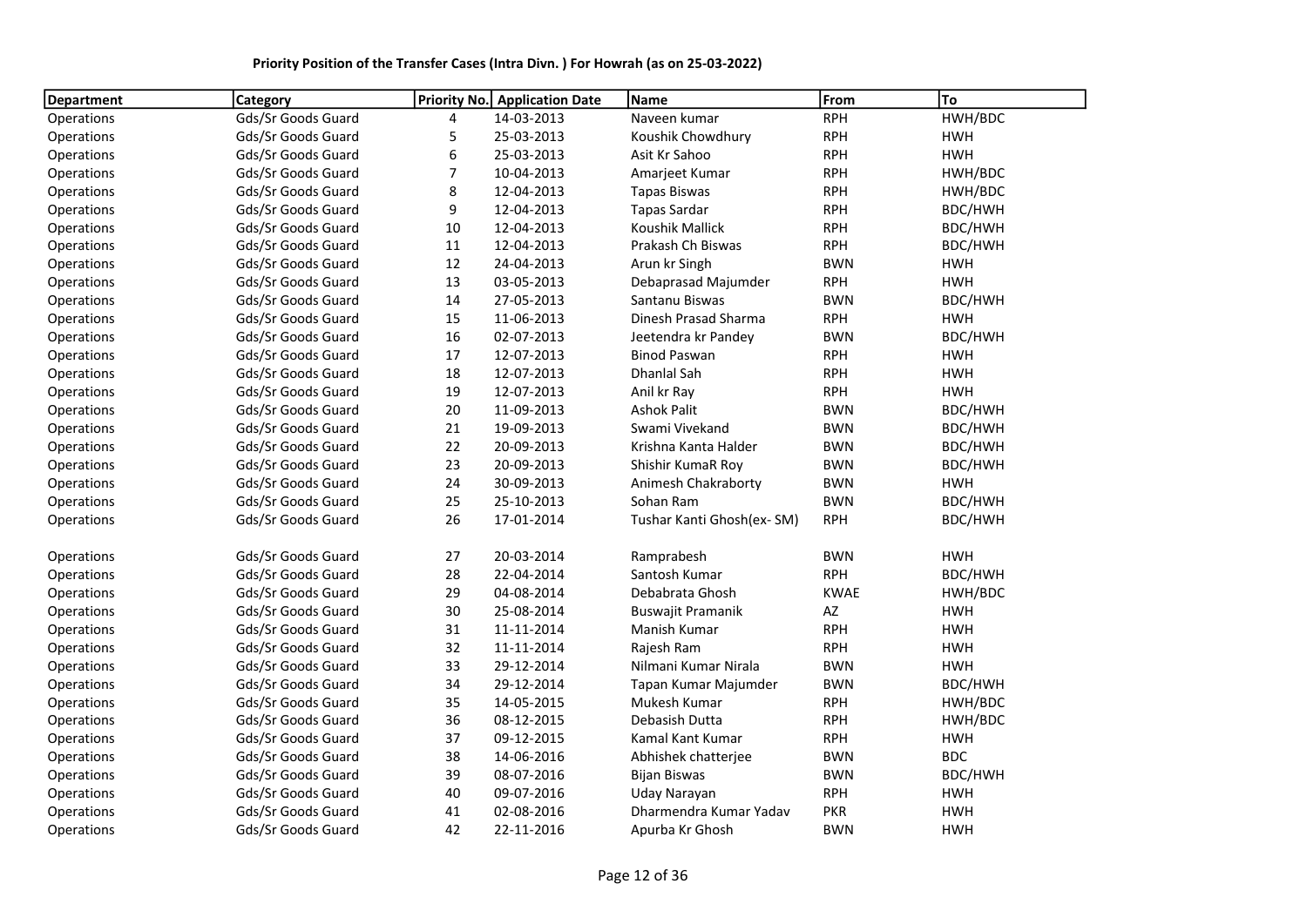| <b>Department</b> | <b>Category</b>    | <b>Priority No.</b> | <b>Application Date</b> | <b>Name</b>               | From       | To         |
|-------------------|--------------------|---------------------|-------------------------|---------------------------|------------|------------|
| Operations        | Gds/Sr Goods Guard | 43                  | 29-12-2016              | Avijit Banerjee           | <b>BWN</b> | <b>HWH</b> |
| Operations        | Gds/Sr Goods Guard | 44                  | 29-12-2016              | Meglal Sarkar             | <b>BWN</b> | <b>HWH</b> |
| Operations        | Gds/Sr Goods Guard | 45                  | 13-01-2017              | Ashley Johnathan Peterson | <b>BWN</b> | <b>HWH</b> |
| Operations        | Gds/Sr Goods Guard | 46                  | 02-01-2017              | Dipak Santra              | <b>BWN</b> | <b>HWH</b> |
| Operations        | Gds/Sr Goods Guard | 47                  | 17-01-2017              | Swapan Pal                | <b>BWN</b> | <b>HWH</b> |
| Operations        | Gds/Sr Goods Guard | 48                  | 03-02-2017              | <b>Binoy Topno</b>        | <b>RPH</b> | HWH/BDC    |
| Operations        | Gds/Sr Goods Guard | 49                  | 03-03-2017              | Loknath Jaiswal           | <b>RPH</b> | <b>HWH</b> |
| Operations        | Gds/Sr Goods Guard | 50                  | 25-05-2017              | Paromita Dev              | <b>BWN</b> | BDC/HWH    |
| Operations        | Gds/Sr Goods Guard | 51                  | 10-08-2017              | Samit Prasad              | <b>BWN</b> | <b>HWH</b> |
| Operations        | Gds/Sr Goods Guard | 52                  | 14-08-2017              | Sunil Kumar (00403789)    | <b>BWN</b> | <b>HWH</b> |
| Operations        | Gds/Sr Goods Guard | 53                  | 16-08-2017              | Tapas Chattopadhyay       | <b>BWN</b> | BDC/HWH    |
| Operations        | Gds/Sr Goods Guard | 54                  | 17-08-2017              | Biswanath Bariko          | <b>RPH</b> | HWH/BDC    |
| Operations        | Gds/Sr Goods Guard | 55                  | 01-09-2017              | Susmita Chatterjee        | <b>BWN</b> | <b>HWH</b> |
| Operations        | Gds/Sr Goods Guard | 56                  | 25-09-2017              | Sujan Ranjan Sarkar       | <b>BWN</b> | HWH/BDC    |
| Operations        | Gds/Sr Goods Guard | 57                  | 09-10-2017              | Shyam Sunar Kar           | <b>RPH</b> | <b>HWH</b> |
| Operations        | Gds/Sr Goods Guard | 58                  | 09-10-2017              | Bajrangbali               | <b>RPH</b> | <b>HWH</b> |
| Operations        | Gds/Sr Goods Guard | 59                  | 09-10-2017              | Tapas Bera                | <b>RPH</b> | <b>HWH</b> |
| Operations        | Gds/Sr Goods Guard | 60                  | 13-10-2017              | Amar Sarkar               | <b>BWN</b> | <b>HWH</b> |
| Operations        | Gds/Sr Goods Guard | 61                  | 16-10-2017              | Sudhanya Mallick          | <b>BWN</b> | <b>HWH</b> |
| Operations        | Gds/Sr Goods Guard | 62                  | 16-10-2017              | Sankar kuamr Gayen        | <b>BWN</b> | <b>HWH</b> |
| Operations        | Gds/Sr Goods Guard | 63                  | 24-10-2017              | <b>Mrinal Kumar</b>       | <b>RPH</b> | <b>HWH</b> |
| Operations        | Gds/Sr Goods Guard | 64                  | 24-10-2017              | Sandip kr Mondal          | <b>RPH</b> | <b>HWH</b> |
| Operations        | Gds/Sr Goods Guard | 65                  | 24-10-2017              | Vicky Kumar               | <b>RPH</b> | <b>HWH</b> |
| Operations        | Gds/Sr Goods Guard | 66                  | 24-10-2017              | Manoj Kumar               | <b>RPH</b> | <b>HWH</b> |
| Operations        | Gds/Sr Goods Guard | 67                  | 24-10-2017              | <b>Bikash Kumar</b>       | <b>RPH</b> | <b>HWH</b> |

| Department        | Category  |   | <b>Priority No. Application Date</b> | <b>Name</b>         | From        | lTo                  |
|-------------------|-----------|---|--------------------------------------|---------------------|-------------|----------------------|
| <b>Operations</b> | Dy.CYM    |   | 28-03-2015                           | Tapas Chattopadhyay | <b>TKPR</b> | Engg.CNL             |
|                   |           |   |                                      |                     |             |                      |
| Operations        | <b>SM</b> |   | 26-09-2011                           | Vinay Kumar Gupta   | <b>RIS</b>  | E.Relief. HWH        |
| <b>Operations</b> | <b>SM</b> |   | 18-11-2011                           | Nitish Ch. Roy      | <b>BTNG</b> | Time table, Coaching |
|                   |           |   |                                      |                     |             | Sec. FP              |
| Operations        | <b>SM</b> | 3 | 25-01-2014                           | Ardhendu Samanta    | SOAE        | HWH/ Shorting YD     |
| <b>Operations</b> | <b>SM</b> | 4 | 26-02-2014                           | Nageshwar Paswan    | <b>SLG</b>  | Traffic Inspector    |
| Operations        | <b>SM</b> |   | 28-03-2014                           | Sita Ram Prasad     | <b>PRAE</b> | HWH/BDC              |
| <b>Operations</b> | <b>SM</b> | 6 | 23-07-2014                           | Rajeev Ranjan       | <b>GHLE</b> | <b>HWH</b>           |
| Operations        | <b>SM</b> |   | 14-11-2014                           | Ravi Raj Kumar      | <b>JOX</b>  | HWH/HWH area         |
| <b>Operations</b> | <b>SM</b> | 8 | 21-11-2014                           | Jibesh Kumar Baral  | <b>JOX</b>  | HWH/Nearer HWH       |
| <b>Operations</b> | <b>SM</b> |   | 07-01-2015                           | Mukesh Kumar Singh  | <b>RPH</b>  | HWH-BDC sec          |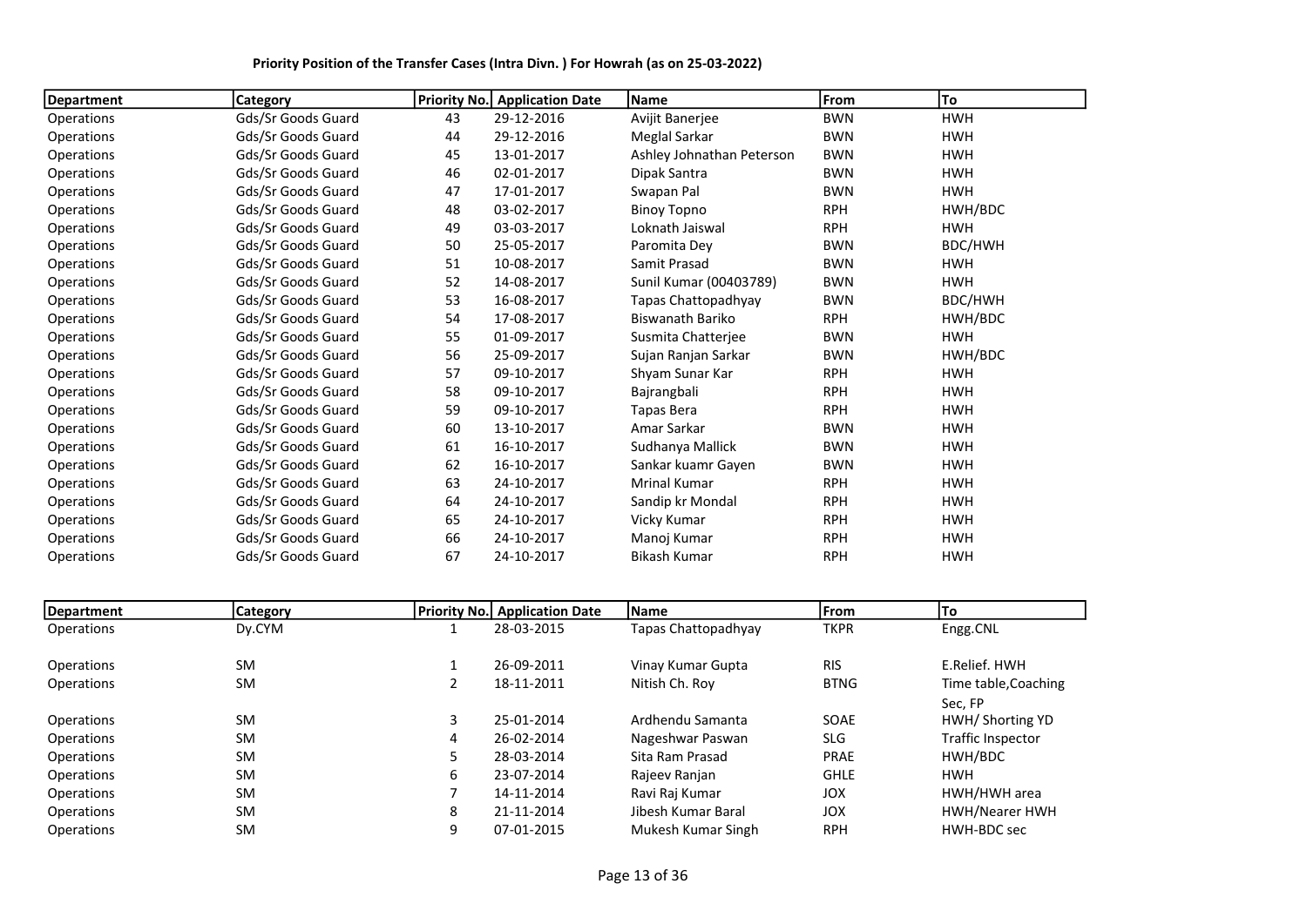| Priority Position of the Transfer Cases (Intra Divn.) For Howrah (as on 25-03-2022) |  |
|-------------------------------------------------------------------------------------|--|
|-------------------------------------------------------------------------------------|--|

| <b>Department</b> | Category  | Priority No. | <b>Application Date</b> | Name                 | From        | To                |
|-------------------|-----------|--------------|-------------------------|----------------------|-------------|-------------------|
| Operations        | SM        | 10           | 15-01-2015              | Ajit Kumar Parui     | <b>JOX</b>  | <b>HWH</b>        |
| Operations        | SM        | 11           | 21-01-2015              | Sumita Laha          | <b>MYM</b>  | HWH-BDC sec       |
| Operations        | SM        | 12           | 28-01-2015              | Ajeet kumar          | <b>HPL</b>  | HWH-SRP sec       |
| Operations        | SM        | 13           | 04-02-2015              | Swapan Adhikary      | <b>BWN</b>  | <b>HWH</b> area   |
| Operations        | SM        | 14           | 19-02-2015              | Moumita Roy          | <b>PTAE</b> | HWH-BDC sec       |
| Operations        | SM        | 15           | 04-03-2015              | Jaydip Chakraborty   | <b>BOI</b>  | HWH-BDC sec       |
| Operations        | SM        | 16           | 25-03-2015              | Abhimanyu Mitra      | GRAE        | HWH-BDC sec, TAK- |
| Operations        | SM        | 17           | 28-03-2015              | Saumitra Nath        | <b>BRPA</b> | <b>HWH</b>        |
| Operations        | SM        | 18           | 10-04-2015              | Himangsu Biswas      | LLH         | <b>HWH</b>        |
| Operations        | SM        | 19           | 18-05-2015              | Mithun Chakraborty   | <b>MYM</b>  | HWH-SRP sec       |
| Operations        | SM        | 20           | 28-05-2015              | Bikash Ch Halder     | CDAE        | HWH-BDC, HWH-     |
|                   |           |              |                         |                      |             | Belanagar         |
| <b>Operations</b> | SM        | 21           | 18-06-2015              | Suman Nunia          | <b>KLP</b>  | HWH-BDC           |
| Operations        | SM        | 22           | 30-07-2015              | Aniruddha Nag        | GRAE        | HWH-BDC           |
| Operations        | SM        | 23           | 24-08-2015              | Joydeep Banerjee     | JOX         | HWH, KOG          |
| Operations        | SM        | 24           | 11-01-2016              | Dilip Kr Mandal      | <b>PDA</b>  | HWH-BDC           |
| Operations        | SM        | 25           | 25-01-2016              | S.K.Shaw             | <b>BRPA</b> | HWH-BDC           |
| Operations        | SM        | 26           | 02-02-2016              | Tanushree Mukherjee  | <b>JRAE</b> | <b>HWH</b>        |
| Operations        | SM        | 27           | 19-02-2016              | Shankar Kr Biswas    | <b>HPL</b>  | <b>HWH</b>        |
| Operations        | SM        | 28           | 19-02-2016              | Mahboob Ansari       | <b>BOI</b>  | HWH-BDC           |
| Operations        | SM        | 29           | 23-02-2016              | Sahali Sarkar        | <b>HWH</b>  | SYDL, HG          |
| Operations        | <b>SM</b> | 30           | 25-02-2016              | Tijmohan Bhagat      | <b>NKL</b>  | HWH-SHE           |
| Operations        | SM        | 31           | 07-03-2016              | Soumya Suddha Das    | <b>KWAE</b> | HWH-TBAE          |
| Operations        | SM        | 32           | 17-05-2016              | Sukumar Das          | <b>TLO</b>  | <b>HWH</b>        |
| Operations        | SM        | 33           | 17-05-2016              | P.S.Kundu            | CDAE        | HWH-BDC & BZL     |
| Operations        | SM        | 34           | 07-06-2016              | Aloke Das            | <b>SKG</b>  | HWH-BDC           |
| Operations        | SM        | 35           | 08-06-2016              | Sanchari Chakraborty | <b>DHAE</b> | <b>HWH-TBAE</b>   |
| Operations        | SM        | 36           | 21-07-2016              | Anmol Toppo          | <b>BRPA</b> | HG                |
| Operations        | SM        | 37           | 01-08-2016              | P.C.Srivastava       | <b>MSAE</b> | HWH-LLH           |
| Operations        | SM        | 38           | 10-08-2016              | Vivek Kumar          | SALE        | HWH-BDC           |
| Operations        | SM        | 39           | 10-08-2016              | Dumbi Bodra          | SALE        | HWH-BDC           |
| Operations        | SM        | 40           | 11-08-2016              | Baidyanath Dey*      | <b>RSLR</b> | HWH-BDC           |
| Operations        | SM        | 41           | 02-09-2016              | Manika Maharaj       | GRP         | HWH area          |
| Operations        | SM        | 42           | 02-09-2016              | Samir Kr Sarkar      | SAME        | <b>HWH</b>        |
| Operations        | SM        | 43           | 22-11-2016              | Tejnarayan Singh     | <b>JRAE</b> | HWH-BDC-KQU       |
| Operations        | SM        | 44           | 22-11-2016              | <b>Avishek Mitra</b> | <b>RSLR</b> | Control           |
| Operations        | SM        | 45           | 06-12-2016              | Gopesh Ch Dutta      | <b>DHAE</b> | Control           |
| Operations        | SM        | 46           | 06-12-2016              | Dipak Kr Singh       | <b>RSLR</b> | control           |
| Operations        | SM        | 47           | 13-01-2017              | K. Chatterjee        | AZ          | Control           |
| Operations        | <b>SM</b> | 48           | 15-02-2017              | Pabitra Mandi        | <b>GRAE</b> | <b>HWH</b>        |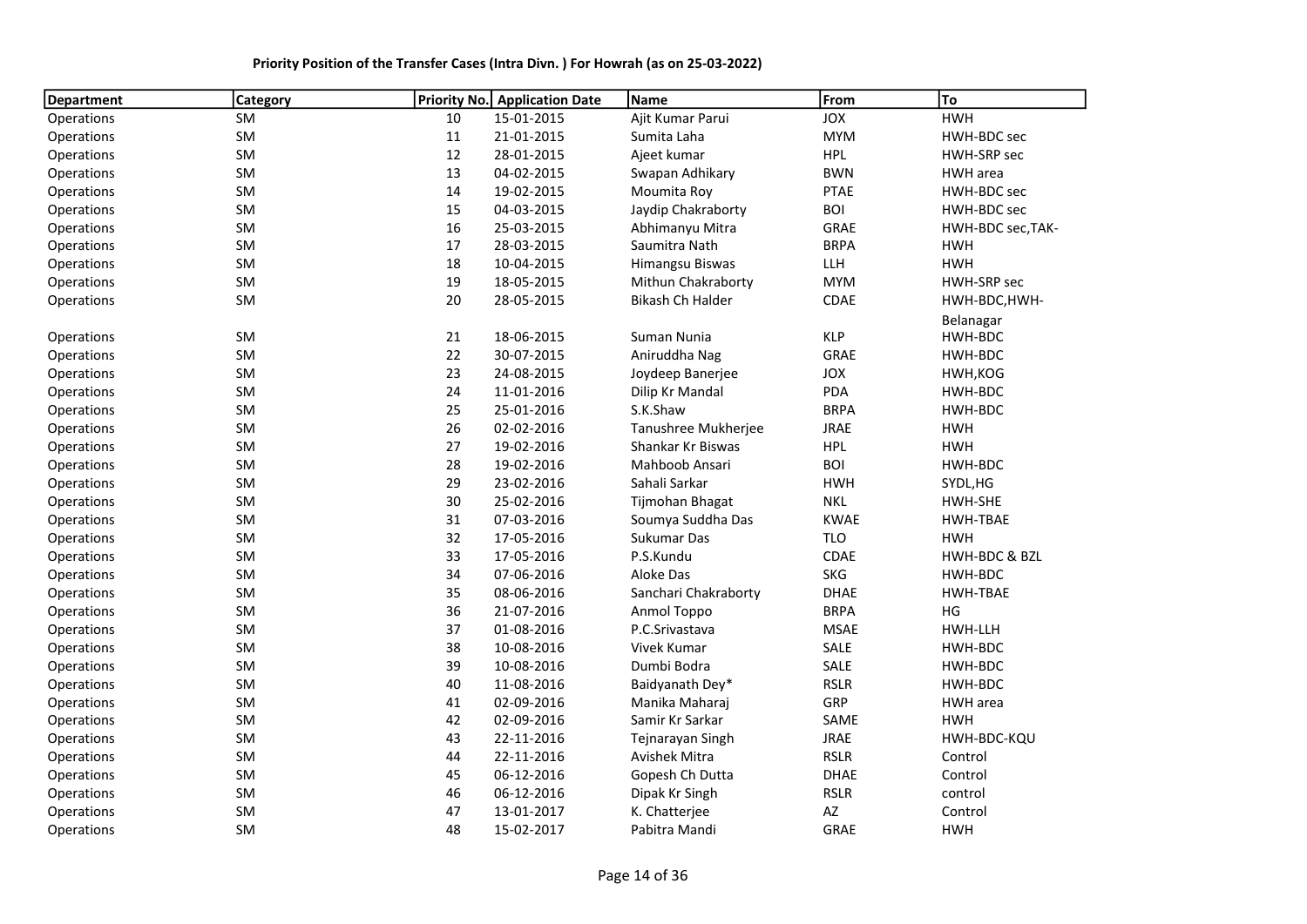| <b>Department</b>        | <b>Category</b> | Priority No. | <b>Application Date</b>  | Name                                  | From                      | To                     |
|--------------------------|-----------------|--------------|--------------------------|---------------------------------------|---------------------------|------------------------|
| Operations               | SM              | 49           | 12-04-2017               | Poushali Roy                          | JOX                       | HWH-SHE                |
| Operations               | SM              | 50           | 05-05-2017               | Amit kr Biswas                        | <b>BAHW</b>               | TI of HWH, SHE, TAK &  |
|                          |                 |              |                          |                                       |                           | tag.LLH                |
| Operations               | SM              | 51           | 06-07-2017               | Sandip Das                            | <b>RSLR</b>               | <b>HWH-TBAE</b>        |
| Operations               | SM              | 52           | 17-07-2017               | Pradip Ray Sarkar                     | <b>BWN</b>                | <b>HWH</b>             |
| Operations               | SM              | 53           | 21-07-2017               | Shambhunath Prasad                    | SDI                       | TI-MPP, Sanitation, TI |
|                          |                 |              |                          |                                       |                           | under Stn Dir,         |
| Operations               | SM              | 54           | 02-08-2017               | Abhishek Kumar*                       | <b>TYAE</b>               | <b>TKP</b>             |
| Operations               | SM              | 55           | 14-08-2017               | Shiv Shankar Kumar                    | <b>BWN</b>                | HG                     |
| Operations<br>Operations | SM<br>SM        | 56<br>57     | 07-09-2017<br>13-10-2017 | Amitava Sarkar<br>Md.Bakbul Alam Khan | <b>PRGR</b><br><b>CTR</b> | HWH-HYG<br><b>HWH</b>  |
| Operations               | SM              | 58           | 21-11-2017               | Dinesh Kr Naskar                      | <b>BMAE</b>               | <b>HWH</b>             |
| Operations               | <b>SM</b>       | 59           | 21-11-2017               | Vinay Kr Gupta                        | <b>RIS</b>                | E.Relief               |
| Operations               | SM              | 60           | 07-12-2017               | Amrita Chowdhury                      | <b>DKAE</b>               | <b>HWH</b>             |
| Operations               | <b>SM</b>       | 61           | 11-01-2018               | Manas Kumar Sani                      | KAN                       | Remodelling/HWH        |
| Operations               | SM              | 62           | 13-03-2018               | Gagan Lal                             | JOX                       | <b>HWH</b>             |
| Operations               | SM              | 63           | 11-05-2018               | Shlok Kumar                           | WN                        | <b>HWH</b>             |
| Operations               | SM              | 64           | 11-06-2018               | Prakash Sarkar                        | <b>GNND</b>               | HWH/Control            |
| Operations               | SM              | 65           | 24-07-2018               | R.K.CHAUDHARY                         | <b>PKR</b>                | <b>HWH</b>             |
| Operations               | SM              | 66           | 16-08-2018               | <b>B.P.Singh</b>                      | <b>GMAN</b>               | <b>HWH</b>             |
| Operations               | SM              | 67           | 23-08-2018               | Sandeep Kumar                         | GRP                       | <b>HWH</b>             |
| Operations               | SM              | 68           | 28-08-2018               | Md Bakbul Alam Khan                   | <b>CTR</b>                | TI/HWH Stn             |
| Operations               | SM              | 69           | 10-09-2018               | Vijay Kr Shukla                       | <b>RJG</b>                | <b>HWH Stn</b>         |
| Operations               | SM              | 70           | 13-09-2018               | Niranjan Kr Sinha                     | <b>TPF</b>                | HWH area               |
| Operations               | SM              | 71           | 03-10-2018               | S.S.Mukherjee                         | JOX                       | <b>HWH</b>             |
| Operations               | SM              | $72\,$       | 12-10-2018               | Avijit Bark                           | CRAE                      | <b>HWH</b>             |
| Operations               | SM              | 73           | 26-10-2018               | Kalindra Kr Roy                       | CDAE                      | <b>HWH</b>             |
| Operations               | SM              | 74           | 29-10-2018               | Meraj Habib Rezwani                   | <b>BRPA</b>               | <b>HWH</b>             |
| Operations               | SM              | 75           | 30-10-2018               | Alaka Datta                           | KQU                       | <b>HWH</b>             |
| Operations               | SM              | 76           | 20-11-2018               | K.Chatterjee                          | AZ                        | <b>HWH</b>             |
| Operations               | SM              | 77           | 20-11-2018               | S.K.Modak                             | <b>BMAE</b>               | HG                     |
| Operations               | SM              | 78           | 22-11-2018               | Mitali Malakar                        | <b>JOX</b>                | HWH area               |
| Operations               | SM              | 79           | 13-12-2018               | Sashikant Kumar                       | <b>DHAE</b>               | HWH area               |
| Operations               | SM              | 80           | 13-12-2018               | Upasana Nandi                         | <b>BMAE</b>               | HG                     |
| Operations               | SM              | 81           | 13-12-2018               | Suchita Bhattacharya                  | CDAE                      | HG                     |
| Operations               | SM              | 82           | 27-12-2018               | Mehboob Rehman                        | <b>DBP</b>                | HWH area               |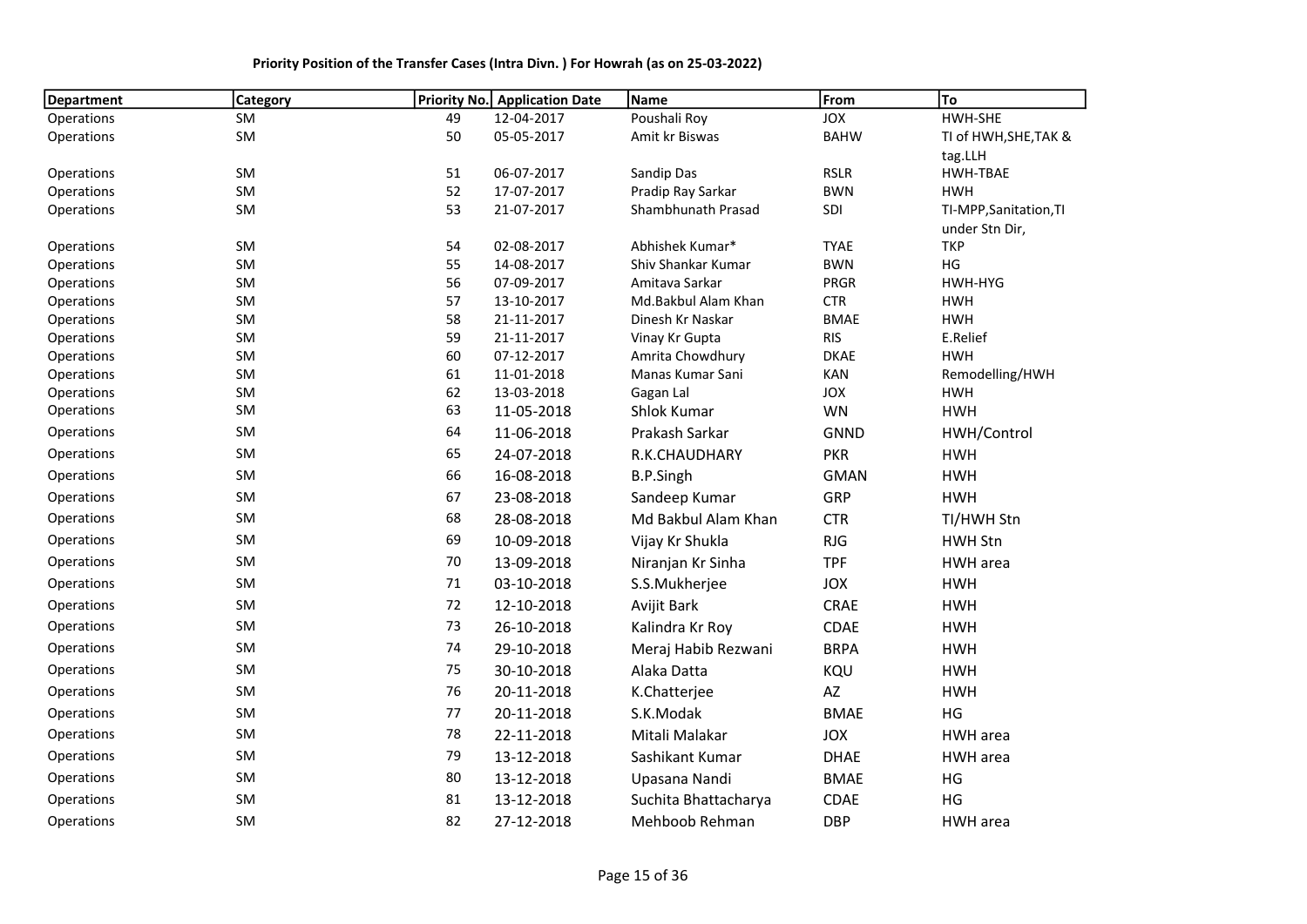Priority Position of the Transfer Cases (Intra Divn. ) For Howrah (as on 25-03-2022)

| <b>Department</b> | <b>Category</b> |                | <b>Priority No.</b> Application Date | Name                      | From        | To                  |
|-------------------|-----------------|----------------|--------------------------------------|---------------------------|-------------|---------------------|
| Operations        | <b>SM</b>       | 83             | 27-12-2018                           | Somnath Auddy             | <b>BMAE</b> | HG                  |
| Operations        | SM              | 84             | 27-12-2018                           | Pintu Mondal              | <b>BMAE</b> | HG                  |
| Operations        | SM              | 85             | 21-01-2019                           | Ashok Kumar               | SDLE        | <b>HWH</b>          |
| Operations        | SM              | 86             | 21-01-2019                           | Sanjay Kr Sharma          | <b>PDA</b>  | <b>HWH</b>          |
| Operations        | SM              | 87             | 01-02-2019                           | Avijit Barik              | CRAE        | <b>HWH</b>          |
| Operations        | <b>SM</b>       | 88             | 15-02-2019                           | Biswajit Saha             | CCL(W)      | HG                  |
| Operations        | SM              | 89             | 08-02-2019                           | Chhotu Ram                | <b>KHN</b>  | HWH(Remodelling)    |
| Operations        | SM              | 90             | 15-02-2019                           | Swarup Dey                | KQU         | <b>HWH</b>          |
| Operations        | SM              | 91             | 12-03-2019                           | Anupam Chakraborty        | <b>PCQ</b>  | <b>HWH Stn</b>      |
|                   |                 |                |                                      |                           |             |                     |
| <b>Department</b> | Category        |                | <b>Priority No. Application Date</b> | Name                      | From        | To                  |
| Operations        | Shuntman        | $\mathbf{1}$   | 26-12-2013                           | <b>DURGA PRASAD</b>       | <b>RPH</b>  | <b>BDC to HWH</b>   |
| Operations        | Shuntman        | $\overline{2}$ | 22-01-2014                           | PRASANTA BISWAS           | <b>PKR</b>  | <b>BDC to HWH</b>   |
| Operations        | Shuntman        | 3              | 24-01-2014                           | <b>PULAK MALIK</b>        | <b>PKR</b>  | <b>BWN/KWAE</b>     |
| Operations        | Shuntman        | 4              | 27-01-2014                           | <b>NIRAB MISTRY</b>       | <b>RPH</b>  | HWH, JOX, LLH, DKAE |
| Operations        | Shuntman        | 5              | 28-01-2014                           | <b>DIBYENDU DAS</b>       | <b>PKR</b>  | NDAE, HWH, BDC,     |
| Operations        | Shuntman        | 6              | 28-01-2014                           | <b>GOURAB SARKAR</b>      | <b>PKR</b>  | HWH to BDC          |
| Operations        | Shuntman        | 7              | 06-03-2014                           | <b>BHOLA YADAV</b>        | <b>PKR</b>  | SS/HWH              |
| Operations        | Shuntman        | 8              | 19-03-2014                           | <b>TAPAS BISWAS</b>       | <b>PKR</b>  | HWH to BDC or KWAE  |
| Operations        | Shuntman        | 9              | 19-03-2014                           | ANANDA BISWAS             | <b>PKR</b>  | HWH to BDC          |
| Operations        | Shuntman        | $10\,$         | 02-04-2014                           | RAJU SUTRADHAR            | <b>PKR</b>  | HWH to BDC          |
| Operations        | Shuntman        | 11             | 02-04-2014                           | <b>DEBASISH SINGHA</b>    | <b>PKR</b>  | HWH to BDC          |
| Operations        | Shuntman        | 12             | 04-04-2014                           | <b>MANGAL KUMAR YADAV</b> | <b>PKR</b>  | <b>BDC to HWH</b>   |
| Operations        | Shuntman        | 13             | 23-04-2014                           | <b>GOUTAM BISWAS</b>      | RJG         | HWH to BDC          |
| Operations        | Shuntman        | 14             | 23-04-2014                           | <b>TAPAN ROY</b>          | RJG         | HWH to BDC          |
| Operations        | Shuntman        | 15             | 26-09-2014                           | PRAMOD KUMAR MANDAL       | RJG         | HWH to BDC, BDC to  |
| Operations        | Shuntman        | 16             | 12-02-2016                           | NIRAMAL CHANDRA ROY       | <b>DKAE</b> | <b>HWH</b>          |
| Operations        | Shuntman        | 17             | 01-04-2016                           | <b>DIPAK SOREN</b>        | <b>PKR</b>  | HWH/BDC             |
| Operations        | Shuntman        | 18             | 27-06-2016                           | MUNNA PRASAD KAHAR        | <b>DKAE</b> | <b>HWH</b>          |
| Operations        | Shuntman        | 19             | 28-07-2016                           | <b>ANIMESH MANDAL</b>     | JOX         | <b>HWH</b>          |
| Operations        | Shuntman        | 20             | 20-10-2016                           | PAWAN KUMAR PASWAN        | <b>DKAE</b> | TI(M)/HBC/HWH       |
| Operations        | Shuntman        | 21             | 04-04-2017                           | RAJ KISHOR PANDEY         | <b>BDC</b>  | <b>HWH</b>          |
| Operations        | Shuntman        | 22             | 06-09-2017                           | <b>SAMIT DEY</b>          | <b>DKAE</b> | CYM/HG              |
| Operations        | Shuntman        | 23             | 12-09-2017                           | <b>KUNDAN KUMAR</b>       | RJG         | <b>BWN to HWH</b>   |
| Department        | Category        | Priority No.   | <b>Application Date</b>              | Name                      | From        | To                  |
| Operations        | Attendent       | $\mathbf{1}$   | 20-12-2018                           | Amena Khatun              | <b>NDAE</b> | <b>HWH</b>          |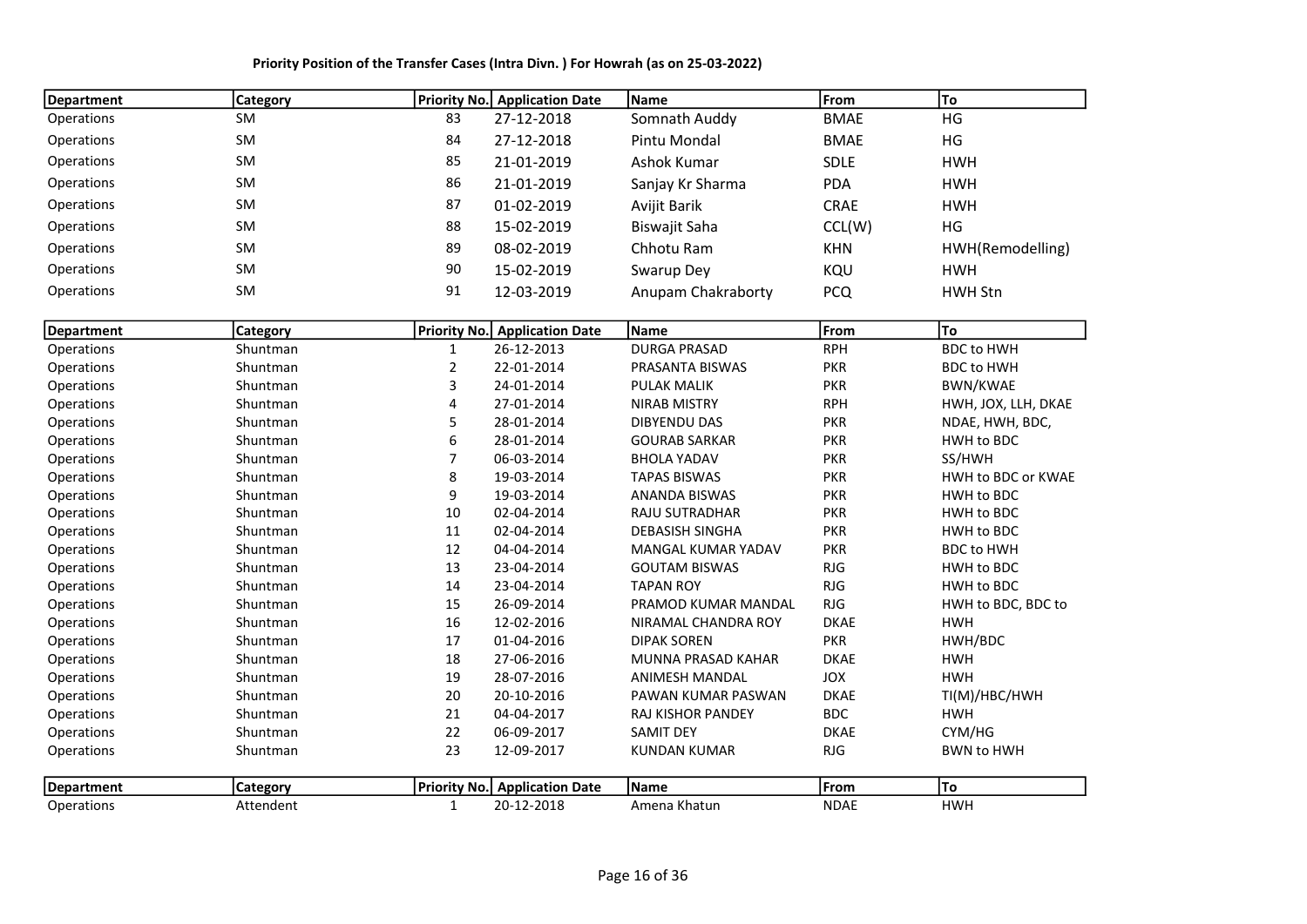| Department        | Category |                | Priority No. Application Date | Name                       | From        | To                     |
|-------------------|----------|----------------|-------------------------------|----------------------------|-------------|------------------------|
| <b>Department</b> | Category |                | Priority No. Application Date | Name                       | From        | To                     |
| Operations        | Porter   | $\mathbf{1}$   | 19-02-2013                    | Mousumi Chakroborty        | <b>LLH</b>  | CYM/HG                 |
| Operations        | Porter   | $\overline{2}$ | 05-03-2014                    | <b>ANAJAN PAUL</b>         | SHE/SRO     | <b>HWH</b>             |
| Operations        | Porter   | 3              | 05-01-2015                    | RABI RANJAN KUMAR          | BDS/G/HWH   | CRI-G/HWH              |
| Operations        | Porter   | 4              | 15-12-2015                    | <b>SANTOSH SINGH</b>       | SHE/SRO     | <b>HWH</b>             |
| Operations        | Porter   | 5              | 26-02-2016                    | Sri. Ravi Shankar Kumar    | GRP         | <b>HWH</b>             |
| Operations        | Porter   | 6              | 08-03-2016                    | Sri. Sasanka Biswas        | JOX         | <b>HWH</b>             |
| Operations        | Porter   | $\overline{7}$ | 14-03-2016                    | Sri. Pritam Mondal         | CDAE        | <b>HWH Area</b>        |
| Operations        | Porter   | 8              | 30-03-2016                    | Sri. Debasis Nath          | JOX         | <b>HWH</b>             |
| Operations        | Porter   | 9              | 13-04-2016                    | Sri. Arkojeet Paul         | JOX         | <b>HWH</b>             |
| Operations        | Porter   | 10             | 13-04-2016                    | Sri. Asis Mukherjee        | <b>ADST</b> | <b>HWH</b>             |
| Operations        | Porter   | 11             | 13-04-2016                    | Sri. Babu Naiya            | LLH         | <b>HWH</b>             |
| Operations        | Porter   | 12             | 03-05-2016                    | Sri. Moloy Kr. Roy         | <b>BOI</b>  | HWH, DKAE or JOX       |
| Operations        | Porter   | 13             | 12-05-2016                    | Vikash Kumar               | AMP         | HWH-BDC'               |
| Operations        | Porter   | 14             | 30-05-2016                    | Jayjit Sen                 | <b>BRPA</b> | HWH, SYAE & HG         |
| Operations        | Porter   | 15             | 02-06-2016                    | Smt. Rumi Das              | <b>BWN</b>  | <b>HWH</b>             |
| Operations        | Porter   | 16             | 15-06-2016                    | Sri Raju Halder            | <b>BEQ</b>  | <b>HWH</b>             |
| Operations        | Porter   | 17             | 30-06-2016                    | Sri. Sant Ram              | <b>BLY</b>  | <b>HWH</b>             |
| Operations        | Porter   | 18             | 18-07-2016                    | Smt. Mithu Roy             | <b>DKAE</b> | <b>HWH</b>             |
| Operations        | Porter   | 19             | 17-08-2016                    | Tarak Goswami              | TI/M/I/HWH  | <b>HWH</b>             |
| Operations        | Porter   | 20             | 17-08-2016                    | Basant Kr. Singh           | KOG         | <b>HWH</b>             |
| Operations        | Porter   | 21             | 19-08-2016                    | Rajesh Pal                 | KOG         | <b>HWH</b>             |
| Operations        | Porter   | 22             | 30-08-2016                    | Ajoy Hela                  | <b>DKAE</b> | <b>HWH</b>             |
| Operations        | Porter   | 23             | 19-09-2016                    | Indrajit Kr. Singh         | <b>TLO</b>  | HWH-BDC                |
| Operations        | Porter   | 24             | 03-10-2016                    | Konika De Kundu            | <b>TAK</b>  | HWH, including TAK Br. |
| Operations        | Porter   | 25             | 29-12-2016                    | Sanjay Kr. Paswan          | <b>PKR</b>  | HWH/LLH                |
| Operations        | Porter   | 26             | 30-12-2016                    | Mantu Kr. Yadav            | LR/TI/m/HBC | <b>HWH</b>             |
| Operations        | Porter   | 27             | 02-01-2017                    | <b>Bhaba Shankar Maity</b> | <b>DHAE</b> | <b>HWH</b>             |
| Operations        | Porter   | 28             | 12-04-2017                    | Jayanti Karmakar           | JOX         | <b>HWH</b>             |
| Operations        | Porter   | 29             | 15-06-2017                    | Kabita Mondal (Sarder)     | <b>BLY</b>  | <b>HWH Area</b>        |
| Operations        | Porter   | 30             | 04-07-2017                    | Amarjat Yadav              | <b>BAHW</b> | HWH-SRP                |
| Operations        | Porter   | 31             | 13-07-2017                    | Chinku Kumar Mishra        | <b>MSAE</b> | <b>HWH</b>             |
| Operations        | Porter   | 32             | 19-07-2017                    | Subhendu Ghosh             | <b>DKAE</b> | <b>HWH</b>             |
| Operations        | Porter   | 33             | 22-08-2017                    | Shipra Bala                | <b>RSLR</b> | HWH/BDC/HYG            |
| Operations        | Porter   | 34             | 24-08-2017                    | Ravi Kumar Rai             | SNT         | <b>HWH</b>             |
| Operations        | Porter   | 35             | 28-08-2017                    | Subhasish Khanra           | <b>MAYP</b> | <b>HWH</b>             |
| Operations        | Porter   | 36             | 04-09-2017                    | <b>Biswajit Roy</b>        | JOX         | <b>HWH</b>             |
| Operations        | Porter   | 37             | 06-09-2017                    | ANUPAM KUMAR SINGH         | MBE         | HWH RETURN SEC.        |
| Operations        | Porter   | 38             | 20-09-2017                    | Arkojit Paul               | JOX         | <b>HWH</b>             |
| Operations        | Porter   | 39             | 22-09-2017                    | Rajdeep Roy                | <b>GRAE</b> | HWH-BZL, HWH-SHE       |

Priority Position of the Transfer Cases (Intra Divn. ) For Howrah (as on 25-03-2022)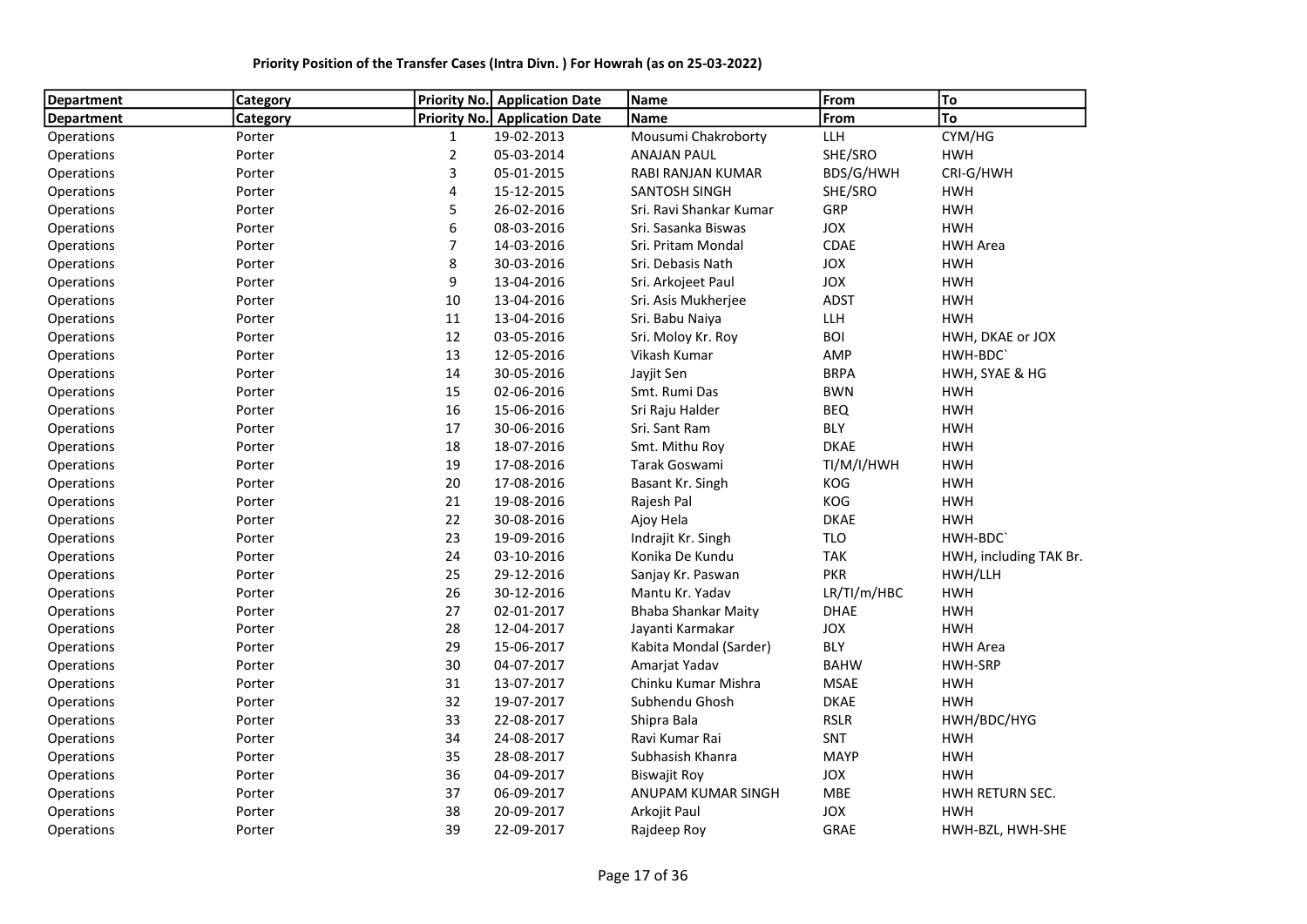| <b>Department</b> | <b>Category</b> |              | <b>Priority No. Application Date</b> | <b>Name</b>               | From        | To                              |
|-------------------|-----------------|--------------|--------------------------------------|---------------------------|-------------|---------------------------------|
| Operations        | Porter          | 40           | 16-10-2017                           | Sankar Das                | PDA         | <b>HWH</b>                      |
| Operations        | Porter          | 41           | 23-10-2017                           | Jagannath Ghosh           | LLH         | <b>HWH</b>                      |
| Operations        | Porter          | 42           | 17-01-2018                           | <b>ASHA DAS</b>           | <b>HGY</b>  | <b>HWH</b>                      |
| Operations        | Porter          | 43           | 13-02-2018                           | Subhasis Das              | <b>BWN</b>  | <b>HWH</b>                      |
| Operations        | Porter          | 44           | 16-05-2018                           | <b>MANJAY SAH</b>         | <b>AMP</b>  | <b>HWH</b>                      |
| Operations        | Porter          | 45           | 20-08-2018                           | Rajdeep Roy               | <b>GRAE</b> | TR. BR/HWH                      |
| Operations        | Porter          | 46           | 04-10-2018                           | Sudhir Singh Yadav        | <b>BOI</b>  | <b>HWH</b>                      |
| Operations        | Porter          | 47           | 10-10-2018                           | Sanjay Kumar Sharma       | <b>MYM</b>  | <b>HWH</b>                      |
| Operations        | Porter          | 48           | 29-10-18                             | <b>Kunal Pandey</b>       | <b>BRPA</b> | <b>HWH</b>                      |
| Operations        | Porter          | 49           | $30 - 10 - 18$                       | Apurba Halder             | <b>MYM</b>  | <b>HWH</b>                      |
| Operations        | Porter          | 50           | 03-12-2018                           | <b>Kunal Sarkar</b>       | CDAE        | <b>HWH</b>                      |
| Operations        | Porter          | 51           | 14-12-2018                           | Arjel Ali Mallick         | <b>SHE</b>  | <b>HWH</b>                      |
| Operations        | Porter          | 52           | 12-02-2019                           | Haridwar Sharma           | <b>BLY</b>  | <b>HWH</b>                      |
| Operations        | Porter          | 53           | 15-02-2019                           | Dipayan Hazra             | <b>BRPA</b> | <b>HWH</b>                      |
| Operations        | Porter          | 54           | 14-05-2019                           | RAJARSHI MAJUMDAR         | <b>JRAE</b> | HWH(CCL/WEST)                   |
| Operations        | Porter          | 55           | 06-06-2019                           | Khushboo Kumari           | <b>BHR</b>  | <b>HWH</b>                      |
| Operations        | Porter          | 56           | 17-06-2019                           | <b>Bholanath Mallick</b>  | KQU         | TI(M)/HBC/HWH                   |
| Operations        | Porter          | 57           | 19-08-2019                           | Saroj Kumar Sahoo         | <b>BOI</b>  | <b>HWH</b>                      |
| Operations        | Porter          | 58           | 30-08-2019                           | Rajendra Rajak            | <b>JIT</b>  | <b>HWH</b>                      |
| Operations        | Porter          | 59           | 24-09-2019                           | Manik Dey                 | PRAE        | <b>HWH</b>                      |
| Operations        | Porter          | 60           | 27-09-2019                           | Dinesh Kumar Yadav        | LLH         | <b>HWH</b>                      |
| Operations        | Porter          | 61           | 09-12-2019                           | Rajdeep Roy               | <b>GRAE</b> | E/Relief/HWH                    |
| Operations        | Porter          | 62           | 22-01-2020                           | <b>SHYAM KUMAR MISHRA</b> | KQU         | <b>HWH</b>                      |
| Operations        | Porter          | 63           | 05-10-2020                           | Ajay Prasad Rajak         | <b>SHE</b>  | <b>HWH</b>                      |
| Operations        | Porter          | 64           | 28-01-2021                           | SK. QUTUBUDDIN            | <b>KJRA</b> | <b>HWH</b>                      |
| Operations        | Porter          | 65           | 28-01-2021                           | <b>JITENDRA KUMAR</b>     | <b>TIT</b>  | <b>HWH</b>                      |
| <b>Department</b> | <b>Category</b> |              | <b>Priority No. Application Date</b> | <b>Name</b>               | From        | To                              |
| Operations        | Gate Man        | 1            | 20-01-2020                           | Bharvaran                 | <b>MDSE</b> | HWH/UNDER TI/HBC                |
| Operations        | Gate Man        | 2            | 27-04-2021                           | Rajesh Kumar Singh        | JOX         | <b>HWH</b>                      |
| Operations        | Attendant       | $\mathbf{1}$ | 19-07-2019                           | Debanjan Saha             | <b>NDAE</b> | <b>HWH</b>                      |
| <b>Department</b> | <b>Category</b> |              | Priority No. Application Date        | Name                      | From        | <b>To</b>                       |
| Operations        | Cabin Master    | 1            | 18-05-2010                           | <b>Bimal Mondal</b>       | Baruipara   | <b>BRPA to HWH area</b>         |
| Operations        | Cabin Master    | 2            | 09-07-2011                           | Dipen Chottopadhyay       | <b>BRPA</b> | LLH Goods Cabin<br>under CYM/HG |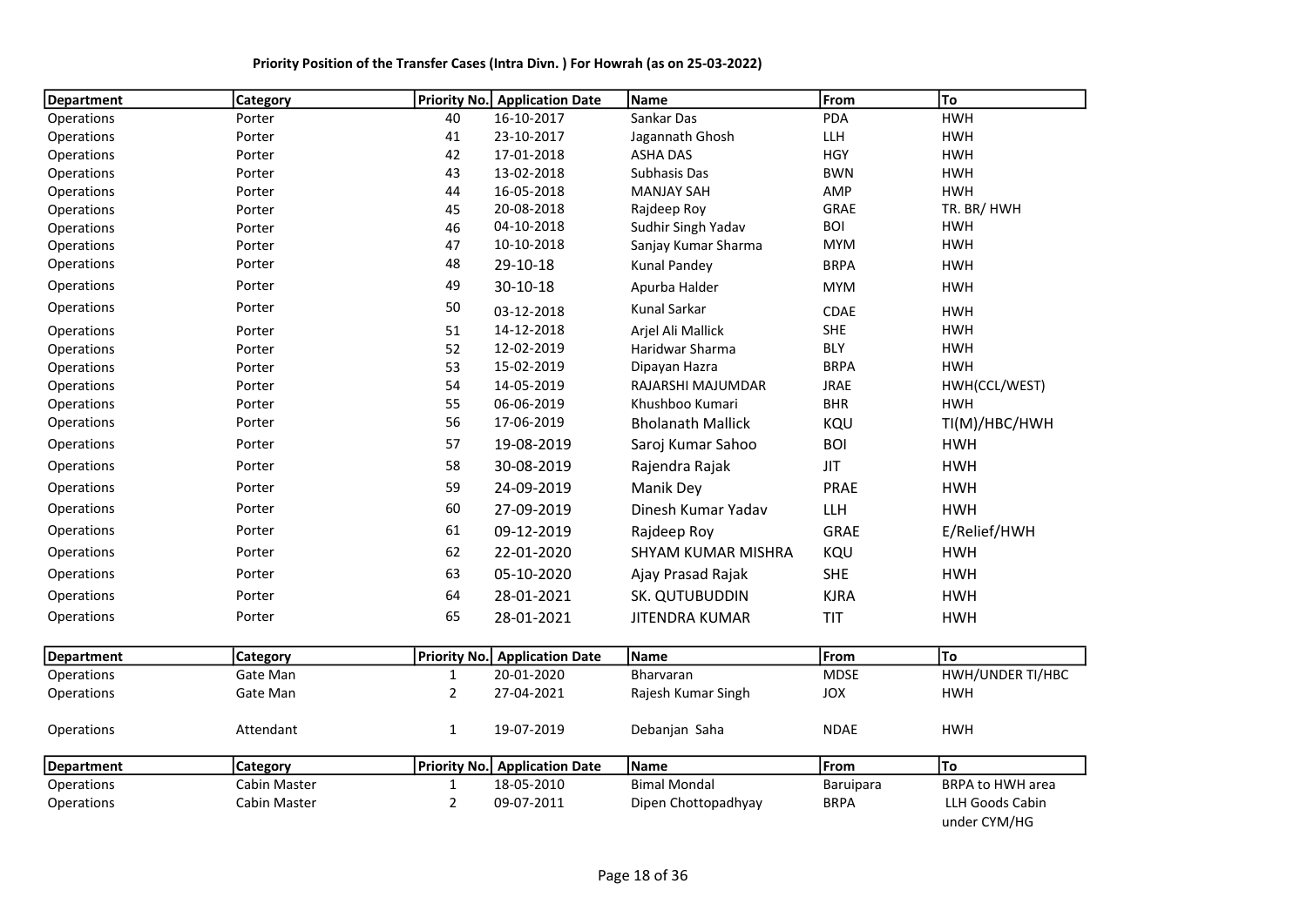| <b>HWH</b><br><b>Cabin Master</b><br>3<br>19-03-2012<br>Nalini Ranjan Ray<br><b>BSBR</b><br>11-09-2014<br><b>HWH</b><br>Cabin Master<br>4<br>Pankaj Kumar Santra<br>Gurap<br>30-10-2015<br><b>SKG</b><br><b>HWH</b><br>Cabin Master<br>5<br>Raj Kishore Sharma<br>6<br>Cabin Master<br>22-03-2016<br>Ed. Muhammad Ansari<br><b>MSAE</b><br><b>HWH Goods /HWH</b><br>7<br>07-04-2016<br><b>RPH</b><br>HWH to BDC<br>Cabin Master<br>Suresh Kumar Prasad<br>8<br>MUG to HWH<br>Cabin Master<br>28-11-2016<br>Raja Ram<br><b>KAN</b><br>9<br>07-12-2016<br>Cabin Master<br>S. N. Yaday<br><b>MYM</b><br><b>BWN to HWH</b><br>Cabin Master<br>10<br>13-07-2017<br>Soumik Majumder<br><b>MYM</b><br>HWH or LLH area<br>06-09-2017<br>Abhinandan Chowdhury<br><b>MUG</b><br>HWH to SHE<br>Cabin Master<br>11<br>12<br>18-12-2017<br><b>RUMA GHOSH</b><br><b>SKG</b><br><b>HWH</b><br>Cabin Master<br>13<br>18-12-2017<br><b>HWH</b><br>Cabin Master<br><b>GARGEE CHATTERJEE</b><br><b>SKG</b><br>(Spouse<br>Cabin Master<br>14<br>12-01-2018<br><b>BWN</b><br><b>HWH</b><br><b>RAKESH PRASAD</b><br>CYM/HG<br>Cabin Master<br>15<br>06-03-2018<br>Hari Kishor Paswan<br><b>MYM</b><br>16<br>07-08-2018<br><b>BMAE</b><br><b>HWH</b><br>Cabin Master<br>Bejoy Nayak<br><b>HWH</b><br>17<br>Cabin Master<br>19-11-2018<br>Indrajit Manna<br><b>MYM</b><br>Cabin Master<br>18<br>19-03-2019<br>Gopal Chandra Kisku<br>Cym/HG/HWH<br>Mug<br>Name<br>From<br> To<br><b>Department</b><br><b>Priority No.</b> Application Date<br><b>Category</b><br><b>SHUNTING MASTER</b><br>19-08-2016<br><b>BIKASH CHANDRA KHAN</b><br>SM/KWAE<br>BDC/HWH<br>$\mathbf{1}$<br>Operations<br><b>SHUNTING MASTER</b><br>2<br>14-10-2016<br>SASHI BHUSAN SINGH<br>SM/KWAE<br>SM/HWH<br>3<br>02-07-2017<br><b>SHUNTING MASTER</b><br><b>SUNIL KUMAR ROY</b><br>SM/SNT<br>SM/HWH<br> To<br><b>Priority No.</b> Application Date<br>From<br><b>Department</b><br>Category<br>Name<br>HG<br>07-07-2017<br>${\sf CHC}$<br><b>HTNC</b><br>$\mathbf{1}$<br>Soumya Purokayastha<br>Operations<br>$\overline{2}$<br><b>PKR</b><br><b>HWH</b><br><b>HTNC</b><br>26-02-2018<br>Operations<br>Preeti Pandey<br>3<br><b>HTNC</b><br>20-06-2018<br><b>BDC</b><br>CYM/SYDL<br>Pratim Sengupta<br>From<br> To<br><b>Department</b><br>Priority No. Application Date<br>Name<br>Category<br>31-08-2017<br>Subhas Kumar Chattejee<br>BS/RPH<br><b>HWH</b><br>Commercial<br>Marker<br>1<br><b>To</b><br>From<br><b>Priority No.</b> Application Date<br>Name<br><b>Department</b><br>Category<br>TIC/HWH<br>19-09-2017<br>Suresh Mondal<br>Comml. Br.<br>PEON<br>$\mathbf{1}$<br>PEON<br>$\overline{2}$<br>08-03-2019<br>AZ<br><b>HWH</b><br>Nagendra Mahato<br>From<br> To<br>Priority No. Application Date<br>Name<br><b>Department</b><br>Category<br>Comml. Porter<br>Commercial<br>05-03-2014<br><b>ANAJAN PAUL</b><br>SHE/SRO<br><b>HWH</b><br>$\mathbf{1}$<br>CTI/G/HWH<br>Commercial<br>Comml. Porter<br>$\overline{2}$<br>05-01-2015<br>RABI RANJAN KUMAR<br>BS/G/HWH<br>3<br>Comml. Porter<br>18-06-2015<br><b>SANTOSH SINGH</b><br><b>SHE</b><br><b>HWH</b><br>Commercial | <b>Department</b> | Category      |   | Priority No. Application Date | Name           | From       | To         |
|---------------------------------------------------------------------------------------------------------------------------------------------------------------------------------------------------------------------------------------------------------------------------------------------------------------------------------------------------------------------------------------------------------------------------------------------------------------------------------------------------------------------------------------------------------------------------------------------------------------------------------------------------------------------------------------------------------------------------------------------------------------------------------------------------------------------------------------------------------------------------------------------------------------------------------------------------------------------------------------------------------------------------------------------------------------------------------------------------------------------------------------------------------------------------------------------------------------------------------------------------------------------------------------------------------------------------------------------------------------------------------------------------------------------------------------------------------------------------------------------------------------------------------------------------------------------------------------------------------------------------------------------------------------------------------------------------------------------------------------------------------------------------------------------------------------------------------------------------------------------------------------------------------------------------------------------------------------------------------------------------------------------------------------------------------------------------------------------------------------------------------------------------------------------------------------------------------------------------------------------------------------------------------------------------------------------------------------------------------------------------------------------------------------------------------------------------------------------------------------------------------------------------------------------------------------------------------------------------------------------------------------------------------------------------------------------------------------------------------------------------------------------------------------------------------------------------------------------------------------------------------------------------------------------------------------------------------------------------------------------------------------------------------------------------------------------------------------------------------------------------------------|-------------------|---------------|---|-------------------------------|----------------|------------|------------|
|                                                                                                                                                                                                                                                                                                                                                                                                                                                                                                                                                                                                                                                                                                                                                                                                                                                                                                                                                                                                                                                                                                                                                                                                                                                                                                                                                                                                                                                                                                                                                                                                                                                                                                                                                                                                                                                                                                                                                                                                                                                                                                                                                                                                                                                                                                                                                                                                                                                                                                                                                                                                                                                                                                                                                                                                                                                                                                                                                                                                                                                                                                                                       | Operations        |               |   |                               |                |            |            |
|                                                                                                                                                                                                                                                                                                                                                                                                                                                                                                                                                                                                                                                                                                                                                                                                                                                                                                                                                                                                                                                                                                                                                                                                                                                                                                                                                                                                                                                                                                                                                                                                                                                                                                                                                                                                                                                                                                                                                                                                                                                                                                                                                                                                                                                                                                                                                                                                                                                                                                                                                                                                                                                                                                                                                                                                                                                                                                                                                                                                                                                                                                                                       | Operations        |               |   |                               |                |            |            |
|                                                                                                                                                                                                                                                                                                                                                                                                                                                                                                                                                                                                                                                                                                                                                                                                                                                                                                                                                                                                                                                                                                                                                                                                                                                                                                                                                                                                                                                                                                                                                                                                                                                                                                                                                                                                                                                                                                                                                                                                                                                                                                                                                                                                                                                                                                                                                                                                                                                                                                                                                                                                                                                                                                                                                                                                                                                                                                                                                                                                                                                                                                                                       | Operations        |               |   |                               |                |            |            |
|                                                                                                                                                                                                                                                                                                                                                                                                                                                                                                                                                                                                                                                                                                                                                                                                                                                                                                                                                                                                                                                                                                                                                                                                                                                                                                                                                                                                                                                                                                                                                                                                                                                                                                                                                                                                                                                                                                                                                                                                                                                                                                                                                                                                                                                                                                                                                                                                                                                                                                                                                                                                                                                                                                                                                                                                                                                                                                                                                                                                                                                                                                                                       | Operations        |               |   |                               |                |            |            |
|                                                                                                                                                                                                                                                                                                                                                                                                                                                                                                                                                                                                                                                                                                                                                                                                                                                                                                                                                                                                                                                                                                                                                                                                                                                                                                                                                                                                                                                                                                                                                                                                                                                                                                                                                                                                                                                                                                                                                                                                                                                                                                                                                                                                                                                                                                                                                                                                                                                                                                                                                                                                                                                                                                                                                                                                                                                                                                                                                                                                                                                                                                                                       | Operations        |               |   |                               |                |            |            |
|                                                                                                                                                                                                                                                                                                                                                                                                                                                                                                                                                                                                                                                                                                                                                                                                                                                                                                                                                                                                                                                                                                                                                                                                                                                                                                                                                                                                                                                                                                                                                                                                                                                                                                                                                                                                                                                                                                                                                                                                                                                                                                                                                                                                                                                                                                                                                                                                                                                                                                                                                                                                                                                                                                                                                                                                                                                                                                                                                                                                                                                                                                                                       | Operations        |               |   |                               |                |            |            |
|                                                                                                                                                                                                                                                                                                                                                                                                                                                                                                                                                                                                                                                                                                                                                                                                                                                                                                                                                                                                                                                                                                                                                                                                                                                                                                                                                                                                                                                                                                                                                                                                                                                                                                                                                                                                                                                                                                                                                                                                                                                                                                                                                                                                                                                                                                                                                                                                                                                                                                                                                                                                                                                                                                                                                                                                                                                                                                                                                                                                                                                                                                                                       | Operations        |               |   |                               |                |            |            |
|                                                                                                                                                                                                                                                                                                                                                                                                                                                                                                                                                                                                                                                                                                                                                                                                                                                                                                                                                                                                                                                                                                                                                                                                                                                                                                                                                                                                                                                                                                                                                                                                                                                                                                                                                                                                                                                                                                                                                                                                                                                                                                                                                                                                                                                                                                                                                                                                                                                                                                                                                                                                                                                                                                                                                                                                                                                                                                                                                                                                                                                                                                                                       | Operations        |               |   |                               |                |            |            |
|                                                                                                                                                                                                                                                                                                                                                                                                                                                                                                                                                                                                                                                                                                                                                                                                                                                                                                                                                                                                                                                                                                                                                                                                                                                                                                                                                                                                                                                                                                                                                                                                                                                                                                                                                                                                                                                                                                                                                                                                                                                                                                                                                                                                                                                                                                                                                                                                                                                                                                                                                                                                                                                                                                                                                                                                                                                                                                                                                                                                                                                                                                                                       | Operations        |               |   |                               |                |            |            |
|                                                                                                                                                                                                                                                                                                                                                                                                                                                                                                                                                                                                                                                                                                                                                                                                                                                                                                                                                                                                                                                                                                                                                                                                                                                                                                                                                                                                                                                                                                                                                                                                                                                                                                                                                                                                                                                                                                                                                                                                                                                                                                                                                                                                                                                                                                                                                                                                                                                                                                                                                                                                                                                                                                                                                                                                                                                                                                                                                                                                                                                                                                                                       | Operations        |               |   |                               |                |            |            |
|                                                                                                                                                                                                                                                                                                                                                                                                                                                                                                                                                                                                                                                                                                                                                                                                                                                                                                                                                                                                                                                                                                                                                                                                                                                                                                                                                                                                                                                                                                                                                                                                                                                                                                                                                                                                                                                                                                                                                                                                                                                                                                                                                                                                                                                                                                                                                                                                                                                                                                                                                                                                                                                                                                                                                                                                                                                                                                                                                                                                                                                                                                                                       | Operations        |               |   |                               |                |            |            |
|                                                                                                                                                                                                                                                                                                                                                                                                                                                                                                                                                                                                                                                                                                                                                                                                                                                                                                                                                                                                                                                                                                                                                                                                                                                                                                                                                                                                                                                                                                                                                                                                                                                                                                                                                                                                                                                                                                                                                                                                                                                                                                                                                                                                                                                                                                                                                                                                                                                                                                                                                                                                                                                                                                                                                                                                                                                                                                                                                                                                                                                                                                                                       | Operations        |               |   |                               |                |            |            |
|                                                                                                                                                                                                                                                                                                                                                                                                                                                                                                                                                                                                                                                                                                                                                                                                                                                                                                                                                                                                                                                                                                                                                                                                                                                                                                                                                                                                                                                                                                                                                                                                                                                                                                                                                                                                                                                                                                                                                                                                                                                                                                                                                                                                                                                                                                                                                                                                                                                                                                                                                                                                                                                                                                                                                                                                                                                                                                                                                                                                                                                                                                                                       | Operations        |               |   |                               |                |            |            |
|                                                                                                                                                                                                                                                                                                                                                                                                                                                                                                                                                                                                                                                                                                                                                                                                                                                                                                                                                                                                                                                                                                                                                                                                                                                                                                                                                                                                                                                                                                                                                                                                                                                                                                                                                                                                                                                                                                                                                                                                                                                                                                                                                                                                                                                                                                                                                                                                                                                                                                                                                                                                                                                                                                                                                                                                                                                                                                                                                                                                                                                                                                                                       | Operations        |               |   |                               |                |            |            |
|                                                                                                                                                                                                                                                                                                                                                                                                                                                                                                                                                                                                                                                                                                                                                                                                                                                                                                                                                                                                                                                                                                                                                                                                                                                                                                                                                                                                                                                                                                                                                                                                                                                                                                                                                                                                                                                                                                                                                                                                                                                                                                                                                                                                                                                                                                                                                                                                                                                                                                                                                                                                                                                                                                                                                                                                                                                                                                                                                                                                                                                                                                                                       | Operations        |               |   |                               |                |            |            |
|                                                                                                                                                                                                                                                                                                                                                                                                                                                                                                                                                                                                                                                                                                                                                                                                                                                                                                                                                                                                                                                                                                                                                                                                                                                                                                                                                                                                                                                                                                                                                                                                                                                                                                                                                                                                                                                                                                                                                                                                                                                                                                                                                                                                                                                                                                                                                                                                                                                                                                                                                                                                                                                                                                                                                                                                                                                                                                                                                                                                                                                                                                                                       | Operations        |               |   |                               |                |            |            |
|                                                                                                                                                                                                                                                                                                                                                                                                                                                                                                                                                                                                                                                                                                                                                                                                                                                                                                                                                                                                                                                                                                                                                                                                                                                                                                                                                                                                                                                                                                                                                                                                                                                                                                                                                                                                                                                                                                                                                                                                                                                                                                                                                                                                                                                                                                                                                                                                                                                                                                                                                                                                                                                                                                                                                                                                                                                                                                                                                                                                                                                                                                                                       |                   |               |   |                               |                |            |            |
|                                                                                                                                                                                                                                                                                                                                                                                                                                                                                                                                                                                                                                                                                                                                                                                                                                                                                                                                                                                                                                                                                                                                                                                                                                                                                                                                                                                                                                                                                                                                                                                                                                                                                                                                                                                                                                                                                                                                                                                                                                                                                                                                                                                                                                                                                                                                                                                                                                                                                                                                                                                                                                                                                                                                                                                                                                                                                                                                                                                                                                                                                                                                       |                   |               |   |                               |                |            |            |
|                                                                                                                                                                                                                                                                                                                                                                                                                                                                                                                                                                                                                                                                                                                                                                                                                                                                                                                                                                                                                                                                                                                                                                                                                                                                                                                                                                                                                                                                                                                                                                                                                                                                                                                                                                                                                                                                                                                                                                                                                                                                                                                                                                                                                                                                                                                                                                                                                                                                                                                                                                                                                                                                                                                                                                                                                                                                                                                                                                                                                                                                                                                                       | Operations        |               |   |                               |                |            |            |
|                                                                                                                                                                                                                                                                                                                                                                                                                                                                                                                                                                                                                                                                                                                                                                                                                                                                                                                                                                                                                                                                                                                                                                                                                                                                                                                                                                                                                                                                                                                                                                                                                                                                                                                                                                                                                                                                                                                                                                                                                                                                                                                                                                                                                                                                                                                                                                                                                                                                                                                                                                                                                                                                                                                                                                                                                                                                                                                                                                                                                                                                                                                                       | Operations        |               |   |                               |                |            |            |
|                                                                                                                                                                                                                                                                                                                                                                                                                                                                                                                                                                                                                                                                                                                                                                                                                                                                                                                                                                                                                                                                                                                                                                                                                                                                                                                                                                                                                                                                                                                                                                                                                                                                                                                                                                                                                                                                                                                                                                                                                                                                                                                                                                                                                                                                                                                                                                                                                                                                                                                                                                                                                                                                                                                                                                                                                                                                                                                                                                                                                                                                                                                                       |                   |               |   |                               |                |            |            |
|                                                                                                                                                                                                                                                                                                                                                                                                                                                                                                                                                                                                                                                                                                                                                                                                                                                                                                                                                                                                                                                                                                                                                                                                                                                                                                                                                                                                                                                                                                                                                                                                                                                                                                                                                                                                                                                                                                                                                                                                                                                                                                                                                                                                                                                                                                                                                                                                                                                                                                                                                                                                                                                                                                                                                                                                                                                                                                                                                                                                                                                                                                                                       |                   |               |   |                               |                |            |            |
|                                                                                                                                                                                                                                                                                                                                                                                                                                                                                                                                                                                                                                                                                                                                                                                                                                                                                                                                                                                                                                                                                                                                                                                                                                                                                                                                                                                                                                                                                                                                                                                                                                                                                                                                                                                                                                                                                                                                                                                                                                                                                                                                                                                                                                                                                                                                                                                                                                                                                                                                                                                                                                                                                                                                                                                                                                                                                                                                                                                                                                                                                                                                       |                   |               |   |                               |                |            |            |
|                                                                                                                                                                                                                                                                                                                                                                                                                                                                                                                                                                                                                                                                                                                                                                                                                                                                                                                                                                                                                                                                                                                                                                                                                                                                                                                                                                                                                                                                                                                                                                                                                                                                                                                                                                                                                                                                                                                                                                                                                                                                                                                                                                                                                                                                                                                                                                                                                                                                                                                                                                                                                                                                                                                                                                                                                                                                                                                                                                                                                                                                                                                                       | Operations        |               |   |                               |                |            |            |
|                                                                                                                                                                                                                                                                                                                                                                                                                                                                                                                                                                                                                                                                                                                                                                                                                                                                                                                                                                                                                                                                                                                                                                                                                                                                                                                                                                                                                                                                                                                                                                                                                                                                                                                                                                                                                                                                                                                                                                                                                                                                                                                                                                                                                                                                                                                                                                                                                                                                                                                                                                                                                                                                                                                                                                                                                                                                                                                                                                                                                                                                                                                                       |                   |               |   |                               |                |            |            |
|                                                                                                                                                                                                                                                                                                                                                                                                                                                                                                                                                                                                                                                                                                                                                                                                                                                                                                                                                                                                                                                                                                                                                                                                                                                                                                                                                                                                                                                                                                                                                                                                                                                                                                                                                                                                                                                                                                                                                                                                                                                                                                                                                                                                                                                                                                                                                                                                                                                                                                                                                                                                                                                                                                                                                                                                                                                                                                                                                                                                                                                                                                                                       |                   |               |   |                               |                |            |            |
|                                                                                                                                                                                                                                                                                                                                                                                                                                                                                                                                                                                                                                                                                                                                                                                                                                                                                                                                                                                                                                                                                                                                                                                                                                                                                                                                                                                                                                                                                                                                                                                                                                                                                                                                                                                                                                                                                                                                                                                                                                                                                                                                                                                                                                                                                                                                                                                                                                                                                                                                                                                                                                                                                                                                                                                                                                                                                                                                                                                                                                                                                                                                       |                   |               |   |                               |                |            |            |
|                                                                                                                                                                                                                                                                                                                                                                                                                                                                                                                                                                                                                                                                                                                                                                                                                                                                                                                                                                                                                                                                                                                                                                                                                                                                                                                                                                                                                                                                                                                                                                                                                                                                                                                                                                                                                                                                                                                                                                                                                                                                                                                                                                                                                                                                                                                                                                                                                                                                                                                                                                                                                                                                                                                                                                                                                                                                                                                                                                                                                                                                                                                                       |                   |               |   |                               |                |            |            |
|                                                                                                                                                                                                                                                                                                                                                                                                                                                                                                                                                                                                                                                                                                                                                                                                                                                                                                                                                                                                                                                                                                                                                                                                                                                                                                                                                                                                                                                                                                                                                                                                                                                                                                                                                                                                                                                                                                                                                                                                                                                                                                                                                                                                                                                                                                                                                                                                                                                                                                                                                                                                                                                                                                                                                                                                                                                                                                                                                                                                                                                                                                                                       | Commercial        |               |   |                               |                |            |            |
|                                                                                                                                                                                                                                                                                                                                                                                                                                                                                                                                                                                                                                                                                                                                                                                                                                                                                                                                                                                                                                                                                                                                                                                                                                                                                                                                                                                                                                                                                                                                                                                                                                                                                                                                                                                                                                                                                                                                                                                                                                                                                                                                                                                                                                                                                                                                                                                                                                                                                                                                                                                                                                                                                                                                                                                                                                                                                                                                                                                                                                                                                                                                       | Commercial        |               |   |                               |                |            |            |
|                                                                                                                                                                                                                                                                                                                                                                                                                                                                                                                                                                                                                                                                                                                                                                                                                                                                                                                                                                                                                                                                                                                                                                                                                                                                                                                                                                                                                                                                                                                                                                                                                                                                                                                                                                                                                                                                                                                                                                                                                                                                                                                                                                                                                                                                                                                                                                                                                                                                                                                                                                                                                                                                                                                                                                                                                                                                                                                                                                                                                                                                                                                                       |                   |               |   |                               |                |            |            |
|                                                                                                                                                                                                                                                                                                                                                                                                                                                                                                                                                                                                                                                                                                                                                                                                                                                                                                                                                                                                                                                                                                                                                                                                                                                                                                                                                                                                                                                                                                                                                                                                                                                                                                                                                                                                                                                                                                                                                                                                                                                                                                                                                                                                                                                                                                                                                                                                                                                                                                                                                                                                                                                                                                                                                                                                                                                                                                                                                                                                                                                                                                                                       |                   |               |   |                               |                |            |            |
|                                                                                                                                                                                                                                                                                                                                                                                                                                                                                                                                                                                                                                                                                                                                                                                                                                                                                                                                                                                                                                                                                                                                                                                                                                                                                                                                                                                                                                                                                                                                                                                                                                                                                                                                                                                                                                                                                                                                                                                                                                                                                                                                                                                                                                                                                                                                                                                                                                                                                                                                                                                                                                                                                                                                                                                                                                                                                                                                                                                                                                                                                                                                       |                   |               |   |                               |                |            |            |
|                                                                                                                                                                                                                                                                                                                                                                                                                                                                                                                                                                                                                                                                                                                                                                                                                                                                                                                                                                                                                                                                                                                                                                                                                                                                                                                                                                                                                                                                                                                                                                                                                                                                                                                                                                                                                                                                                                                                                                                                                                                                                                                                                                                                                                                                                                                                                                                                                                                                                                                                                                                                                                                                                                                                                                                                                                                                                                                                                                                                                                                                                                                                       |                   |               |   |                               |                |            |            |
|                                                                                                                                                                                                                                                                                                                                                                                                                                                                                                                                                                                                                                                                                                                                                                                                                                                                                                                                                                                                                                                                                                                                                                                                                                                                                                                                                                                                                                                                                                                                                                                                                                                                                                                                                                                                                                                                                                                                                                                                                                                                                                                                                                                                                                                                                                                                                                                                                                                                                                                                                                                                                                                                                                                                                                                                                                                                                                                                                                                                                                                                                                                                       | Comml.            | Comml. Porter | 4 | 07-08-2017                    | Sumitra Prasad | <b>SHE</b> | <b>HWH</b> |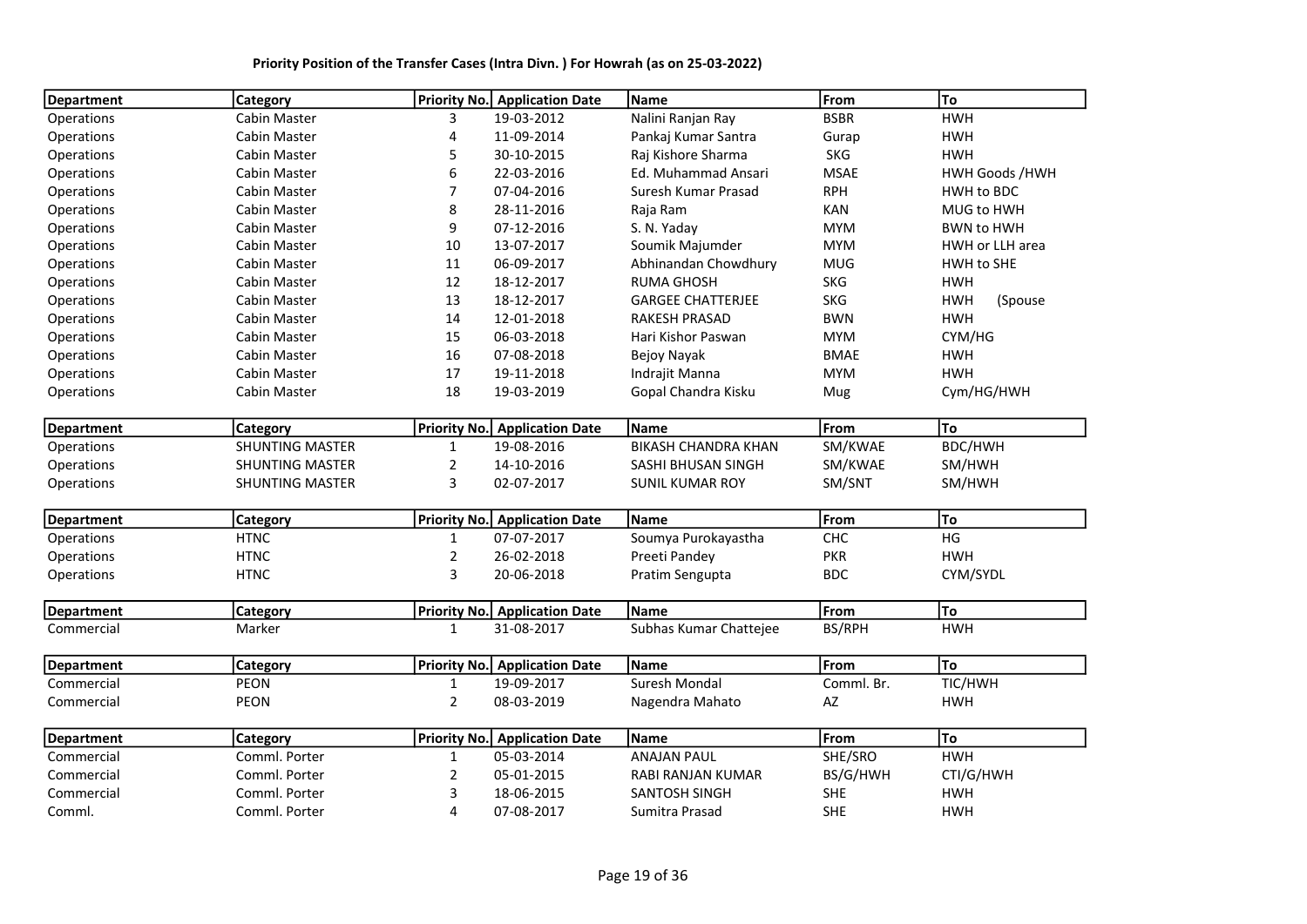| <b>Department</b> | Category             | <b>Priority No.</b> | <b>Application Date</b> | Name                                     | From                   | To                          |
|-------------------|----------------------|---------------------|-------------------------|------------------------------------------|------------------------|-----------------------------|
| <b>Department</b> | Category             | Priority No.        | <b>Application Date</b> | <b>Name</b>                              | From                   | To                          |
| Commercial        | <b>ECRC</b>          | $\mathbf{1}$        | 19-09-2016              | Sudipta Kr/Sinha                         | <b>HWH</b>             | <b>BLY</b>                  |
| Commercial        | <b>ECRC</b>          | $\overline{a}$      | 19-09-2016              | Jayanta Kr/Chatterjee                    | <b>BDC</b>             | <b>SHE</b>                  |
| Commercial        | <b>ECRC</b>          | 3                   | 19-09-2016              | Saibal Mitra                             | AZ                     | Vicinity of BDC, Kolkata    |
|                   |                      |                     |                         |                                          |                        | area                        |
| Commercial        | <b>ECRC</b>          | 4                   | 19-09-2016              | Subrata Chatterjee                       | <b>TAK</b>             | HWH or HWH area             |
| Commercial        | <b>ECRC</b>          | 5                   | 19-09-2016              | Lal Bahadur Singh                        | ABKA                   | BDC, SHE                    |
| Commercial        | <b>ECRC</b>          | 6                   | 19-09-2016              | Prabha Kanti Kullu                       | <b>KWAE</b>            | HWH, BLY, BMCB, LLH         |
| Commercial        | <b>ECRC</b>          | $\overline{7}$      | 19-09-2016              | Palash Kr/Mitra                          | <b>RSAE</b>            | HWH, BMCB                   |
| Commercial        | <b>ECRC</b>          | 8                   | 19-09-2016              | <b>Biswanath Banerjee</b>                | <b>JIT</b>             | <b>HWH</b>                  |
| Commercial        | <b>ECRC</b>          | 9                   | 19-09-2016              | Tarun Sadhukhan                          | AMBG                   | HWH-BDC                     |
| Commercial        | <b>ECRC</b>          | 10                  | 08-11-2016              | Abhijit Chakraborty                      | <b>NKL</b>             | <b>SHE</b>                  |
| Commercial        | <b>ECRC</b>          | 11                  | 09-01-2017              | Anjan Kumar Ghosal                       | <b>SHE</b>             | SNT, RPH, BHP               |
| Commercial        | <b>ECRC</b>          | 12                  | 08-02-2017              | Shashi Kumar                             | AMBG                   | <b>BDC to BLY &amp;DKAE</b> |
| Commercial        | <b>ECRC</b>          | 13                  | 28-02-2017              | Sanjit Kr/ Prasad                        | SALE                   | BWN,                        |
| Commercial        | <b>ECRC</b>          | 14                  | 13-04-2017              | Shanti Ranjan Chakraborty                | <b>BMCB</b>            | BDC,CNS                     |
| Commercial        | <b>ECRC</b>          | 15                  | 26-04-2017              | Santanu Mukherjee                        | Khiddirpur             | Non-Public dealing          |
| Commercial        | <b>ECRC</b>          | 16                  | 16-05-2017              | <b>Biswanath Banerjee</b>                | RS-II/JIT              | HWH to BDC                  |
| Commercial        | <b>ECRC</b>          | 17                  | 07-06-2017              | <b>Arvind Kumar</b>                      | AZ                     | <b>BWN to HWH</b>           |
| Commercial        | <b>ECRC</b>          | 18                  | 21-07-2017              | Sanjay Das                               | CNS                    | <b>BDC</b>                  |
| Commercial        | <b>ECRC</b>          | 19                  | 11-10-2017              | Mohitlal Majumder                        | <b>HWH</b>             | <b>BDC</b> to SHE           |
|                   |                      |                     |                         |                                          |                        |                             |
| <b>Department</b> | Category             | Priority No.        | <b>Application Date</b> | Name                                     | From                   | To                          |
| Commercial        | TI.                  | $\mathbf{1}$        |                         | 11-1-2013, 30-05-13, Manoj Kumar Harijan | C/KWA                  | Howrah                      |
|                   |                      |                     | 05-04-21                |                                          |                        | Parcel/Booking              |
| Commercial        | $\mathsf T\mathsf I$ | 2                   | $24 - 10 - 14$          | Sanjay Kumar                             | C/RPH                  | <b>HWH</b>                  |
| Commercial        | TI                   | 3                   | 01-09-15                | <b>Kasinath Das</b>                      | C/SHE                  | Comml Br./HWH,              |
|                   |                      |                     |                         |                                          |                        | DKAE/Goods                  |
|                   |                      |                     |                         |                                          |                        |                             |
| <b>Department</b> | Category             | <b>Priority No.</b> | <b>Application Date</b> | Name                                     | From                   | To                          |
| Commercial        | Sr. TE               | $\mathbf{1}$        | 14-03-2016              | Sanjeev Kumar                            | <b>KWAE</b>            | <b>HWH</b>                  |
| Commercial        | Sr. TE               | $\overline{2}$      | 18-07-2016              | Dayaram Kumar                            | <b>KWAE</b>            | <b>HWH</b>                  |
| Commercial        | Sr. TE               | 3                   | 06-02-2017              | Alok Kumar                               | <b>BWN</b>             | CTI(G)/HWH for              |
|                   |                      |                     |                         |                                          |                        | Sleeper Duty.               |
| Commercial        | Sr. TE               | 4                   | 29-06-2017              | Pradip Kumar Baral                       | <b>KWAE</b>            | HWH/BDC                     |
| Commercial        | Sr. TE               | 5                   | 24-09-2018              | Anil Kumar Diwakar                       | <b>BWN</b>             | <b>HWH</b>                  |
|                   | Sr. TE               | 6                   | 29-10-2018              | Sanjay Kumar                             | <b>BWN</b>             | <b>HWH</b>                  |
| Commercial        | Sr. TE               | 7                   | 20-02-2019              | Chandra Deep Yadav                       | $\mathsf{A}\mathsf{Z}$ | <b>HWH</b>                  |
| Commercial        | Sr. TE               | 8                   | 22-05-2019              | Sohini Dasgupta                          | <b>BDC</b>             | Sr DCM/HWH                  |
| Commercial        | Sr. TE               | 9                   | 28-08-2019              | Ghanshyam Poddar                         | AZ                     | CTI/G/HWH                   |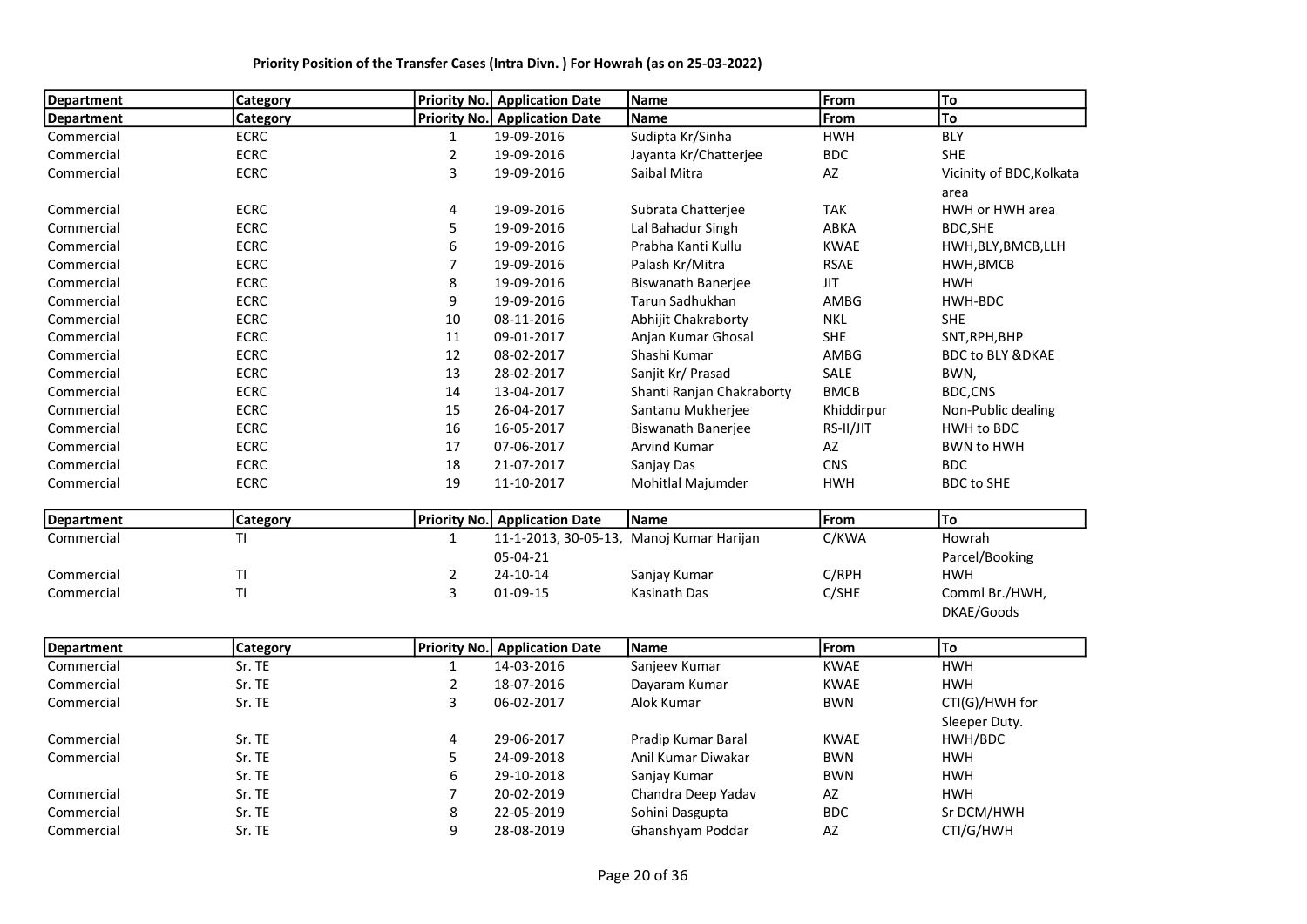#### Department Category **Priority No.** Application Date Name From From To Commercial Sr. TE 10 06-02-2020 Amit Kumar Saha SHE CTI/G/HWH Commercial Sr. TE 11 06-02-2020 Manvendra Kumar BHP HWH Commercial Sr. TE 12 06-02-2020 Jai Prakash Kumar KWAE HWH Commercial Sr. TE 13 08-11-2021 Kumarjit Dutta TAK HWH Commercial TE TE 1 07-11-2017 Rajesh Kumar Mondal BWN PIC/HWH Commercial TE 2 06-07-2018 Sayantan Kushari TAK HWH Commercial TE 3 06-07-2018 Kumarjit Dutta TAK HWH Commercial TE 4 05-09-2018 Jagannath Pramanik AZ CTI(G)/HWH Commercial TE 5 12-04-2019 BALIRAM KUMAR AZ HWH Commercial TE 6 28-08-2019 Sanjeet Kumar AZ CTI(G)/HWH Commercial TE 7 28-08-2019 Sajal Sarkar KWAE HWH Commercial TE 8 28-08-2019 Pawan Kumar Jha KWAE CTI(G)/HWH Commercial TE 9 28-08-2019 Ajeet Kumar RPH CTI(G)/HWH Commercial TE 10 28-08-2019 Alok Ranjan KWAE CTI(G)/HWH Commercial TE 11 21-11-2019 Jaylal Choudhary KWAE CTI(G)/HWH Commercial TE 12 21-11-2019 Amal. A TAK HWH Commercial TE 13 21-11-2019 Sanjith.OS TAK HWH Commercial TE TE 14 14-12-2019 Bed Prakash Chaubey PKR HWH Commercial TE TE 15 18-12-2019 Rupesh Kumar Prasad BWN HWH Commercial TE 16 18-12-2019 Madhav Prasad Jha RPH HWH Commercial TE 17 06-02-2020 Satish Kumar BWN HWH Commercial TE 18 06-02-2020 Ashok Sardar NDAE HWH Commercial TE 19 10-03-2020 Sanjoy Dutta SNT CTI(G)/HWH Commercial TE 20 10-03-2020 Dipika Kundu TAK HWH Commercial TE 21 10-03-2020 Ravi Shankar Kumar KWAE HWH Commercial TE 22 10-03-2020 Moloy Ganguly BWN HWH Commercial TE 23 10-03-2020 Sujit Dey SNT HWH Commercial TE 24 10-03-2020 Soumen Sardar RPH HWH Commercial TE 25 20-03-2020 Nemai Nasakr KWAE HWH Commercial TE 26 10-05-2020 Biswajit Biswas PKR HWH Commercial TE 27 01-01-2021 Manas Naskar RPH HWH Commercial TE 28 01-01-2021 Raju Gain RPH HWH Commercial TE 29 01-01-2021 Raj Mangal Barai NDAE HWH Commercial TE 30 10-02-2021 Ram Chandra Sardar AZ HWH Commercial TE 31 20-03-2021 Arvind Kumar Singh BWN HWH Commercial TE 32 03-05-2021 Kaushlendra Kumar SHE CTI(G)/HWH Commercial TE 33 06-09-2021 Ratan Kumar Jaiswal AZ HWH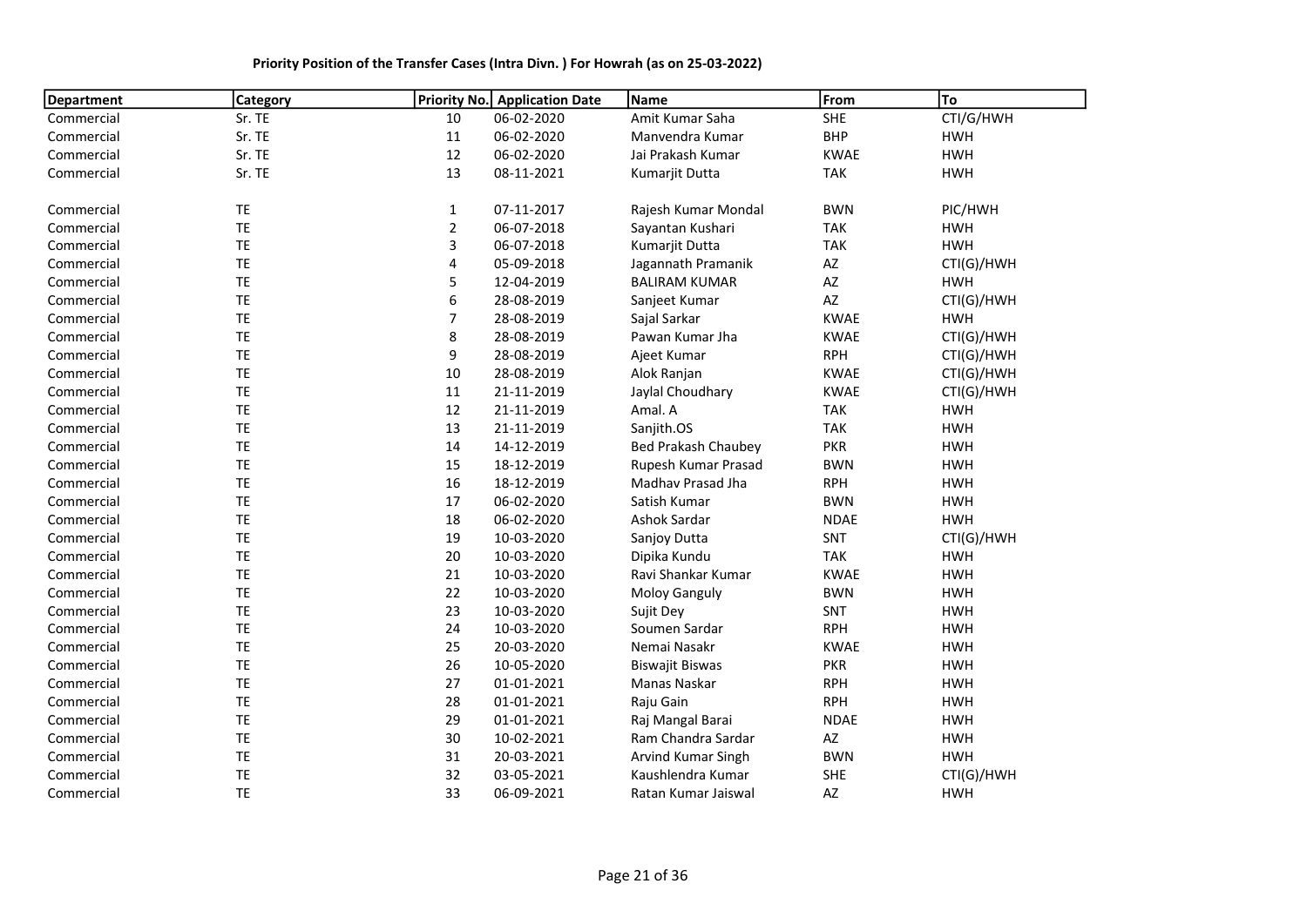| <b>Department</b> | <b>Category</b>             |                | <b>Priority No. Application Date</b> | Name                     | From        | To              |
|-------------------|-----------------------------|----------------|--------------------------------------|--------------------------|-------------|-----------------|
| <b>Department</b> | Category                    |                | Priority No. Application Date        | Name                     | From        | To              |
| Commercial        | <b>CTI</b>                  | 1              | 29-11-2018                           | Pradip Kr.Baruli         | AZ          | <b>HWH</b>      |
| <b>Department</b> | Category                    |                | <b>Priority No.</b> Application Date | Name                     | From        | To              |
| Commercial        | <b>Head Ticket Examiner</b> | 1              | 18-02-2014                           | Balai Ch. Dey            | <b>BDC</b>  | under CIT/G/HWH |
| Commercial        | <b>Head Ticket Examiner</b> | $\overline{2}$ | 28-01-2015                           | Soumendu Mohan Roy       | <b>RPH</b>  | <b>HWH</b>      |
| Commercial        | <b>Head Ticket Examiner</b> | 3              | 11-01-2016                           | Kartick Chandra Paul     | <b>BDC</b>  | CTI/G/HWH       |
| Commercial        | <b>Head Ticket Examiner</b> | 4              | 12-05-2016                           | Gobinda Narayan Pramanik | <b>TAK</b>  | <b>HWH</b>      |
| Commercial        | <b>Head Ticket Examiner</b> | 5              | 10-09-2016                           | Rajib Sammader           | <b>TAK</b>  | <b>HWH</b>      |
| Commercial        | <b>Head Ticket Examiner</b> | 6              | 03-01-2017                           | Dwijen Chakraborty       | <b>BDC</b>  | <b>HWH</b>      |
| Commercial        | <b>Head Ticket Examiner</b> | $\overline{7}$ | 15-02-2017                           | Rajini Kant Bharti       | <b>NDAE</b> | <b>HWH</b>      |
| Commercial        | <b>Head Ticket Examiner</b> | 8              | 08-03-2017                           | Kaushik Kr Banerjee      | SNT         | <b>HWH</b>      |
| Commercial        | <b>Head Ticket Examiner</b> | 9              | 24-03-2017                           | Debabrata Mondal         | <b>BDC</b>  | <b>HWH</b>      |
| Commercial        | <b>Head Ticket Examiner</b> | 10             | 02-05-2017                           | Chamcham Kumar           | <b>PKR</b>  | <b>HWH</b>      |
| Commercial        | <b>Head Ticket Examiner</b> | 11             | 10-05-2017                           | Soumitra Sen Sherma      | <b>NDAE</b> | <b>HWH</b>      |
| Commercial        | <b>Head Ticket Examiner</b> | 12             | 29-08-2017                           | <b>Ripon Mallick</b>     | <b>BWN</b>  | <b>HWH</b>      |
| Commercial        | <b>Head Ticket Examiner</b> | 13             | 31-08-2017                           | Md. Zubair Ansari        | <b>TAK</b>  | <b>HWH</b>      |
| Commercial        | <b>Head Ticket Examiner</b> | 14             | 06-09-2017                           | Sukhendu Bhattacharyya   | <b>BWN</b>  | <b>HWH</b>      |
| Commercial        | <b>Head Ticket Examiner</b> | 15             | 15-09-2017                           | Dinbandhu Prabhakar      | <b>RPH</b>  | <b>HWH</b>      |
| Commercial        | <b>Head Ticket Examiner</b> | 16             | 16-10-2017                           | Basant lal Biswakarma    | <b>PKR</b>  | <b>HWH</b>      |
| Commercial        | <b>Head Ticket Examiner</b> | 17             | 24-10-2017                           | Satish Murmu             | <b>NDAE</b> | <b>HWH</b>      |
| Commercial        | <b>Head Ticket Examiner</b> | 18             | 09-11-2017                           | Raj Kumar                | <b>RPH</b>  | <b>HWH</b>      |
| Commercial        | <b>Head Ticket Examiner</b> | 19             | 10-11-2017                           | Subhankar Biswas         | <b>NDAE</b> | <b>KWAE</b>     |
| Commercial        | <b>Head Ticket Examiner</b> | 20             | 02-12-2017                           | Virendra Kumar           | <b>BWN</b>  | <b>HWH</b>      |
| Commercial        | <b>Head Ticket Examiner</b> | 21             | 01-02-2018                           | Dinesh Kr Singh          | <b>BWN</b>  | <b>HWH</b>      |
| Commercial        | <b>Head Ticket Examiner</b> | 22             | 02-02-2018                           | Prem Kr Paswan           | <b>BWN</b>  | <b>HWH</b>      |
| Commercial        | <b>Head Ticket Examiner</b> | 23             | 11-07-2018                           | Maumita Kar              | <b>SHE</b>  | <b>HWH</b>      |
| Commercial        | <b>Head Ticket Examiner</b> | 24             | 23-07-2018                           | Jitendra Kumar           | <b>BHP</b>  | <b>HWH</b>      |
| Commercial        | <b>Head Ticket Examiner</b> | 25             | 25-07-2018                           | Budrai Hansda            | <b>BHP</b>  | <b>HWH</b>      |
| Commercial        | <b>Head Ticket Examiner</b> | 26             | 06-08-2018                           | Sanjay Kr Paswan         | SNT         | <b>HWH</b>      |
| Commercial        | <b>Head Ticket Examiner</b> | 27             | 27-08-2018                           | Abhijit Poddar           | <b>PKR</b>  | <b>HWH</b>      |
| Commercial        | <b>Head Ticket Examiner</b> | 28             | 06-09-2018                           | Promod Chaudhary         | <b>PKR</b>  | <b>HWH</b>      |
| Commercial        | <b>Head Ticket Examiner</b> | 29             | 23-10-2018                           | Bipin Kumar Singh        | <b>RPH</b>  | <b>HWH</b>      |
| Commercial        | <b>Head Ticket Examiner</b> | 30             | 05-11-2018                           | Ranjan Kr Raju           | <b>RPH</b>  | <b>HWH</b>      |
| Commercial        | <b>Head Ticket Examiner</b> | 31             | 27-11-2018                           | Amit Kumar               | <b>RPH</b>  | <b>HWH</b>      |
| Commercial        | <b>Head Ticket Examiner</b> | 32             | 27-11-2018                           | <b>Hemant Kr Pathak</b>  | <b>RPH</b>  | <b>HWH</b>      |
| Commercial        | <b>Head Ticket Examiner</b> | 33             | 28-11-2018                           | <b>Ashok Das</b>         | HWH(ID)     | <b>HWH</b>      |
| Commercial        | <b>Head Ticket Examiner</b> | 34             | 07-12-2018                           | Ashok Kumar              | <b>RPH</b>  | <b>HWH</b>      |
| Commercial        | <b>Head Ticket Examiner</b> | 35             | 07-12-2018                           | Niraj Kumar Chowdhary    | <b>RPH</b>  | <b>HWH</b>      |
| Commercial        | <b>Head Ticket Examiner</b> | 36             | 04-01-2019                           | Sorav verma              | <b>BWN</b>  | <b>HWH</b>      |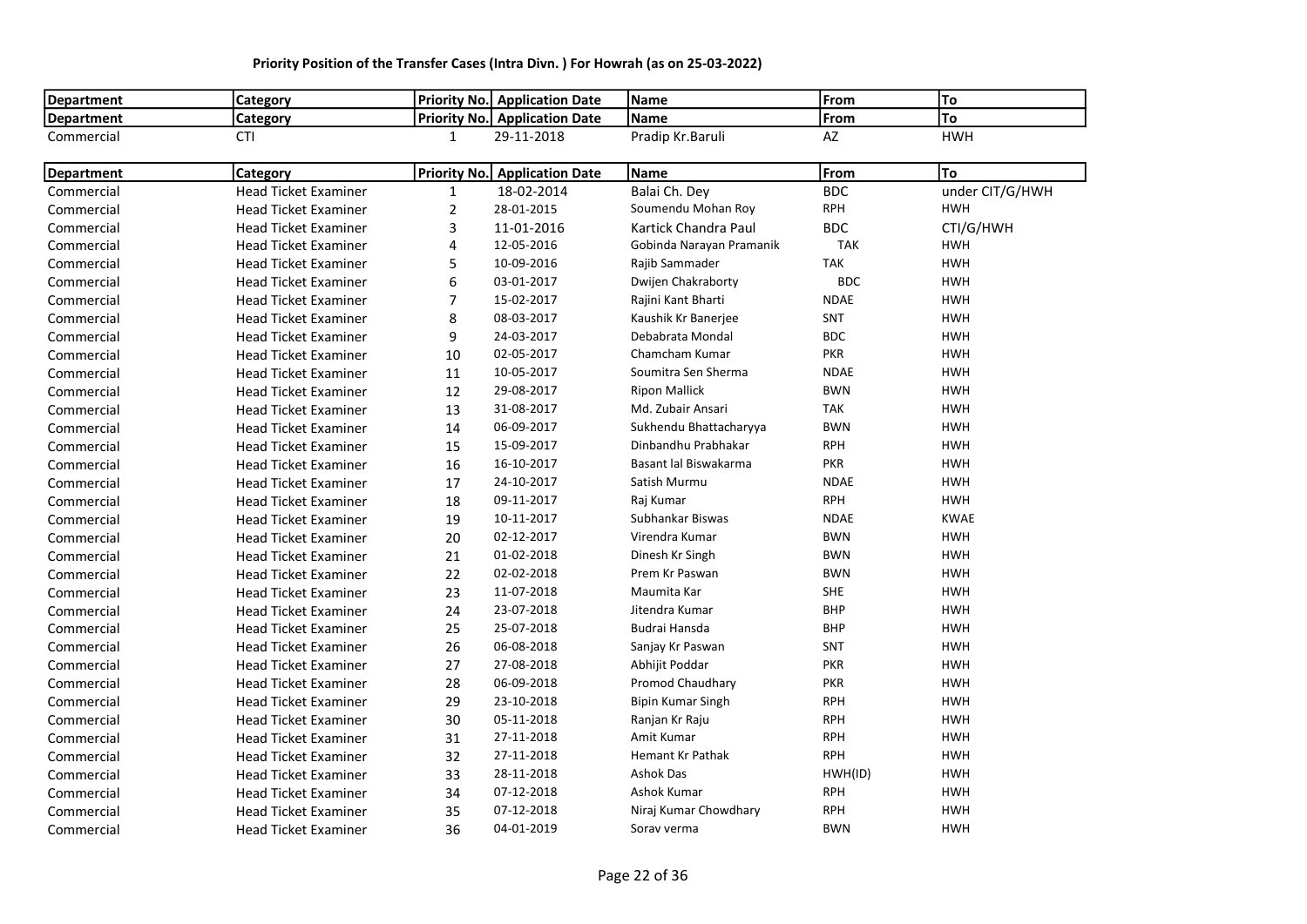| <b>Department</b> | Category                    |                | Priority No. Application Date        | Name                  | From        | To                           |
|-------------------|-----------------------------|----------------|--------------------------------------|-----------------------|-------------|------------------------------|
| Commercial        | <b>Head Ticket Examiner</b> | 37             | 07-01-2019                           | Mantoo Kumar Shaw     | <b>BDC</b>  | <b>HWH</b>                   |
| Commercial        | <b>Head Ticket Examiner</b> | 38             | 29-01-2019                           | Nirmal Chandra Biswas | <b>BDC</b>  | <b>HWH</b>                   |
| Commercial        | <b>Head Ticket Examiner</b> | 39             | 09-04-2019                           | Santu Kumar           | <b>BHP</b>  | <b>HWH</b>                   |
| Commercial        | <b>Head Ticket Examiner</b> | 40             | 10-07-2019                           | Anand Kumar           | HWH(ID)     | <b>HWH</b>                   |
| <b>Department</b> | <b>Category</b>             |                | <b>Priority No.</b> Application Date | Name                  | From        | To                           |
| Comml.            | Sr.BC                       | 1              | 18-08-15                             | Sharmistha Sarkar     | <b>HWH</b>  | Comml.Br./ HWH               |
| Comml.            | Sr.BC                       | $\overline{2}$ | 08-01-16                             | Debapriya Sen         | <b>RPH</b>  | <b>HWH</b>                   |
| Comml.            | Sr.BC                       | $\mathsf 3$    | 09-05-16                             | <b>Biman Maity</b>    | AMBG        | <b>HWH</b>                   |
| Comml.            | Sr.BC                       | 4              | 20-05-16                             | Subrata Shaw          | <b>TAK</b>  | <b>HWH</b>                   |
| Comml.            | Sr.BC                       | 5              | 04-08-16                             | <b>Biman Maity</b>    | AMBG        | HWH,FP,Comml.Br.             |
| Comml.            | Sr.BC                       | 6              | 21-08-16                             | Andriyas Topno        | AMBG        | <b>HWH</b>                   |
| Comml.            | Sr.BC                       | $\overline{7}$ | 14-09-16                             | Shakuntala Sharma     | <b>HWH</b>  | GSS/HWH or                   |
| Comml.            | Sr.BC                       | 8              | 20-09-16                             | Ankita Chakraborty    | <b>BLY</b>  | <b>HWH</b>                   |
| Comml.            | Sr.BC                       | 9              | $07 - 11 - 16$                       | Saumendra Karmakar    | <b>RIS</b>  | <b>HWH</b>                   |
| Comml.            | Sr.BC                       | 10             | 30-01-17                             | Sanjeev Kumar Singh   | LLH         | CPLI/HWH                     |
| Comml.            | Sr.CC                       | 11             | 10-04-17                             | Amit Kumar Singh      | <b>BMAE</b> | HwH                          |
| Comml.            | Sr.BC                       | 12             | 08-08-17                             | <b>Tanmay Ghosh</b>   | <b>BGAE</b> | HWH(CPLI,BSG,Comml.          |
|                   |                             |                |                                      |                       |             | Cnl,Comml.BR,SHE to          |
|                   |                             |                |                                      |                       |             | HWH, BRMH, DKAE              |
| Comml.            | Sr.BC                       | 13             | 18-08-17                             | Dilip Kr. Panday      | <b>DKAE</b> | HWH COMML.Br.                |
| Comml.            | Sr.BC                       | 14             | 25-09-17                             | Sunil Kumar Vikram    | <b>NBAE</b> | Near HWH                     |
| Comml.            | Sr.BC                       | 15             | 25-09-17                             | <b>Tanmoy Ghosh</b>   | <b>BGAE</b> | CPLI/HWH,<br>BSG/HWH, SHE to |
|                   |                             |                |                                      |                       |             |                              |
|                   |                             |                |                                      |                       |             | HWH,                         |
|                   | Sr.BC                       |                | $05 - 10 - 17$                       |                       | <b>RIS</b>  | CNL/HWH.Comml.Br.B           |
| Comml.            |                             | 16             |                                      | Rabindra Kr Rajak     |             | <b>HWH</b>                   |
| Comml.            | Sr.BC                       | 17             | 31-10-17                             | Souvik Das            | <b>DKAE</b> | <b>HWH</b>                   |
| <b>Department</b> | Category                    |                | <b>Priority No.</b> Application Date | Name                  | From        | To                           |
| Commercial        | BS-I                        | 1              | 18.02.2013                           | Md. Sagir Ajmal       | <b>UPA</b>  | <b>HWH</b>                   |
| Commercial        | BS-I                        | $\overline{2}$ | 11.02.2014                           | Sumeshwar Singh       | <b>RSAE</b> | <b>HWH</b>                   |
| Commercial        | BS-I                        | 3              | 28.03.2014                           | Subir Chatterjee      | <b>BLY</b>  | <b>HWH</b>                   |
| Commercial        | BS-I                        | 4              | 08.08.2014                           | Md. Asgar Zia         | <b>DEA</b>  | <b>HWH</b>                   |
| Commercial        | BS-I                        | 5              | 15.09.2014                           | Nirmal Kumar Biswas   | PDA         | <b>HWH</b>                   |
| Commercial        | BS-I                        | 6              | 19.09.2014                           | P. Hans               | SRP         | <b>HWH</b>                   |
| Commercial        | BS-I                        | $\overline{7}$ | 22.09.2014                           | Animesh Kumar Patra   | <b>DKAE</b> | <b>HWH</b>                   |
| Commercial        | BS-I                        | 8              | 27.10.2014                           | Niladri Kayal         | <b>BWN</b>  | <b>HWH</b>                   |
| Commercial        | $CS-I$                      | 9              | 10.07.2015                           | Dilip Kumar Karmkar   | <b>HWH</b>  | <b>HWH</b>                   |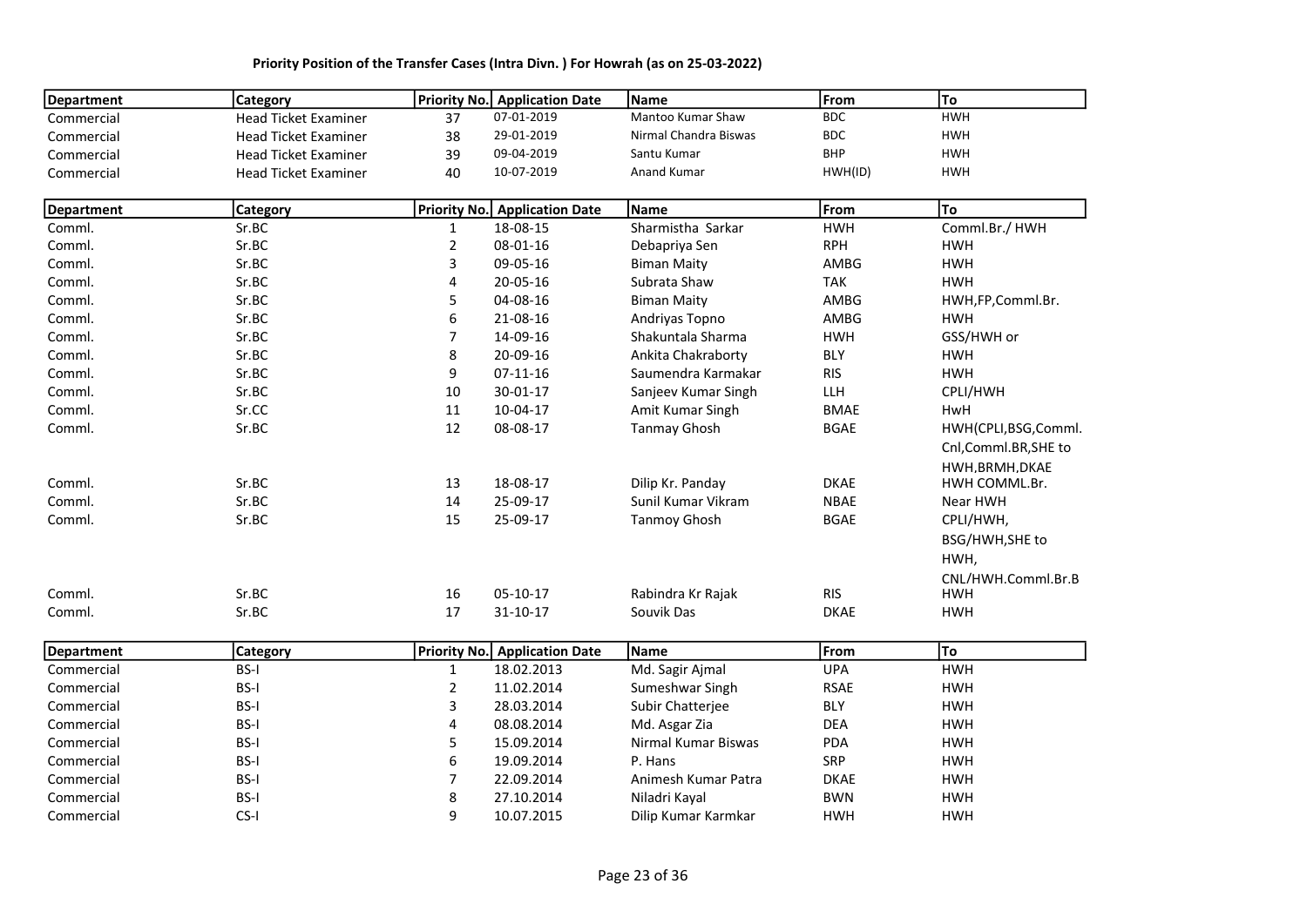| <b>Department</b> | <b>Category</b> |                | <b>Priority No.</b> Application Date | Name                     | From        | To                     |
|-------------------|-----------------|----------------|--------------------------------------|--------------------------|-------------|------------------------|
| Commercial        | BS-I            | 10             | 14.09.15                             | Lal Bahadur Tiria        | <b>RIS</b>  | <b>HWH</b>             |
| Commercial        | BS-I            | 11             | 24.11.2015                           | R.K. Singh               | <b>BDC</b>  | <b>HWH</b>             |
| Commercial        | BS-I            | 12             | 26.08.2016                           | Minu Soren Hansdak       | <b>RPH</b>  | <b>HWH</b>             |
| Commercial        | $CS-I$          | 13             | 14.09.2016                           | Sunil Kumar Srivastava   | <b>HWH</b>  | <b>HWH</b>             |
| Commercial        | BS-I            | 14             | 26.09.2016                           | Chitra Bhakat            | <b>TAK</b>  | <b>HWH</b>             |
| Commercial        | BS-I            | 15             | 05.05.2017                           | Dilip Kumar Das          | <b>GKH</b>  | <b>HWH</b>             |
| Commercial        | BS-I            | 16             | 02.04.2018                           | Anupam Mondal            | LLH         | <b>HWH</b>             |
| Commercial        | BS-I            | 17             | 08.12.2018                           | Ravindra Kumar Singh     | Gobra       | <b>HWH</b>             |
| Commercial        | BS-I            | 18             | 28.12.2018                           | Harendra Prasad          | <b>BHR</b>  | <b>HWH</b>             |
| Commercial        | BS-I            | 19             | 05.03.2019                           | Sukharanjan Dey          | <b>JHBN</b> | <b>HWH</b>             |
| <b>Department</b> | Category        |                | Priority No. Application Date        | Name                     | From        | To                     |
| Comml.            | CCC             | $\mathbf{1}$   | 07-04-11                             | <b>Bhabani Das</b>       | KOG         | HWH, HWH AREA          |
| Comml.            | CCC             | $\mathbf 2$    | 05-03-12                             | Madhuchhanda Guha        | <b>BEQ</b>  | <b>HWH</b>             |
| Commercial        | CCC             | 3              | 20-03-12                             | Bidyut Kr.Roy            | PBZ         | <b>HWH</b>             |
| Commercial        | CCC             | 4              | 25-06-12                             | Asif Ali                 | <b>BBAE</b> | <b>HWH</b>             |
| Comml.            | CCC             | 5              | 09-10-12                             | Himadri Basak            | <b>RIS</b>  | HWH area or LR/TI/C    |
| Comml.            | CCC             | 6              | $31 - 10 - 12$                       | Rekha Ghosh              | <b>SRP</b>  | <b>HWH</b>             |
| Commercial        | CCC             | $\overline{7}$ | 29-11-12                             | Malay Haldar(Comml.Appr) | <b>BOI</b>  | Comml.Br./HWH          |
| Commercial        | CCC             | 8              | 23-12-12                             | Mahmood Alam             | <b>DEH</b>  | <b>HWH Station</b>     |
| Commercial        | CCC             | 9              | 11-01-13                             | Manoj Kumar Harijan      | AZ          | <b>HWH</b>             |
| Commercial        | CCC             | 10             | 11-01-13                             | Devendra Kumar Singh     | <b>DKAE</b> | Any stream             |
|                   |                 |                |                                      |                          |             | Comml.Cadare HWH       |
| Commercial        | CCC             | 11             | 11-01-13                             | Soumendra Ch. Dey        | SNT         | <b>HWH</b>             |
| Comml.            | CCC             | 12             | $24 - 01 - 13$                       | Tumpa Majumdar           | <b>SRP</b>  | <b>HWH</b>             |
| Commercial        | CCC             | 13             | 21-03-13                             | S M JALALUDDIN           | <b>HGY</b>  | HWH area or any City   |
|                   |                 |                |                                      |                          |             | Booking Office in      |
| Commercial        | CCC             | 14             | 05-06-13                             | Siyaram Jaiswal          | <b>BDC</b>  | <b>HWH</b>             |
| Comml.            | CCC             | 15             | 16-01-14                             | P Santra                 | <b>SHE</b>  | HWH Booking Office or  |
|                   |                 |                |                                      |                          |             | nearby                 |
| Commercial        | CCC             | 16             | 30-01-14                             | Sukhamoy Ghosh           | HWH/PMS     | <b>Returns Section</b> |
| Commercial        | CCC             | 17             | 08-08-14                             | Subrata Kr.Dhole         | <b>DKAE</b> | HWH (tfd.to DKAE       |
|                   |                 |                |                                      |                          |             | goods on admn.gr)      |
| Commercial        | CCC             | 18             | 09-08-14                             | Prasanta kr. Sanfui      | <b>BDC</b>  | <b>HWH</b>             |
| Comml.            | CCC             | 19             | 01-09-14                             | Soma Bose                | <b>HGY</b>  | under BS/G/HWH         |
| Commercial        | CCC             | 20             | 11-09-14                             | Kabindra Mishra          | <b>HIH</b>  | <b>HWH</b>             |
| Comml.            | CCC             | 21             | 11-09-14                             | Kabita Shaw              | <b>RIS</b>  | <b>HWH</b>             |
| Commercial        | CCC             | 22             | 12-09-14                             | Haripada Bagani          | <b>TAK</b>  | <b>HWH</b>             |
| Commercial        | CCC             | 23             | 24-10-14                             | Sanjay Kumar             | <b>RPH</b>  | <b>HWH</b>             |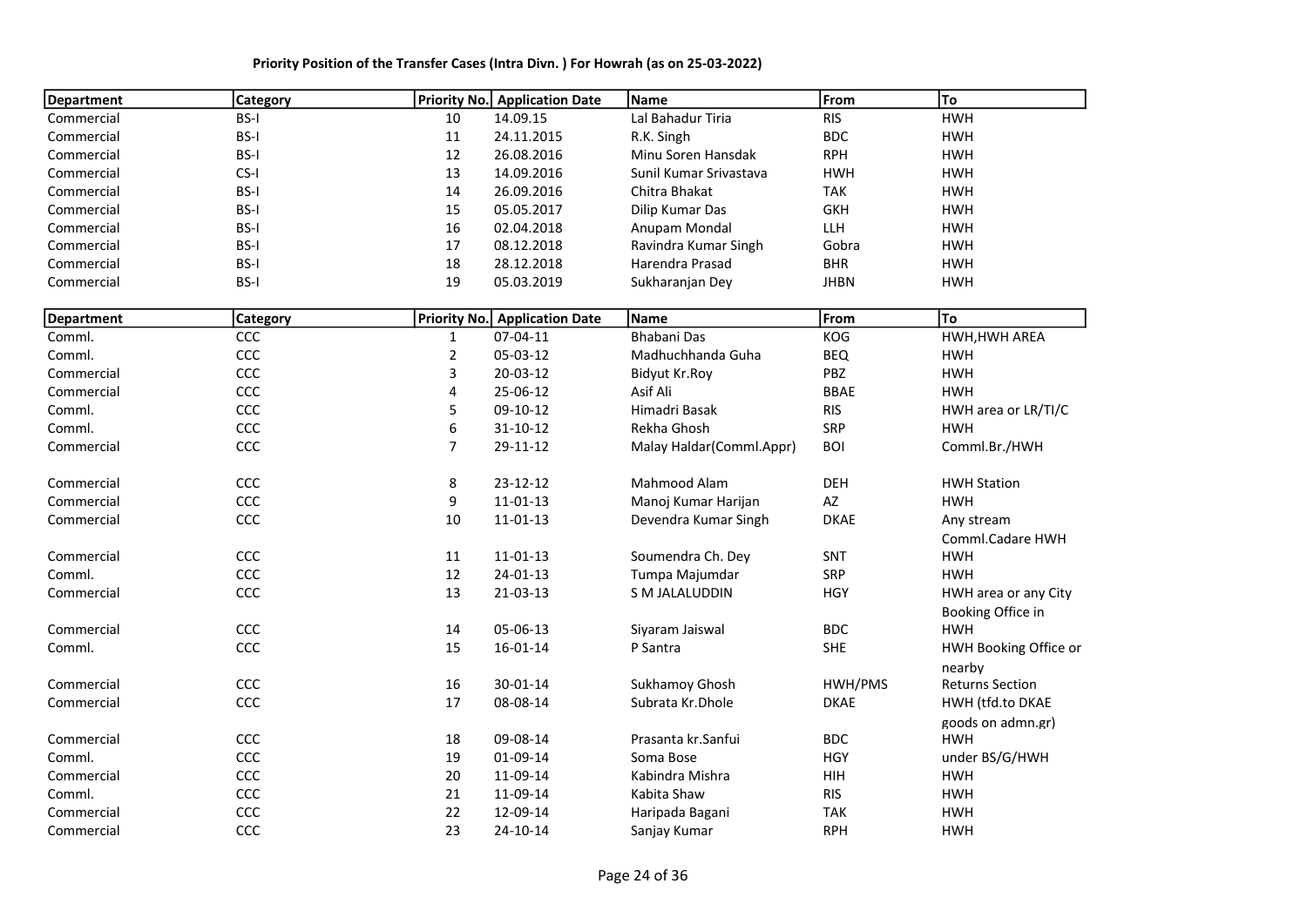| <b>Department</b> | <b>Category</b> |                | Priority No. Application Date | Name                      | From         | To                   |
|-------------------|-----------------|----------------|-------------------------------|---------------------------|--------------|----------------------|
| Commercial        | CCC             | 24             | 30-10-14                      | Ram Bachan Singh          | SALE         | HWH area             |
| Comml.            | CCC             | 25             | 02-04-15                      | <b>Goutam Chakraborty</b> | <b>BDC</b>   | <b>HWH</b>           |
| Comml.            | CCC             | 26             | 20-05-15                      | Tapas Kumar Naskar        | CGR          | Hwh or near by.      |
| Commercial        | CCC             | 27             | 02-06-15                      | Uday Gupta                | <b>UPA</b>   | HWH at BS/G, CPLI    |
| Commercial        | CCC             | 28             | 17-06-15                      | Madan Lal Sah             | <b>JOX</b>   | CPLI/BS(G)/HWH       |
| Commercial        | CCC             | 29             | 04-08-15                      | <b>Kalimoy Das</b>        | <b>BWN G</b> | HWH area (TFD ON     |
|                   |                 |                |                               |                           |              | admn gr)             |
| Commercial        | CCC             | 30             | 20-08-15                      | Indra Nath Mukherjee      | <b>KWAE</b>  | <b>HWH</b>           |
| Commercial        | CCC             | 31             | 03-09-15                      | Jaharuddin Ahmed          | <b>DKAE</b>  | HWH or CITY Area     |
| Commercial        | CCC             | 32             | $07-12-15$                    | Alpana S Prasad           | <b>BEQ</b>   | <b>HWH</b>           |
| Comml.            | CCC             | 33             | $22 - 12 - 15$                | <b>KH.Premila Devi</b>    | <b>BEQ</b>   | <b>HWH</b>           |
| Commercial        | CCC             | 34             | $23 - 12 - 15$                | Suresh Prasad Shaw        | SRP          | Non-Cash, HWH        |
| Commercial        | CCC             | 35             | $31 - 12 - 15$                | Bichitra Birja Gupta      | <b>DBP</b>   | <b>HWH Pcl/Goods</b> |
| Comml.            | CCC             | 36             | $21 - 01 - 16$                | Pintu Bhowmick            | SRP          | HWH, SRP             |
| Commercial        | CCC             | 37             | 09-03-16                      | Sukharanjan Dey           | <b>JHBN</b>  | HWH area             |
| Commercial        | CCC             | 38             | 12-04-16                      | D.K.Dutta                 | <b>BRMH</b>  | HWH/Noncash          |
| Commercial        | CCC             | 39             | 18-06-16                      | Ashutosh Kr.Singh         | MUU          | CPLI/HWH             |
| Commercial        | CCC             | 40             | $21 - 10 - 16$                | Sumon Kumar Sharma        | CDAE         | HWH area             |
| Comml.            | CCC             | 41             | $05 - 11 - 16$                | Brindaban Mukherjee       | <b>BZLE</b>  | HWH,CBO,BWN          |
| Commercial        | CCC             | 42             | 12-12-16                      | Sachin Kumar              | SIU          | HWH BO               |
| Comml.            | CCC             | 43             | 28-01-17                      | Chandrima Das             | <b>BEQ</b>   | <b>HWH</b>           |
| Commercial        | CCC             | 44             | 14-02-17                      | Debasish Das              | KOG          | <b>HWH</b>           |
| Commercial        | CCC             | 45             | 20-03-17                      | Mithilesh Kumar Singh     | <b>DBP</b>   | HWH to SHE           |
| Commercial        | CCC             | 46             | 09-06-17                      | Merry Topno               | <b>NHT</b>   | HWH BO.              |
| Commercial        | CCC             | 47             | 11-08-17                      | Ashutosh Kr.Singh         | <b>MUU</b>   | <b>HWH</b>           |
| Commercial        | CCC             | 48             | $10 - 02 - 18$                | Ramesh Kr Savita          | <b>BEQ</b>   | BS/HWH               |
| Commercial        | CCC             | 49             | 14-02-18                      | Pankaj Kumar Biswas       | <b>BWN</b>   | CPC/HWH              |
| Commercial        | CCC             | 50             | 14-03-18                      | Haripada Das              | <b>MUU</b>   | <b>HWH</b>           |
| <b>Department</b> | <b>Category</b> |                | Priority No. Application Date | Name                      | From         | To                   |
|                   |                 |                |                               |                           |              |                      |
| Comml.            | B.Supvr.        | $\mathbf{1}$   | 22-12-2006                    | SAKAL HEMBRAM             | KOG          | <b>HWH</b>           |
| Comml.            | B.Supvr.        | $\overline{2}$ | 27-03-2009                    | <b>ASHOK MITRA</b>        | <b>HWH</b>   | <b>HWH</b>           |
| Comml.            | B.Supvr.        | 3              | 07-07-2010                    | KRISHNA KR. MISHRA        | LLH          | <b>HWH</b>           |
| Comml.            | B.Supvr.        | 4              | 02-11-2010                    | PREM NATH PASWAN          | <b>BRPA</b>  | <b>HWH</b>           |
| Comml.            | B.Supvr.        | 5              | 20-02-2012                    | <b>SUDHIR MONDAL</b>      | <b>BOI</b>   | <b>HWH</b>           |
| Comml.            | B.Supvr.        | 6              | 19-04-2012                    | PRADIP KR. MUKHERJEE      | <b>SHBC</b>  | <b>HWH</b>           |
| Comml.            | B.Supvr.        | 7              | 11-10-2012                    | MAHESH KR. SINGH          | <b>TAK</b>   | <b>HWH</b>           |
| Comml.            | B.Supvr.        | 8              | 11-02-2013                    | DHANANJOY MAJHI           | <b>GKH</b>   | <b>HWH</b>           |
| Comml.            | B.Supvr.        | 9              | 11-01-2013                    | <b>MAHENDRA KR. DUBEY</b> | KQU          | <b>HWH</b>           |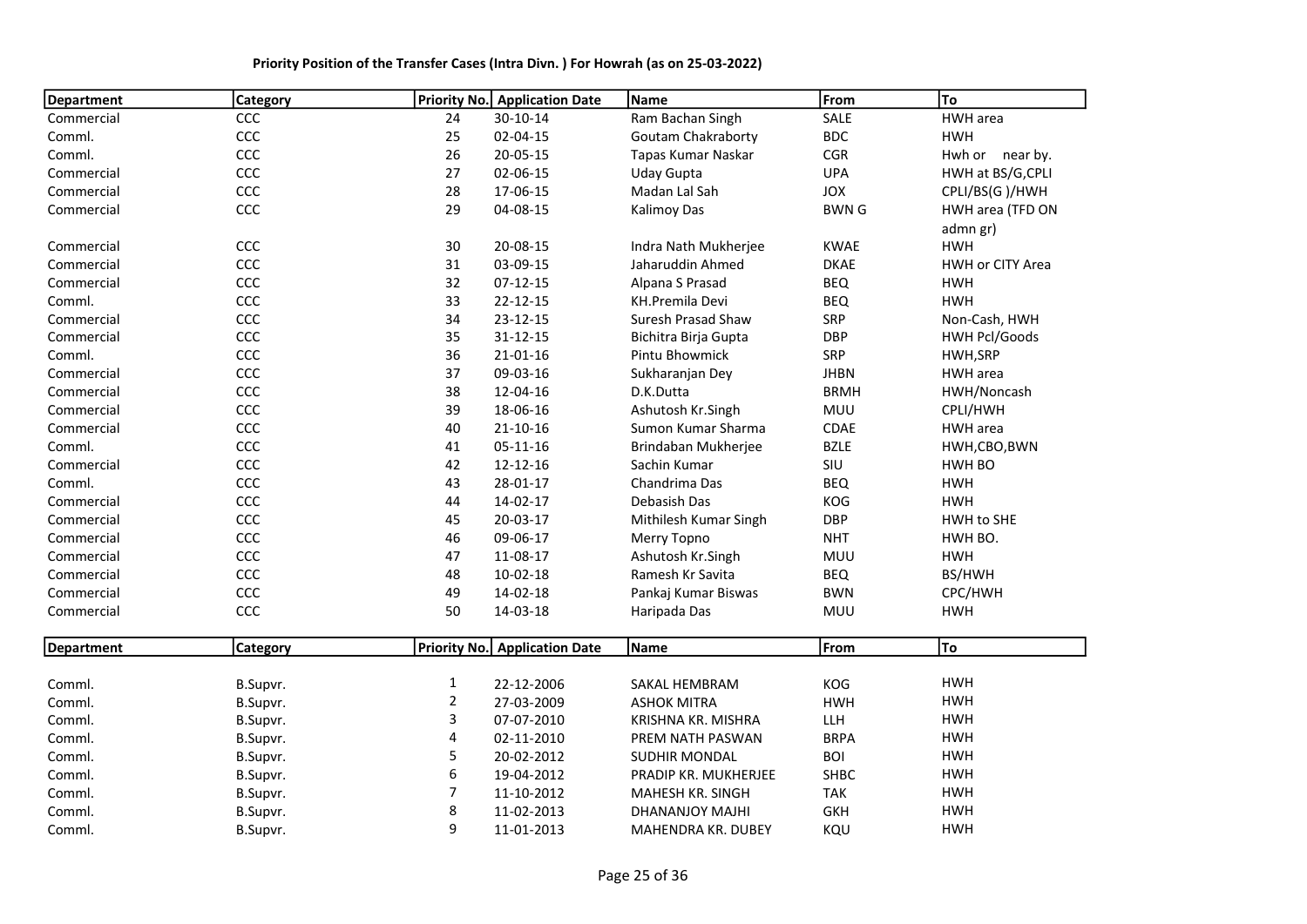| <b>Department</b> | <b>Category</b> |                | <b>Priority No.</b> Application Date | Name                    | From                   | To                 |
|-------------------|-----------------|----------------|--------------------------------------|-------------------------|------------------------|--------------------|
| Comml.            | B.Supvr.        | 10             | 11-01-2013                           | <b>ALOK NATH GHOSH</b>  | AMBG                   | <b>HWH</b>         |
| Comml.            | B.Supvr.        | 11             | 18-02-2013                           | MD. SAGIR AJMAL         | <b>UPA</b>             | <b>HWH</b>         |
| Comml.            | B.Supvr.        | 12             | 12-04-2013                           | <b>KAMAL HAZRA</b>      | $\mathsf{A}\mathsf{Z}$ | <b>HWH</b>         |
| Comml.            | B.Supvr.        | 13             | 11-02-2014                           | SUMESHWAR SINGH         | <b>RSAE</b>            | <b>HWH</b>         |
| Comml.            | B.Supvr.        | 14             | 28-03-2014                           | SUBIR CHATTERJEE        | <b>BLY</b>             | <b>HWH</b>         |
| Comml.            | B.Supvr.        | 15             | 15-09-2014                           | NIRMAL KR. BISWAS       | PDA                    | <b>HWH</b>         |
| Comml.            | B.Supvr.        | 16             | 19-09-2014                           | P. HANS                 | SRP                    | <b>HWH</b>         |
| Comml.            | B.Supvr.        | 17             | 22-09-2014                           | ANIMESH KR. PATRA       | <b>DKAE</b>            | <b>HWH</b>         |
| Comml.            | B.Supvr.        | 18             | 27-10-2014                           | NILADRI KAYAL           | <b>BWN</b>             | <b>HWH</b>         |
| Comml.            | B.Supvr.        | 19             | 10-07-2014                           | DILIP KR. KARMKAR       | <b>HWH</b>             | <b>HWH</b>         |
| Comml.            | B.Supvr.        | 20             | 14-09-2015                           | LAL BAHADUR TIRIA       | <b>RIS</b>             | <b>HWH</b>         |
| Comml.            | B.Supvr.        | 21             | 24-11-2015                           | R.K. SINGH              | <b>BDC</b>             | <b>HWH</b>         |
| Comml.            | B.Supvr.        | 22             | 26-08-2016                           | MINU SOREN HANSDAK      | <b>RPH</b>             | <b>HWH</b>         |
| Comml.            | B.Supvr.        | 23             | 14-09-2016                           | SUNIL KR. SRIVASTAVA    | <b>HWH</b>             | <b>HWH</b>         |
| Comml.            | B.Supvr.        | 24             | 26-09-2016                           | <b>CHITRA BHAKAT</b>    | <b>TAK</b>             | <b>HWH</b>         |
| Comml.            | B.Supvr.        | 25             | 26-04-2017                           | <b>TARUN DAS</b>        | <b>BQY</b>             | <b>HWH</b>         |
| Comml.            | B.Supvr.        | 26             | 05-05-2017                           | DILIP KR. DAS           | <b>GKH</b>             | <b>HWH</b>         |
| Comml.            | B.Supvr.        | 27             | 02-04-18                             | Anupam Mondal           | LLH                    | <b>HWH CNL</b>     |
| Comml.            | B.Supvr.        | 28             | $08 - 12 - 18$                       | Ravindra Kumar singh    | <b>GKH</b>             | <b>HWH</b>         |
| Comml.            | B.Supvr.        | 29             | 28-12-18                             | Harendra Prasad         | <b>BHR</b>             | <b>HWH</b>         |
| Comml.            | B.Supvr.        | 30             | 05-03-19                             | Sukharajan Dey          | <b>JHBN</b>            | <b>HWH</b>         |
| Comml.            | B.Supvr.        | 31             | 31-03-19                             | Syed Md. Jalaluddin     | <b>HGY</b>             | <b>HWH</b>         |
| Comml.            | B.Supvr.        | 32             | 18-04-19                             | Chandra Sekhar Majumdar | JOX                    | <b>HWH</b>         |
| <b>Department</b> | <b>Category</b> |                | Priority No. Application Date        | Name                    | From                   | To                 |
| Comml.            | ABC             | $\mathbf{1}$   | 07-09-09                             | Saumendra Karmakar      | <b>RIS</b>             | Table Work at HWH  |
|                   |                 |                |                                      |                         |                        | area               |
| Comml.            | ABC             | $\overline{2}$ | 09-07-10                             | Papiya Sil              | LLH                    | CPLI/HWH           |
| Comml.            | ABC             | 3              | 18-2-11, 02-05-12                    | Soma Das                | LLH                    | HWH area           |
| Comml.            | ABC             | 4              | 22-08-11                             | <b>Biplab Haldar</b>    | <b>SHE</b>             | HWH area/CBO       |
| Comml.            | ABC             | 5              | 17-07-12                             | Moneeza Khan            | HNZ                    | ABC/HWH            |
| Comml.            | ACC             | 6              | 27-05-14                             | Sanjiv Kumar            | SALE                   | HWH-BDC Area       |
| Comml.            | ABC             | $\overline{7}$ | 06-10-14                             | Papiya Protihar         | <b>MUG</b>             | <b>HWH</b>         |
| Comml.            | ABC             | 8              | 13-11-14                             | Suparna Indu            | <b>BEQ</b>             | HWH station area   |
| Comml.            | ABC             | 9              | 31-12-14                             | Madhurima Bose          | <b>KWAE</b>            | HWH or nearest to  |
| Comml.            | ABC             | 10             | 4-2-2015,04-09-15                    | Rajesh Balmiki          | AGAE                   | HWH or any station |
| Comml.            | ABC             | 11             | 09-04-15                             | Swapan Kr.Das           | LOK                    | HWH, CPLI, Nearby  |
| Comml.            | ABC             | 12             | 20-04-15                             | Sunil Kumar Vikram      | <b>NBAE</b>            | <b>HWH</b>         |
| Comml.            | ABC             | 13             | 29 -- 04 - 15                        | Libina M.J              | <b>DKAE</b>            | <b>HWH</b>         |
| Comml.            | ABC             | 14             | 16-06-15                             | <b>Uttam Neogi</b>      | <b>NDAE</b>            | <b>HWH</b>         |

Priority Position of the Transfer Cases (Intra Divn. ) For Howrah (as on 25-03-2022)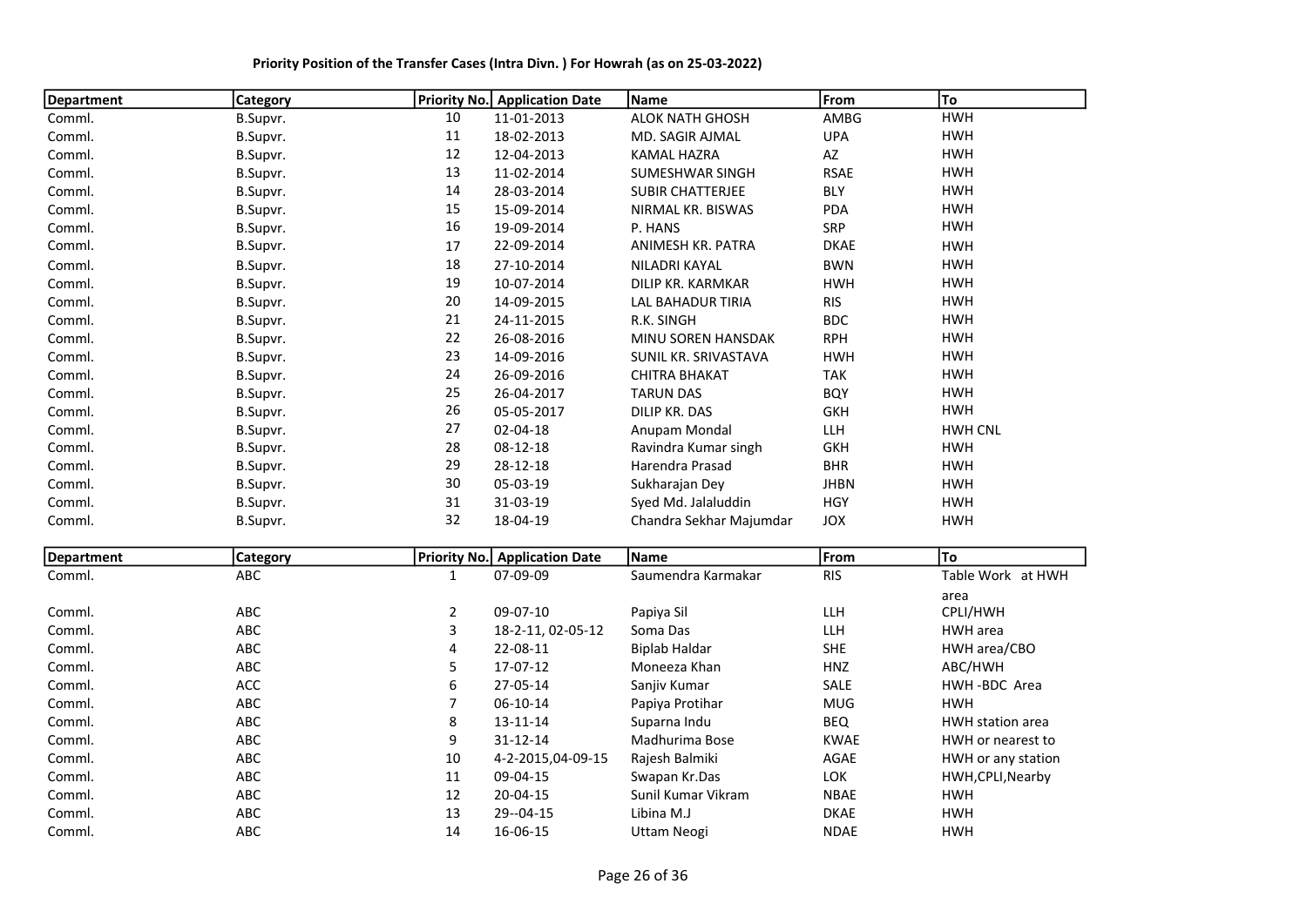| <b>Department</b> | Category        |    | <b>Priority No.</b> Application Date | Name                     | From        | To                   |
|-------------------|-----------------|----|--------------------------------------|--------------------------|-------------|----------------------|
| Comml.            | ABC             | 15 | 03-07-15                             | Aparna Paul              | <b>MBE</b>  | HWH aera             |
| Comml.            | ABC             | 16 | 12-05-15                             | Sashi Bhusan Kumar       | AMBG        | <b>HWH</b>           |
| Comml.            | ABC             | 17 | 27-10-15                             | Afsari Khatoon           | <b>GBRA</b> | <b>HWH</b>           |
| Comml.            | ABC             | 18 | 10-03-16                             | Shiv Nandan Das          | SIU         | <b>HWH</b>           |
| Comml.            | ABC             | 19 | 16-03-16                             | Md. Arif                 | <b>BAHW</b> | Near HWH             |
| Comml.            | ABC             | 20 | 21-04-16                             | Surajit Bhowmick         | <b>TAK</b>  | Near HWH             |
| Comml.            | ABC             | 21 | 13-05-16                             | Rahul Singha             | <b>MUG</b>  | <b>HWH</b> area      |
| Comml.            | ABC             | 22 | 01-07-16                             | Laloo Kumar Yadav        | JOX         | <b>HWH</b>           |
| Comml.            | ABC             | 23 | 05-07-16                             | Ranjeet Kumar            | <b>MRR</b>  | <b>HWH</b>           |
| Comml.            | ABC             | 24 | 21-08-16                             | Om Singh                 | AMBG        | HWH-                 |
| Comml.            | ABC             | 25 | 08-09-16                             | Pintu Kumar Prasad       | <b>KKAE</b> | HWH area             |
| Comml.            | ABC             | 26 | 22-09-16                             | Pradip Kumar             | <b>HPL</b>  | HWH area, Booking or |
|                   |                 |    |                                      |                          |             | Parcel               |
| Comml.            | ABC             | 27 | 26-09-16                             | Rahul Kumar Raman        | <b>TAK</b>  | Near HWH             |
| Comml.            | ABC             | 28 | 28-09-16                             | Biswajit Dutta Chowdhury | <b>BLAE</b> | Near HWH area        |
| Comml.            | ABC             | 29 | $03-10-16$                           | Amit Kr.Jana             | <b>BQY</b>  | <b>HWH</b>           |
|                   |                 |    |                                      |                          |             | Goods, Comml.Br, BRM |
| Comml.            | ABC             | 30 | $23 - 11 - 16$                       | <b>Biplab Majumder</b>   | SALE        | HWH-BDC              |
| Comml.            | ABC             | 31 | 19-12-16                             | Amit Kr.Jana             | <b>BQY</b>  | HWH or BLY to HWH    |
| Comml.            | ABC             | 32 | 24-02-17                             | <b>Biplab Kr Maity</b>   | SIU         | Sr.DCM/HWH office    |
| Comml.            | <b>ABC</b>      | 33 | 25-02-17                             | Sakti Murmu              | <b>RSLR</b> | HWH, nearby          |
| Comml.            | ABC             | 34 | 31-03-17                             | Shreya Biswas            | <b>MUG</b>  | HWH to SHE           |
| Comml.            | <b>ABC</b>      | 35 | 31-03-17                             | Shalini Mitra            | KQU         | HWH/Office           |
| Comml.            | ABC             | 36 | 05-04-17                             | Avimanyu Mukherjee       | <b>MRR</b>  | <b>HWH</b>           |
| Comml.            | CLrcc           | 37 | 19-04-2017                           | Goutam chakraborty       | TIC/B       | <b>HWH</b>           |
| Comml.            | ABC             | 38 | 08-07-17                             | Partha Protim Lahiri     | <b>MYM</b>  | HWH-BDC Sec.         |
| Comml.            | ABC             | 39 | 18-09-17                             | <b>Uttam Kumar Let</b>   | <b>BLAE</b> | RPH, NHT, MLV, SNT,  |
|                   |                 |    |                                      |                          |             | <b>RJG</b>           |
| Comml.            | ABC             | 40 | 28-11-17                             | Raj Kumar Das            | SIU         | <b>HWH</b>           |
| <b>Department</b> | <b>Category</b> |    | <b>Priority No. Application Date</b> | Name                     | From        | To                   |
| ELECT(OP)         | ALP(E)/ BWN     | 1  | 10-03-2020                           | ShahbaazAfridi           | <b>BWN</b>  | <b>HWH</b>           |
| ELECT(OP)         | ALP(E)/ BWN     | 2  | 10-03-2020                           | Debolin Nandi            | <b>BWN</b>  | <b>HWH</b>           |
| ELECT(OP)         | ALP(E)/ BWN     | 3  | 10-03-2020                           | AnimeshPanja             | <b>BWN</b>  | <b>HWH</b>           |

ELECT(OP) ALP(E)/ BWN 4 10-03-2020 Shubhankar Das BWN HWH ELECT(OP) ALP(E)/ BWN 5 10-03-2020 ChanchalKotal BWN HWH ELECT(OP) ALP(E)/ BWN 6 10-03-2020 Rahul Debnath BWN HWH ELECT(OP) ALP(E)/ BWN 7 10-03-2020 DebrajSarkar BWN HWH ELECT(OP) ALP(E)/ BWN 8 10-03-2020 Ambar Mukherjee BWN HWH

Priority Position of the Transfer Cases (Intra Divn. ) For Howrah (as on 25-03-2022)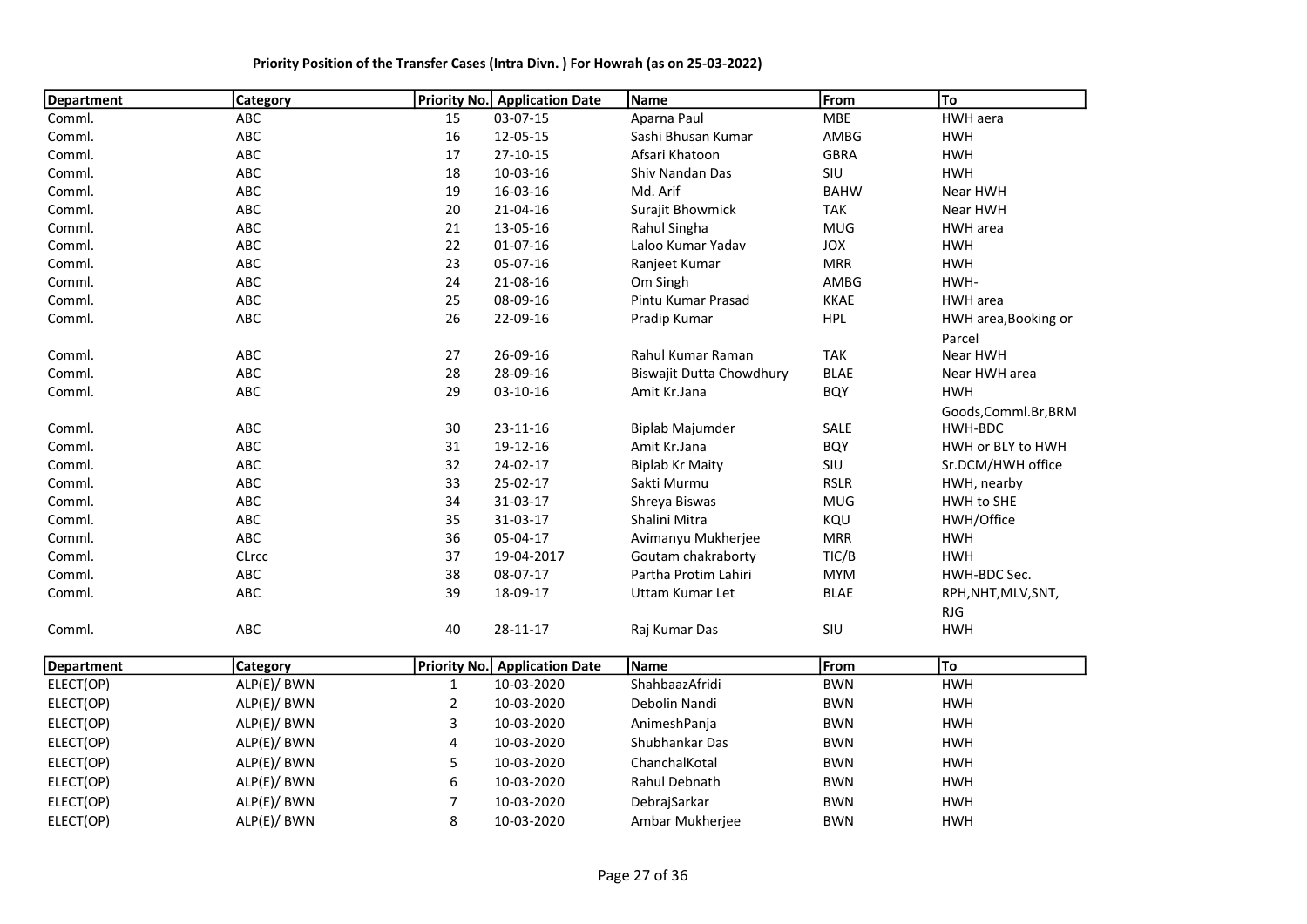Priority Position of the Transfer Cases (Intra Divn. ) For Howrah (as on 25-03-2022)

| <b>Department</b> | Category    | Priority No. | <b>Application Date</b> | Name                    | From       | To         |
|-------------------|-------------|--------------|-------------------------|-------------------------|------------|------------|
| ELECT(OP)         | ALP(E)/ BWN | 9            | 10-03-2020              | Anushree Talapatra      | <b>BWN</b> | <b>HWH</b> |
| ELECT(OP)         | ALP(E)/ BWN | $10\,$       | 10-03-2020              | Srestha Ghosh           | <b>BWN</b> | <b>HWH</b> |
| ELECT(OP)         | ALP(E)/ BWN | 11           | 10-03-2020              | Suvam Ghosh             | <b>BWN</b> | <b>HWH</b> |
| ELECT(OP)         | ALP(E)/ BWN | 12           | 10-03-2020              | KumarjitBasak           | <b>BWN</b> | <b>HWH</b> |
| ELECT(OP)         | ALP(E)/ BWN | 13           | 10-03-2020              | SouravDutta             | <b>BWN</b> | <b>HWH</b> |
| ELECT(OP)         | ALP(E)/ BWN | 14           | 10-03-2020              | Amrita Bakchi           | <b>BWN</b> | <b>HWH</b> |
| ELECT(OP)         | ALP(E)/ BWN | 15           | 10-03-2020              | ChandanChandrashekhar   | <b>BWN</b> | <b>HWH</b> |
| ELECT(OP)         | ALP(E)/ BWN | 16           | 10-03-2020              | Mukesh Kumar-5          | <b>BWN</b> | <b>HWH</b> |
| ELECT(OP)         | ALP(E)/ BWN | 17           | 10-03-2020              | Manas Kr. Biswas        | <b>BWN</b> | <b>HWH</b> |
| ELECT(OP)         | ALP(E)/ BWN | 18           | 10-03-2020              | AyanChatterjee          | <b>BWN</b> | <b>HWH</b> |
| ELECT(OP)         | ALP(E)/ BWN | 19           | 10.03.2020              | Sayan Goswami           | <b>BWN</b> | <b>HWH</b> |
| ELECT(OP)         | ALP(E)/ BWN | 20           | 10.03.2020              | Prasenjit Bhowmick      | <b>BWN</b> | <b>HWH</b> |
| ELECT(OP)         | ALP(E)/ BWN | 21           | 10.03.2020              | <b>Bicky Kumar</b>      | <b>BWN</b> | <b>HWH</b> |
| ELECT(OP)         | ALP(E)/ BWN | 22           | 10.03.2020              | Md. Salehim             | <b>BWN</b> | <b>HWH</b> |
| ELECT(OP)         | ALP(E)/ BWN | 23           | 10.03.2020              | Md. Ragib Atique Qasimi | <b>BWN</b> | <b>HWH</b> |
| ELECT(OP)         | ALP(E)/ BWN | 24           | 10.03.2020              | Chandan Mondal          | <b>BWN</b> | <b>HWH</b> |
| ELECT(OP)         | ALP(E)/ BWN | 25           | 10.03.2020              | Akash Prasad            | <b>BWN</b> | <b>HWH</b> |
| ELECT(OP)         | ALP(E)/ BWN | 26           | 10.03.2020              | Subhasis Mondal         | <b>BWN</b> | <b>HWH</b> |
| ELECT(OP)         | ALP(E)/ BWN | 27           | 10.03.2020              | Subhajit Das            | <b>BWN</b> | <b>HWH</b> |
| ELECT(OP)         | ALP(E)/ BWN | 28           | 10.03.2020              | Suman Kr. Ghosh         | <b>BWN</b> | <b>HWH</b> |
| ELECT(OP)         | ALP(E)/ BWN | 29           | 10.03.2020              | Gourisankar Patra       | <b>BWN</b> | <b>HWH</b> |
| ELECT(OP)         | ALP(E)/ BWN | 30           | 10.03.2020              | Arpan Chakraborty       | <b>BWN</b> | <b>HWH</b> |
| ELECT(OP)         | ALP(E)/ BWN | 31           | 10.03.2020              | Krishanu Pal            | <b>BWN</b> | <b>HWH</b> |
| ELECT(OP)         | ALP(E)/ BWN | 32           | 10.03.2020              | Pintu Kumar-1           | <b>BWN</b> | <b>HWH</b> |
| ELECT(OP)         | ALP(E)/ BWN | 33           | 10.03.2020              | Ratan Gupta             | <b>BWN</b> | <b>HWH</b> |
| ELECT(OP)         | ALP(E)/ BWN | 34           | 10.03.2020              | Kavindra Kumar          | <b>BWN</b> | <b>HWH</b> |
| ELECT(OP)         | ALP(E)/ BWN | 35           | 10.03.2020              | Dheeraj Kumar           | <b>BWN</b> | <b>HWH</b> |
| ELECT(OP)         | ALP(E)/ BWN | 36           | 10.03.2020              | Pritam Kr. Das          | <b>BWN</b> | <b>HWH</b> |
| ELECT(OP)         | ALP(E)/ BWN | 37           | 10.03.2020              | Soumya Kanti Seth       | <b>BWN</b> | <b>HWH</b> |
| ELECT(OP)         | ALP(E)/ BWN | 38           | 10.03.2020              | Suvankar Patra          | <b>BWN</b> | <b>HWH</b> |
| ELECT(OP)         | ALP(E)/ BWN | 39           | 10.03.2020              | Pankaj Kumar-5          | <b>BWN</b> | <b>HWH</b> |
| ELECT(OP)         | ALP(E)/ BWN | 40           | 10.03.2020              | Monojit Karmakar        | <b>BWN</b> | <b>HWH</b> |
| ELECT(OP)         | ALP(E)/ BWN | 41           | 10.03.2020              | Anupam Kr. Gupta        | <b>BWN</b> | <b>HWH</b> |
| ELECT(OP)         | ALP(E)/ BWN | 42           | 10.03.2020              | Saikat Som              | <b>BWN</b> | <b>HWH</b> |
| ELECT(OP)         | ALP(E)/ BWN | 43           | 10.03.2020              | Kausstav Das            | <b>BWN</b> | <b>HWH</b> |
| ELECT(OP)         | ALP(E)/ BWN | 44           | 10.03.2020              | Sujit Kr. Sharma        | <b>BWN</b> | <b>HWH</b> |
| ELECT(OP)         | ALP(E)/ BWN | 45           | 10.03.2020              | Srinjoy Nayak           | <b>BWN</b> | <b>HWH</b> |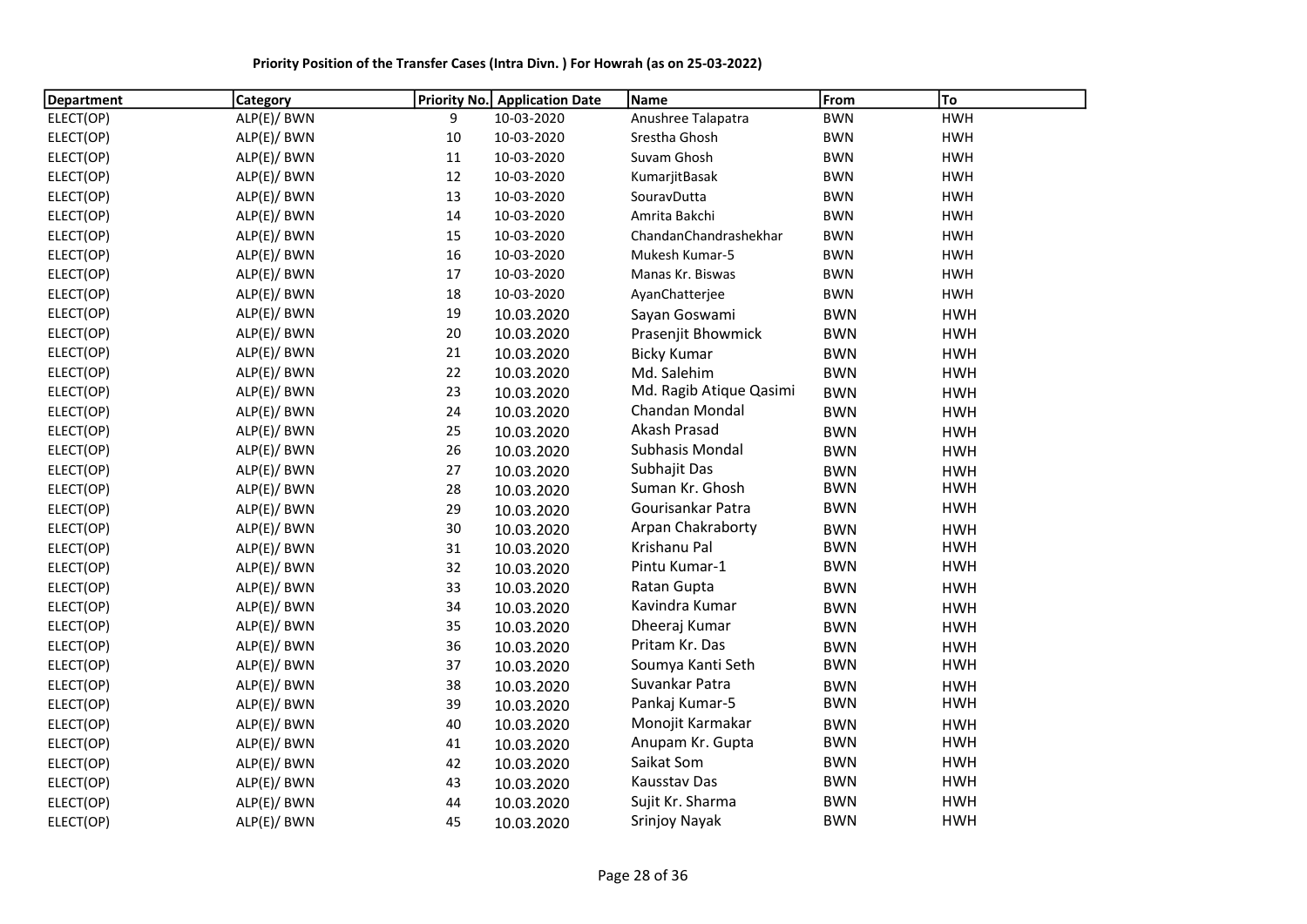Priority Position of the Transfer Cases (Intra Divn. ) For Howrah (as on 25-03-2022)

| Department | <b>Category</b> | <b>Priority No.</b> | <b>Application Date</b> | Name                 | From       | To         |
|------------|-----------------|---------------------|-------------------------|----------------------|------------|------------|
| ELECT(OP)  | ALP(E)/ BWN     | 46                  | 10.03.2020              | <b>Sumit Prasad</b>  | <b>PKR</b> | <b>HWH</b> |
| ELECT(OP)  | ALP(E)/ BWN     | 47                  | 10.03.2020              | Souvik Ghosh         | <b>BWN</b> | <b>HWH</b> |
| ELECT(OP)  | ALP(E)/ BWN     | 48                  | 10.03.2020              | Arka Chakraborty     | <b>BWN</b> | <b>HWH</b> |
| ELECT(OP)  | ALP(E)/ BWN     | 49                  | 10.03.2020              | Vishma Gain          | <b>BWN</b> | <b>HWH</b> |
| ELECT(OP)  | ALP(E)/ BWN     | 50                  | 10.03.2020              | Dipankar Gain        | <b>BWN</b> | <b>HWH</b> |
| ELECT(OP)  | ALP(E)/ BWN     | 51                  | 10.03.2020              | Subhankar Das        | <b>BWN</b> | <b>HWH</b> |
| ELECT(OP)  | ALP(E)/ BWN     | 52                  | 10.03.2020              | Sabuj Biswas         | <b>BWN</b> | <b>HWH</b> |
| ELECT(OP)  | ALP(E)/ BWN     | 53                  | 10.03.2020              | Avishek Barua        | <b>BWN</b> | <b>HWH</b> |
| ELECT(OP)  | ALP(E)/ BWN     | 54                  | 10.03.2020              | <b>Tapas Das</b>     | <b>BWN</b> | <b>HWH</b> |
| ELECT(OP)  | ALP(E)/ BWN     | 55                  | 10.03.2020              | Souvik Biswas        | <b>BWN</b> | <b>HWH</b> |
| ELECT(OP)  | ALP/Elect/BWN   | 56                  | 04-09-2020              | S. Rajesh Kumar      | <b>BWN</b> | <b>HWH</b> |
| ELECT(OP)  | ALP/Elect/RPH   | 57                  | 04-09-2020              | SnehasishSen         | <b>RPH</b> | <b>HWH</b> |
| ELECT(OP)  | ALP/Elect./RPH  | 58                  | 04-09-2020              | AmitGhosh            | <b>RPH</b> | <b>HWH</b> |
| ELECT(OP)  | ALP/Elect/BWN   | 59                  | 04-09-2020              | Manoj Biswas         | <b>BWN</b> | <b>HWH</b> |
| ELECT(OP)  | ALP/Elect/PKR   | 60                  | 16-10-2020              | ChottelalYadav       | <b>RPH</b> | <b>HWH</b> |
| ELECT(OP)  | ALP/Elect/PKR   | 61                  | 16-10-2020              | SumitArya            | <b>RPH</b> | <b>HWH</b> |
| ELECT(OP)  | ALP/Elect/PKR   | 62                  | 16-10-2020              | Anil Kumar-4         | <b>BWN</b> | <b>HWH</b> |
| ELECT(OP)  | ALP/Elect/PKR   | 63                  | 16-10-2020              | Kundan Kr. Prasad    | <b>PKR</b> | <b>HWH</b> |
| ELECT(OP)  | ALP/Elect/PKR   | 64                  | 16-10-2020              | RakeshSardar         | <b>PKR</b> | <b>HWH</b> |
| ELECT(OP)  | ALP/Elect/PKR   | 65                  | 16-10-2020              | <b>Gopal Das</b>     | <b>RPH</b> | <b>HWH</b> |
| ELECT(OP)  | ALP/Elect/PKR   | 66                  | 16-10-2020              | Pramod Kr. Mahato    | <b>RPH</b> | <b>HWH</b> |
| ELECT(OP)  | ALP/Elect/PKR   | 67                  | 16-10-2020              | Anshuman Prasad      | <b>RPH</b> | <b>HWH</b> |
| ELECT(OP)  | ALP/Elect/PKR   | 68                  | 16-10-2020              | Suraj Kr. Shaw       | <b>RPH</b> | <b>HWH</b> |
| ELECT(OP)  | ALP/Elect/PKR   | 69                  | 16-10-2020              | Raman Krishna Halder | <b>RPH</b> | <b>HWH</b> |
| ELECT(OP)  | ALP/Elect/PKR   | 70                  | 16-10-2020              | Animesh Roy          | <b>RPH</b> | <b>HWH</b> |
| ELECT(OP)  | ALP/Elect/PKR   | 71                  | 16-10-2020              | Sujan Kr. Pal        | <b>RPH</b> | <b>HWH</b> |
| ELECT(OP)  | ALP/Elect/PKR   | 72                  | 16-10-2020              | ArijitBiswas         | <b>RPH</b> | <b>HWH</b> |
| ELECT(OP)  | ALP/Elect/PKR   | 73                  | 16-10-2020              | BibekanandaBiswas    | <b>RPH</b> | <b>HWH</b> |
| ELECT(OP)  | ALP/Elect/PKR   | 74                  | 16-10-2020              | Avijit Paul          | <b>RPH</b> | <b>HWH</b> |
| ELECT(OP)  | ALP/Elect/PKR   | 75                  | 16-10-2020              | Nitish Kr. Choudhary | <b>RPH</b> | <b>HWH</b> |
| ELECT(OP)  | ALP/Elect/PKR   | 76                  | 16-10-2020              | MithunMondal         | <b>RPH</b> | <b>HWH</b> |
| ELECT(OP)  | ALP/Elect/PKR   | 77                  | 16-10-2020              | Raju Sharma          | <b>RPH</b> | <b>HWH</b> |
| ELECT(OP)  | ALP/Elect/PKR   | 78                  | 16-10-2020              | Ashish Gupta         | <b>RPH</b> | <b>HWH</b> |
| ELECT(OP)  | ALP/Elect/PKR   | 79                  | 16-10-2020              | Apurba Kumar Roy     | <b>RPH</b> | <b>HWH</b> |
| ELECT(OP)  | ALP/Elect/PKR   | 80                  | 16-10-2020              | AlivaMallik          | <b>RPH</b> | <b>HWH</b> |
| ELECT(OP)  | ALP/Elect/PKR   | 81                  | 16-10-2020              | MrinalKantiHira      | <b>RPH</b> | <b>HWH</b> |
| ELECT(OP)  | ALP/Elect/PKR   | 82                  | 16-10-2020              | DiptaBiswas          | <b>RPH</b> | <b>HWH</b> |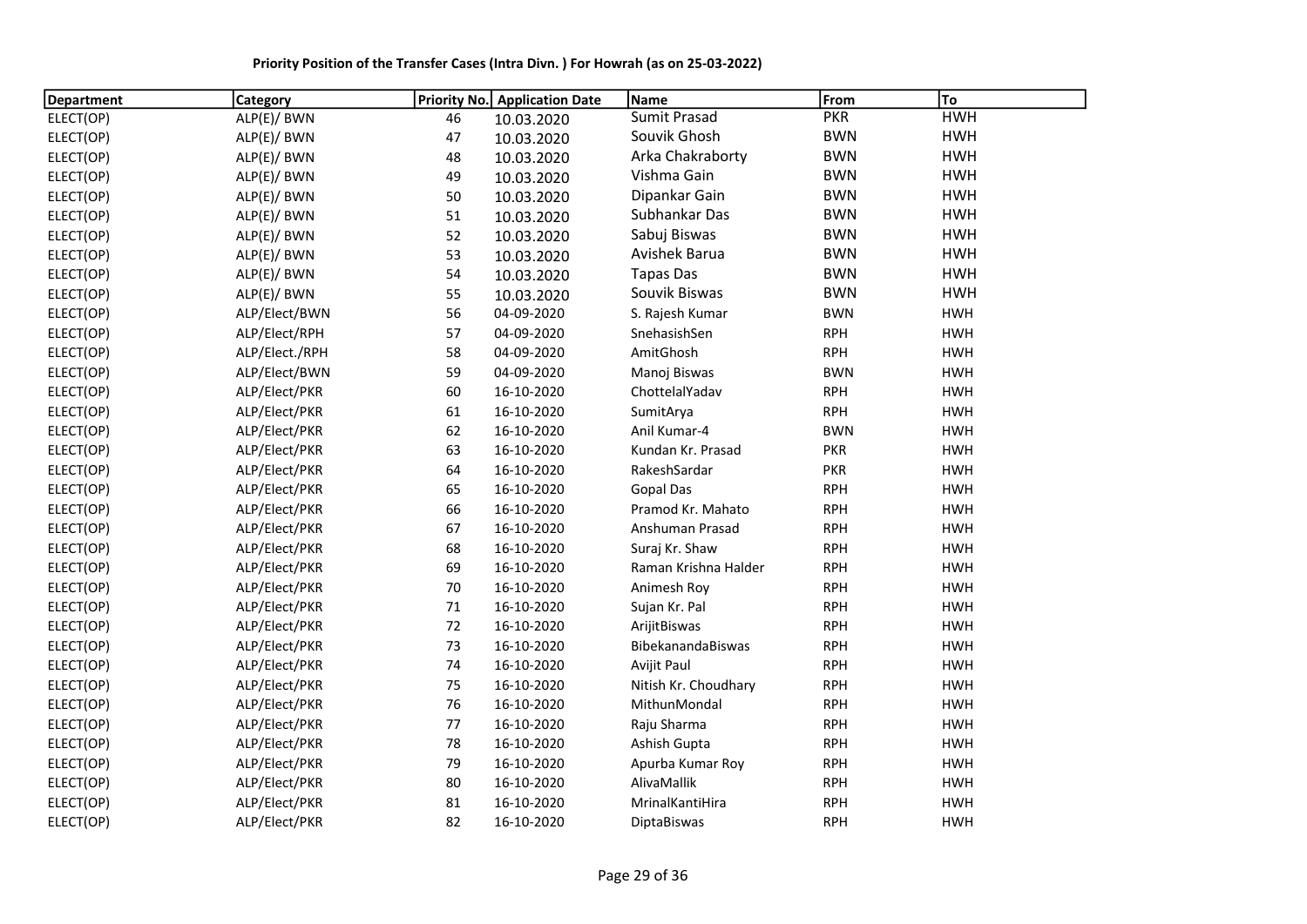| <b>Department</b> | Category      | Priority No. | <b>Application Date</b> | Name                    | From       | To         |
|-------------------|---------------|--------------|-------------------------|-------------------------|------------|------------|
| ELECT(OP)         | ALP/Elect/PKR | 83           | 16-10-2020              | RupamHalder             | <b>RPH</b> | <b>HWH</b> |
| ELECT(OP)         | ALP/Elect/PKR | 84           | 16-10-2020              | SuddhodanMandal         | <b>RPH</b> | <b>HWH</b> |
| ELECT(OP)         | ALP/Elect/PKR | 85           | 16-10-2020              | ArindamDhali            | <b>RPH</b> | <b>HWH</b> |
| ELECT(OP)         | ALP/Elect/PKR | 86           | 16-10-2020              | DebkumarMondal          | <b>RPH</b> | <b>HWH</b> |
| ELECT(OP)         | ALP/Elect/PKR | 87           | 03-12-2020              | Vishal Upadhyay         | <b>RPH</b> | <b>HWH</b> |
| ELECT(OP)         | ALP/Elect/PKR | 88           | 03-12-2020              | Sujata Ash              | <b>RPH</b> | <b>HWH</b> |
| ELECT(OP)         | ALP/Elect/PKR | 89           | 03-12-2020              | AneekBiswas             | <b>RPH</b> | <b>HWH</b> |
| ELECT(OP)         | ALP/Elect/PKR | 90           | 03-12-2020              | AkhilBiswas             | <b>RPH</b> | <b>HWH</b> |
| ELECT(OP)         | ALP/Elect/PKR | 91           | 03-12-2020              | ApurbaSarkar-2          | <b>RPH</b> | <b>HWH</b> |
| ELECT(OP)         | ALP/Elect/PKR | 92           | 03-12-2020              | Kamalesh Talukder       | <b>RPH</b> | <b>HWH</b> |
| ELECT(OP)         | ALP/Elect/PKR | 93           | 03-12-2020              | Amit Kr. Mallick        | <b>BWN</b> | <b>HWH</b> |
| ELECT(OP)         | ALP/Elect/PKR | 94           | 03-12-2020              | <b>Guru Vishal</b>      | <b>RPH</b> | <b>HWH</b> |
| ELECT(OP)         | ALP/Elect/PKR | 95           | 03-12-2020              | Amita Das               | <b>BWN</b> | <b>HWH</b> |
| ELECT(OP)         | ALP/Elect/PKR | 96           | 03-12-2020              | ChandimaChakraborty     | <b>BWN</b> | <b>HWH</b> |
| ELECT(OP)         | ALP/Elect/PKR | 97           | 03-12-2020              | SudhirDebnath           | <b>RPH</b> | <b>HWH</b> |
| ELECT(OP)         | ALP/Elect/PKR | 98           | 03-12-2020              | <b>Bishundeo Prasad</b> | <b>RPH</b> | <b>HWH</b> |
| ELECT(OP)         | ALP/Elect/PKR | 99           | 03-12-2020              | Vivekanand Thakur       | <b>PKR</b> | <b>HWH</b> |
| ELECT(OP)         | ALP/Elect/PKR | 100          | 03-12-2020              | Md. ImtiyazAlam         | <b>BWN</b> | <b>HWH</b> |
| ELECT(OP)         | ALP/Elect/PKR | 101          | 03-12-2020              | ArindamMajumder         | <b>BWN</b> | <b>HWH</b> |
| ELECT(OP)         | ALP/Elect/PKR | 102          | 03-12-2020              | SulagnaPathak           | <b>RPH</b> | <b>HWH</b> |
| ELECT(OP)         | ALP/Elect/PKR | 103          | 03-12-2020              | SupriyoMondal           | <b>BWN</b> | <b>HWH</b> |
| ELECT(OP)         | ALP/Elect/PKR | 104          | 03-12-2020              | Dhananjay Prasad        | <b>RPH</b> | <b>HWH</b> |
| ELECT(OP)         | ALP/Elect/RPH | 105          | 28-12-2020              | Tarak Paul              | <b>RPH</b> | <b>HWH</b> |
| ELECT(OP)         | ALP/Elect/BWN | 106          | 28-12-2020              | RaneshSarkar            | <b>BWN</b> | <b>HWH</b> |
| ELECT(OP)         | ALP/Elect/RPH | 107          | 28-12-2020              | Liton Mondal            | <b>RPH</b> | <b>HWH</b> |
| ELECT(OP)         | ALP/BWN       | 108          | 30-12-2020              | SuvamGhosh              | <b>BWN</b> | <b>HWH</b> |
| ELECT(OP)         | ALP (E)/RPH   | 109          | 25-01-2021              | AhanaMeyur              | <b>RPH</b> | <b>HWH</b> |
| ELECT(OP)         | ALP (E)/PKR   | 110          | 26-01-2021              | TrinoyKarmakar          | <b>PKR</b> | <b>HWH</b> |
| ELECT(OP)         | ALP (E)/RPH   | 111          | 04-02-2021              | NiveditaHalder          | <b>RPH</b> | <b>HWH</b> |
| ELECT(OP)         | ALP (E)/PKR   | 112          | 04-02-2021              | SharmisthaMondal        | <b>PKR</b> | <b>HWH</b> |
| ELECT(OP)         | ALP (E)/RPH   | 113          | 10-02-2021              | SoumeshChakraborty      | <b>RPH</b> | <b>HWH</b> |
| ELECT(OP)         | ALP (E)/BWN   | 114          | 25-02-2021              | UdaykumarRajak          | <b>BWN</b> | <b>HWH</b> |
| ELECT(OP)         | ALP (E)/RPH   | 115          | 25-02-2021              | RimpaBagani             | <b>RPH</b> | <b>HWH</b> |
| ELECT(OP)         | ALP (E)/RPH   | 116          | 25-02-2021              | Rishav Das Adhikary     | <b>RPH</b> | <b>HWH</b> |
| ELECT(OP)         | ALP (E)/PKR   | 117          | 25-02-2021              | <b>Biplab Das</b>       | <b>PKR</b> | <b>HWH</b> |
| ELECT(OP)         | ALP (E)/PKR   | 118          | 25-02-2021              | ManabendraMondal        | <b>PKR</b> | <b>HWH</b> |
| ELECT(OP)         | ALP (E)/PKR   | 119          | 25-02-2021              | Prabir Kumar Das        | <b>PKR</b> | <b>HWH</b> |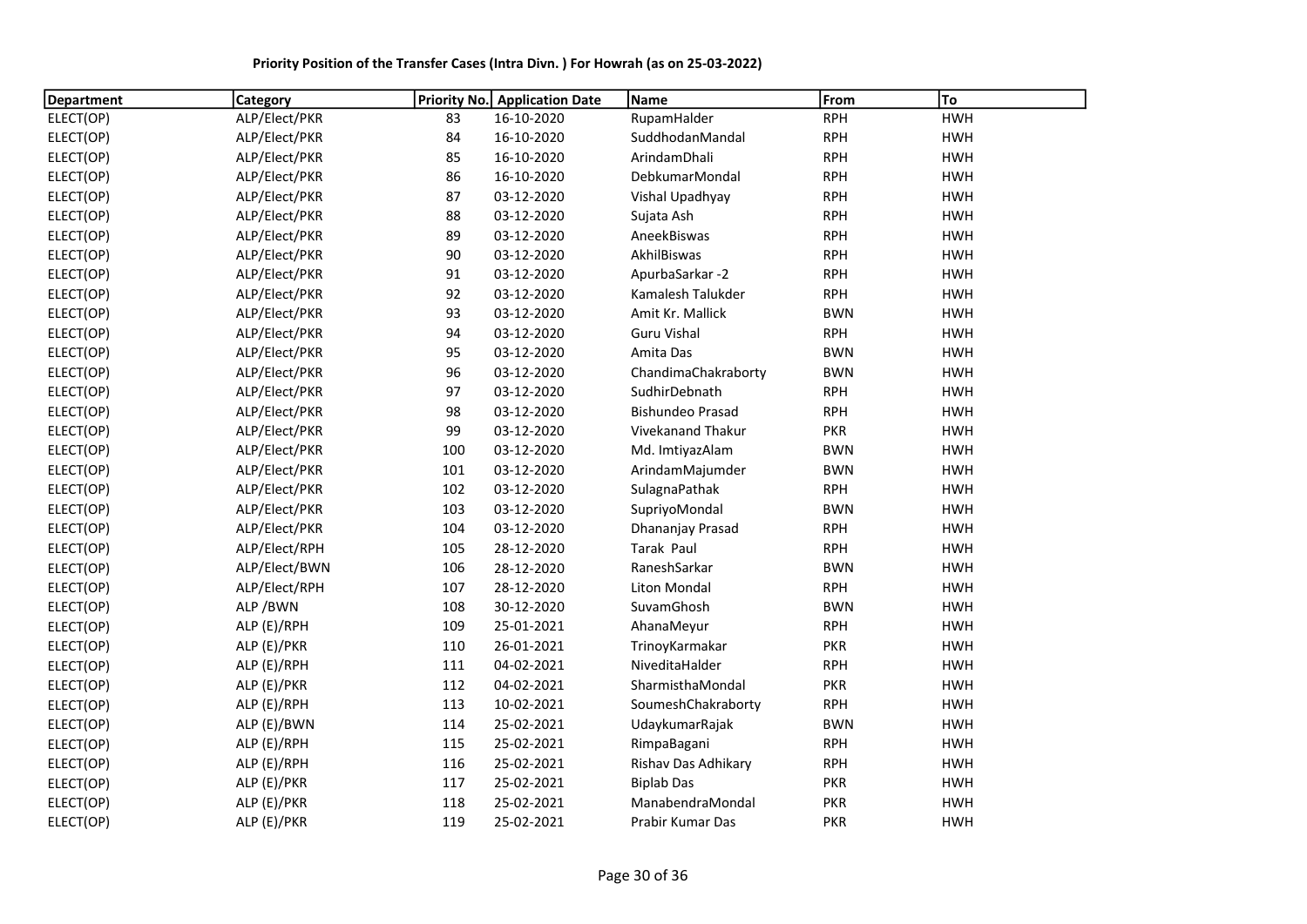Priority Position of the Transfer Cases (Intra Divn. ) For Howrah (as on 25-03-2022)

| Department | Category      | <b>Priority No.</b> | <b>Application Date</b> | <b>Name</b>            | From       | To         |
|------------|---------------|---------------------|-------------------------|------------------------|------------|------------|
| ELECT(OP)  | Sr.ALP(E)/BWN | 120                 | 18-03-2021              | Dinesh Kumar-II        | <b>BWN</b> | <b>HWH</b> |
| ELECT(OP)  | ALP (E)/RPH   | 121                 | 18/3//2021              | Shyamali Bhattacharya  | <b>RPH</b> | <b>HWH</b> |
| ELECT(OP)  | Sr.ALP(E)/BWN | 122                 | 19-04-2021              | Banteekumar Singh      | <b>BWN</b> | <b>HWH</b> |
| ELECT(OP)  | ALP(E)/ BWN   | 123                 | 20.04.2021              | Modhu Chakraborty      | <b>BWN</b> | <b>HWH</b> |
| ELECT(OP)  | ALP(E)/ BWN   | 124                 | 05.05.2021              | Subham Mondal          | <b>PKR</b> | <b>HWH</b> |
| ELECT(OP)  | ALP(E)/ BWN   | 125                 | 05.05.2021              | Debabroto Paul         | <b>RPH</b> | <b>HWH</b> |
| ELECT(OP)  | ALP(E)/ BWN   | 126                 | 05.05.2021              | Satya Prakash Gautam   | <b>BWN</b> | <b>HWH</b> |
| ELECT(OP)  | ALP(E)/ BWN   | 127                 | 13.05.2021              | Kartick Biswas         | <b>BWN</b> | <b>HWH</b> |
| ELECT(OP)  | ALP(E)/ BWN   | 128                 | 13.05.2021              | Arijit Mondal          | <b>BWN</b> | <b>HWH</b> |
| ELECT(OP)  | ALP(E)/ BWN   | 129                 | 31.05.2021              | <b>Sudip Pramanick</b> | <b>PKR</b> | <b>HWH</b> |
| ELECT(OP)  | ALP(E)/ BWN   | 130                 | 02.06.2021              | Sudip Debnath          | <b>PKR</b> | <b>HWH</b> |
| ELECT(OP)  | ALP(E)/ BWN   | 131                 | 09.06.2021              | <b>Tanmoy Mondal</b>   | <b>BWN</b> | <b>HWH</b> |
| ELECT(OP)  | ALP(E)/ BWN   | 132                 | 09.06.2021              | Monidipa Das           | <b>BWN</b> | <b>HWH</b> |
| ELECT(OP)  | ALP(E)/ BWN   | 133                 | 09.06.2021              | Nivedita Halder        | <b>BWN</b> | <b>HWH</b> |
| ELECT(OP)  | ALP(E)/ BWN   | 134                 | 09.06.2021              | Ramesh Shaw            | <b>BWN</b> | <b>HWH</b> |
| ELECT(OP)  | ALP(E)/ BWN   | 135                 | 09.06.2021              | Debasish Gayen         | <b>BWN</b> | <b>HWH</b> |
| ELECT(OP)  | ALP(E)/ BWN   | 136                 | 02.07.2021              | Anu Biswas             | <b>BWN</b> | <b>HWH</b> |
| ELECT(OP)  | ALP(E)/ BWN   | 137                 | 02.07.2021              | Arunava Das            | <b>BWN</b> | <b>HWH</b> |
| ELECT(OP)  | ALP(E)/ BWN   | 138                 | 02.07.2021              | Kaushik Guha           | <b>BWN</b> | <b>HWH</b> |
| ELECT(OP)  | ALP(E)/ BWN   | 139                 | 02.07.2021              | Soham Chakraborty      | <b>BWN</b> | <b>HWH</b> |
| ELECT(OP)  | ALP(E)/ BWN   | 140                 | 09.07.2021              | Payel Khamaru          | <b>BWN</b> | <b>HWH</b> |
| ELECT(OP)  | ALP(E)/ BWN   | 141                 | 09.07.2021              | Priyanka Das           | <b>BWN</b> | <b>HWH</b> |
| ELECT(OP)  | ALP(E)/ BWN   | 142                 | 09.07.2021              | Nilesh Prakash         | <b>PKR</b> | <b>HWH</b> |
| ELECT(OP)  | ALP(E)/ BWN   | 143                 | 09.07.2021              | Sayantan Banerjee      | <b>BWN</b> | <b>HWH</b> |
| ELECT(OP)  | ALP(E)/ BWN   | 144                 | 09.07.2021              | Subhankar Dey          | <b>BWN</b> | <b>HWH</b> |
| ELECT(OP)  | ALP(E)/ BWN   | 145                 | 09.07.2021              | Kishor Paul            | <b>BWN</b> | <b>HWH</b> |
| ELECT(OP)  | ALP(E)/ BWN   | 146                 | 09.07.2021              | Rana Mondal            | <b>BWN</b> | <b>HWH</b> |
| ELECT(OP)  | ALP(E)/ BWN   | 147                 | 09.07.2021              | Suraj Sharma           | <b>BWN</b> | <b>HWH</b> |
| ELECT(OP)  | ALP(E)/ BWN   | 148                 | 09.07.2021              | Rahul Kr. Shaw         | <b>BWN</b> | <b>HWH</b> |
| ELECT(OP)  | ALP(E)/ BWN   | 149                 | 13.07.2021              | Gopal Kr. Sah          | <b>BWN</b> | <b>HWH</b> |
| ELECT(OP)  | ALP(E)/ BWN   | 150                 | 13.07.2021              | Prabhu Kumar           | <b>BWN</b> | <b>HWH</b> |
| ELECT(OP)  | ALP(E)/ BWN   | 151                 | 13.07.2021              | Arindom Patra          | <b>BWN</b> | <b>HWH</b> |
| ELECT(OP)  | ALP(E)/ BWN   | 152                 | 13.07.2021              | Manab Halder           | <b>BWN</b> | <b>HWH</b> |
| ELECT(OP)  | ALP(E)/ BWN   | 153                 | 13.07.2021              | Pravakar Kumar         | <b>BWN</b> | <b>HWH</b> |
| ELECT(OP)  | ALP(E)/ BWN   | 154                 | 13.07.2021              | <b>Badal Bapari</b>    | <b>BWN</b> | <b>HWH</b> |
| ELECT(OP)  | ALP(E)/ BWN   | 155                 | 13.07.2021              | Sandeep Shaw           | <b>BWN</b> | <b>HWH</b> |
| ELECT(OP)  | ALP(E)/ BWN   | 156                 | 13.07.2021              | Abhijit Dutta          | <b>BWN</b> | <b>HWH</b> |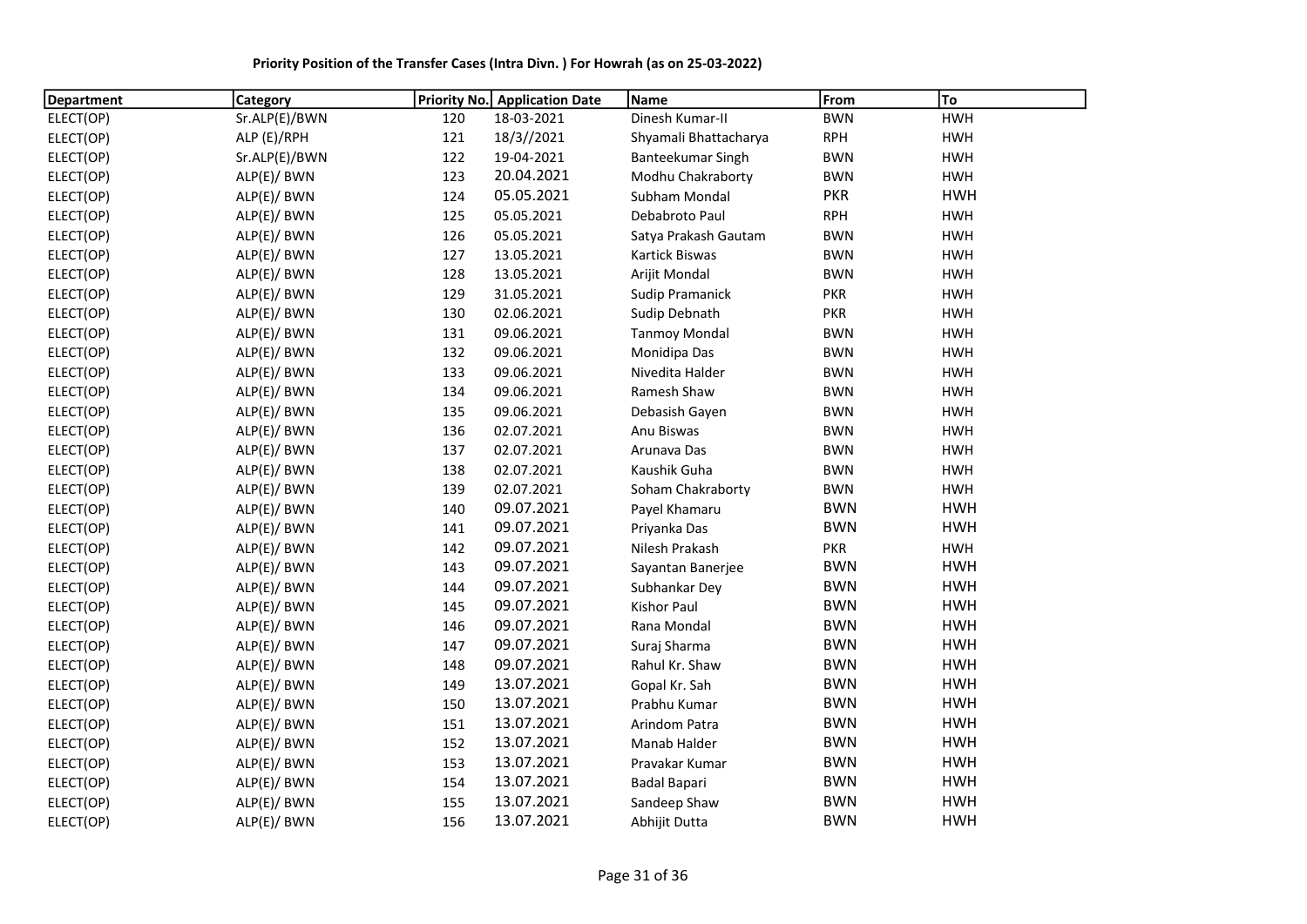Priority Position of the Transfer Cases (Intra Divn. ) For Howrah (as on 25-03-2022)

| <b>Department</b> | <b>Category</b> |              | Priority No. Application Date | Name                  | From       | To         |
|-------------------|-----------------|--------------|-------------------------------|-----------------------|------------|------------|
| ELECT(OP)         | ALP(E)/ BWN     | 157          | 24.07.2021                    | Prabir Kr. Das        | <b>BWN</b> | <b>HWH</b> |
| ELECT(OP)         | ALP(E)/ BWN     | 158          | 24.07.2021                    | Rony Ghosh            | <b>BWN</b> | <b>HWH</b> |
| ELECT(OP)         | ALP(E)/ BWN     | 159          | 24.07.2021                    | Manabendra Mondal     | <b>BWN</b> | <b>HWH</b> |
| ELECT(OP)         | ALP(E)/ BWN     | 160          | 24.07.2021                    | Dinesh Kr. Das        | <b>BWN</b> | <b>HWH</b> |
| ELECT(OP)         | ALP(E)/ BWN     | 161          | 24.07.2021                    | Arindam Das           | <b>BWN</b> | <b>HWH</b> |
| ELECT(OP)         | ALP(E)/ BWN     | 162          | 24.07.2021                    | Sujata Paul           | <b>BWN</b> | <b>HWH</b> |
| ELECT(OP)         | ALP(E)/ BWN     | 163          | 24.07.2021                    | Pradip Kumar (1)      | <b>BWN</b> | <b>HWH</b> |
| ELECT(OP)         | ALP(E)/ BWN     | 164          | 24.07.2021                    | Kamal Kumar           | <b>BWN</b> | <b>HWH</b> |
| ELECT(OP)         | ALP(E)/ BWN     | 165          | 24.07.2021                    | Rajeev Kumar          | <b>BWN</b> | <b>HWH</b> |
| ELECT(OP)         | ALP(E)/ BWN     | 166          | 19.08.2021                    | <b>Biplab Das</b>     | <b>BWN</b> | <b>HWH</b> |
| ELECT(OP)         | ALP(E)/ BWN     | 167          | 19.08.2021                    | Sananda Gayen         | <b>BWN</b> | <b>HWH</b> |
| ELECT(OP)         | ALP(E)/ BWN     | 168          | 19.08.2021                    | deepak Kumar (6)      | <b>BWN</b> | <b>HWH</b> |
| ELECT(OP)         | ALP(E)/ BWN     | 169          | 19.08.2021                    | Lab Das               | <b>BWN</b> | <b>HWH</b> |
| ELECT(OP)         | ALP(E)/ BWN     | 170          | 19.08.2021                    | Naresh Kr. Verma      | <b>BWN</b> | <b>HWH</b> |
| ELECT(OP)         | ALP(E)/ BWN     | 171          | 19.08.2021                    | Rasamoy Sannyasi      | <b>BWN</b> | <b>HWH</b> |
| ELECT(OP)         | ALP(E)/ BWN     | 172          | 08.09.2021                    | Santosh Kr. Ram       | <b>BWN</b> | <b>HWH</b> |
| ELECT(OP)         | ALP(E)/ BWN     | 173          | 08.09.2021                    | Ajay Kr. Burnwal      | <b>BWN</b> | <b>HWH</b> |
| ELECT(OP)         | ALP(E)/ BWN     | 174          | 08.09.2021                    | <b>Rhitam Mallick</b> | <b>BWN</b> | <b>HWH</b> |
| ELECT(OP)         | ALP(E)/ BWN     | 175          | 23.09.2021                    | Dipu Kumar            | <b>BWN</b> | <b>HWH</b> |
| ELECT(OP)         | ALP(E)/ BWN     | 176          | 05.10.2021                    | Kuldeep Kumar         | <b>BWN</b> | <b>HWH</b> |
| ELECT(OP)         | ALP(E)/ BWN     | 177          | 05.10.2021                    | Satya Narayan Gupta   | <b>BWN</b> | <b>HWH</b> |
| ELECT(OP)         | ALP(E)/ BWN     | 178          | 05.10.2021                    | Suman Sarkar          | <b>BWN</b> | <b>HWH</b> |
| ELECT(OP)         | ALP(E)/ BWN     | 179          | 05.10.2021                    | Prasenjit Mondal      | <b>BWN</b> | <b>HWH</b> |
| ELECT(OP)         | ALP(E)/ BWN     | 180          | 06.10.2021                    | Sanjay Ram            | <b>BWN</b> | <b>HWH</b> |
| ELECT(OP)         | ALP(E)/ BWN     | 181          | 26.10.2021                    | Suraj Das             | <b>BWN</b> | <b>HWH</b> |
| ELECT(OP)         | ALP(E)/ BWN     | 182          | 26.10.2021                    | <b>Biprajit Paul</b>  | <b>BWN</b> | <b>HWH</b> |
| ELECT(OP)         | ALP(E)/ BWN     | 183          | 06.12.2021                    | Md. Enamul Haque      | <b>BWN</b> | <b>HWH</b> |
| ELECT(OP)         | ALP(E)/ BWN     | 184          | 15.12.2021                    | Dibya Kanti Mondal    | <b>BWN</b> | <b>HWH</b> |
| ELECT(OP)         | ALP(E)/ BWN     | 185          | 15.12.2021                    | Dinesh Kumar -3       | <b>BWN</b> | <b>HWH</b> |
| ELECT(OP)         | ALP(E)/ BWN     | 186          | 12.01.2022                    | Avijit Paul           | <b>BWN</b> | <b>HWH</b> |
| ELECT(OP)         | ALP(E)/ BWN     | 187          | 12.01.2022                    | Mithun Mondal         | <b>BWN</b> | <b>HWH</b> |
| ELECT(OP)         | ALP(E)/ BWN     | 188          | 12.01.2022                    | Dedipyaman Das        | <b>BWN</b> | <b>HWH</b> |
| ELECT(OP)         | ALP(E)/ BWN     | 189          | 27.01.2022                    | Sanjeev Kumar-2       | <b>BWN</b> | <b>HWH</b> |
| ELECT(OP)         | ALP(E)/ BWN     | 190          | 01.03.2022                    | Prince Chtrance       | <b>BWN</b> | <b>HWH</b> |
|                   |                 |              |                               |                       |            |            |
| ELECT(OP)         | LPP(E)/BWN      | $\mathbf{1}$ | 22-07-2019                    | Ajay Kundu            | <b>BWN</b> | <b>HWH</b> |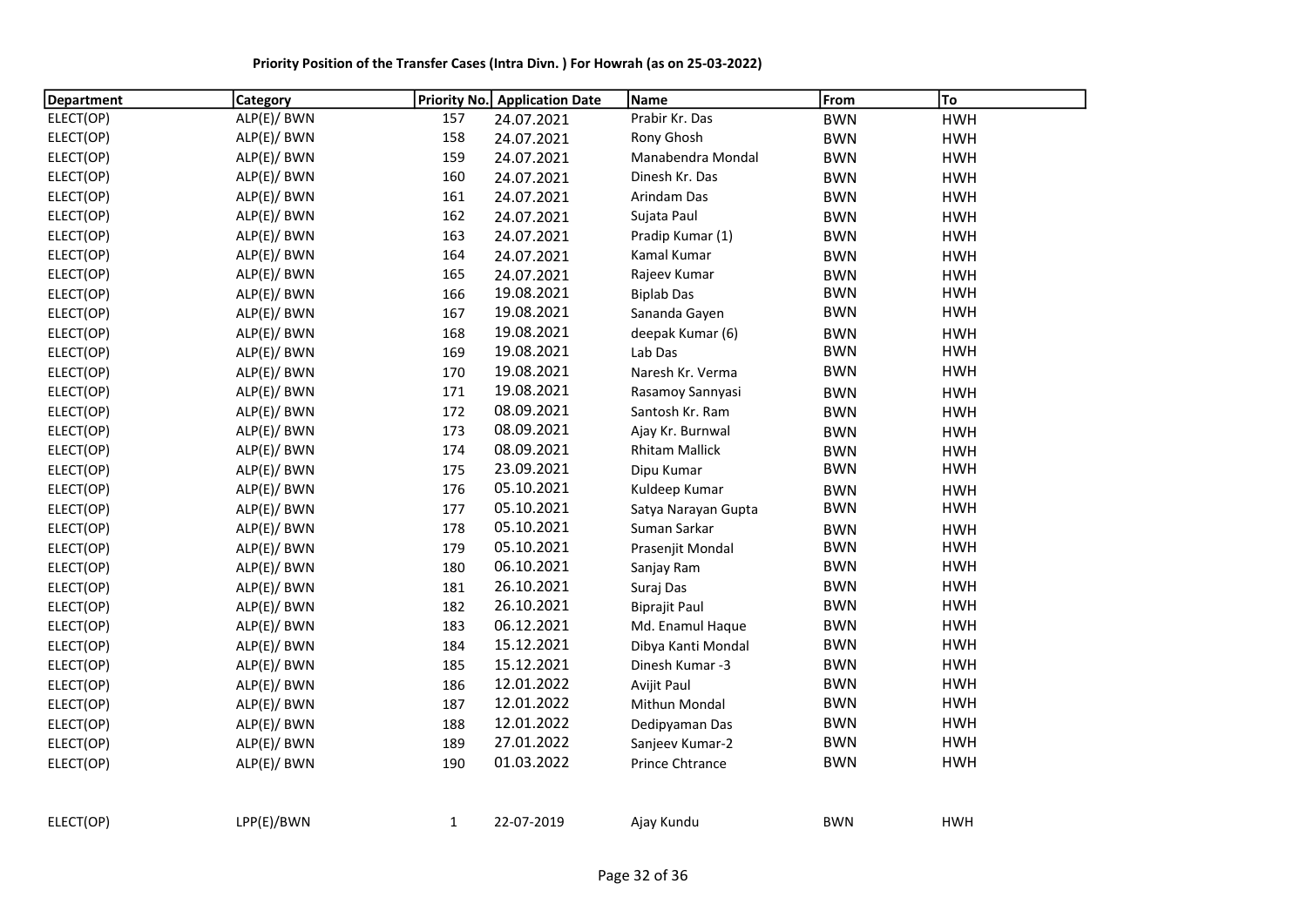| <b>Department</b>  | Category               |                | <b>Priority No.</b> Application Date | Name                     | From        | To         |
|--------------------|------------------------|----------------|--------------------------------------|--------------------------|-------------|------------|
| ELECT(OP)          | LPP(E)/BWN             | $\overline{2}$ | 24-10-2019                           | U.S. Dhar                | <b>BWN</b>  | <b>HWH</b> |
| ELECT(OP)          | LPP(E)/BWN             | 3              | 05-11-2019                           | Prasun Pan               | <b>BWN</b>  | <b>HWH</b> |
| ELECT(OP)          | LPS-II                 | $\mathbf{1}$   | 04-12-2020                           | Rameswor Soren           | <b>KPR</b>  | <b>HWH</b> |
| ELECT(OP)          | LPS-II                 | $\overline{2}$ | 16-12-2020                           | <b>Tanmoy Sardar</b>     | <b>RPH</b>  | <b>HWH</b> |
| ELECT(OP)          | <b>CREW CONTROLLER</b> | $\mathbf{1}$   | 06-03-2019                           | S.N. Bandopadhyay        | <b>KWAE</b> | <b>HWH</b> |
| ELECT(OP)          | <b>CLI</b>             | $\mathbf{1}$   | 08-01-2019                           | Subrata Roy              | <b>BWN</b>  | <b>HWH</b> |
| ELECT(OP)          | <b>CLI</b>             | $\overline{2}$ | 25-08-2020                           | D. Basu                  | <b>RPH</b>  | <b>HWH</b> |
| ELECT(OP)          | <b>CLI</b>             | 3              | 08-09-2020                           | A.C. Dutta               | <b>RPH</b>  | <b>HWH</b> |
| ELECT(OP)          | <b>CLI</b>             | $\pmb{4}$      | 04-11-2020                           | R.C. Bodhak              | <b>RPH</b>  | <b>HWH</b> |
| ELECT(OP)          | <b>CLI</b>             | 5              | 07-07-2021                           | DipakKumar Biswas        | <b>RPH</b>  | <b>HWH</b> |
| <b>Department</b>  | Category               |                | <b>Priority No.</b> Application Date | Name                     | From        | To         |
| <b>ENGINEERING</b> | TM-IV/GK               | $\mathbf{1}$   | 12-01-2017                           | Sukla Manna              | <b>NHT</b>  | <b>HWH</b> |
| <b>ENGINEERING</b> | TM-IV/GK               | $\overline{2}$ | 15-02-2017                           | Chunilal Turah           | <b>PKR</b>  | <b>HWH</b> |
| <b>ENGINEERING</b> | Trackman-III           | 3              | 23-01-2019                           | <b>BHAGAWAN YADAV</b>    | <b>NHT</b>  | <b>HWH</b> |
| <b>ENGINEERING</b> | Trackman-III           | 4              | 07-05-2018                           | <b>SURENDRA GOALA</b>    | <b>NHT</b>  | <b>HWH</b> |
| <b>ENGINEERING</b> | Trackman-IV            | 5              | 07-05-2018                           | PARTHA DUTTA             | BWN/E       | <b>HWH</b> |
| <b>ENGINEERING</b> | Trackman-IV            | 6              | 07-05-2018                           | <b>KASHINATH ROUTH</b>   | BWN/W       | <b>HWH</b> |
| <b>ENGINEERING</b> | Trackman-IV            | $\overline{7}$ | 07-05-2018                           | <b>RAJANISH KUMAR</b>    | BWN/W       | <b>HWH</b> |
| <b>ENGINEERING</b> | Trackman-III           | 8              | 07-05-2018                           | PARSURAM GORE            | <b>NHT</b>  | <b>HWH</b> |
| ENGINEERING        | Trackman-III           | 9              | 07-05-2018                           | <b>BAIJU YADAV</b>       | <b>NHT</b>  | <b>HWH</b> |
| ENGINEERING        | Trackman-III           | 10             | 07-05-2018                           | <b>HARIKISUN YADAV</b>   | <b>NHT</b>  | <b>HWH</b> |
| ENGINEERING        | Trackman-III           | 11             | 07-05-2018                           | SITARAM GOAL             | <b>NHT</b>  | <b>HWH</b> |
| <b>ENGINEERING</b> | Trackman-III           | 12             | 07-05-2018                           | RAMNATH YADAV            | BWN/W       | <b>HWH</b> |
| <b>ENGINEERING</b> | Trackman-II            | 13             | 07-05-2018                           | <b>MUNILAL RAM</b>       | BWN/W       | <b>HWH</b> |
| ENGINEERING        | Trackman-IV            | 14             | 07-05-2018                           | <b>BAIJU TIGGA</b>       | <b>PKR</b>  | <b>HWH</b> |
| ENGINEERING        | Trackman-III           | 15             | 07-05-2018                           | <b>HIRALAL SINGH</b>     | <b>PKR</b>  | <b>HWH</b> |
| <b>ENGINEERING</b> | Trackman-IV            | 16             | 07-05-2018                           | <b>BHRIGU NATH GOALA</b> | <b>PKR</b>  | <b>HWH</b> |
| ENGINEERING        | Trackman-IV            | $17\,$         | 07-05-2018                           | SANJAY PRASAD            | <b>RPH</b>  | <b>HWH</b> |
| ENGINEERING        | Trackman-III           | 18             | 07-05-2018                           | KAMALESH YADAV           | <b>BHP</b>  | <b>HWH</b> |
| ENGINEERING        | Trackman-III           | 19             | 07-05-2018                           | KUMBHNATH KANU           | GRAE        | <b>HWH</b> |
| ENGINEERING        | Trackman-III           | 20             | 07-05-2018                           | <b>GANESH YADAV</b>      | AZ          | <b>HWH</b> |
| ENGINEERING        | Trackman-IV            | 21             | 07-05-2018                           | <b>JAI PRAKASH</b>       | KWAW(BG)    | <b>HWH</b> |
| ENGINEERING        | Trackman-III           | 22             | 07-05-2018                           | <b>HARE RAM KOIREE</b>   | BWN/E       | <b>HWH</b> |
| ENGINEERING        | Trackman-III           | 23             | 07-05-2018                           | <b>SURENDER ROUTH</b>    | PDA         | <b>HWH</b> |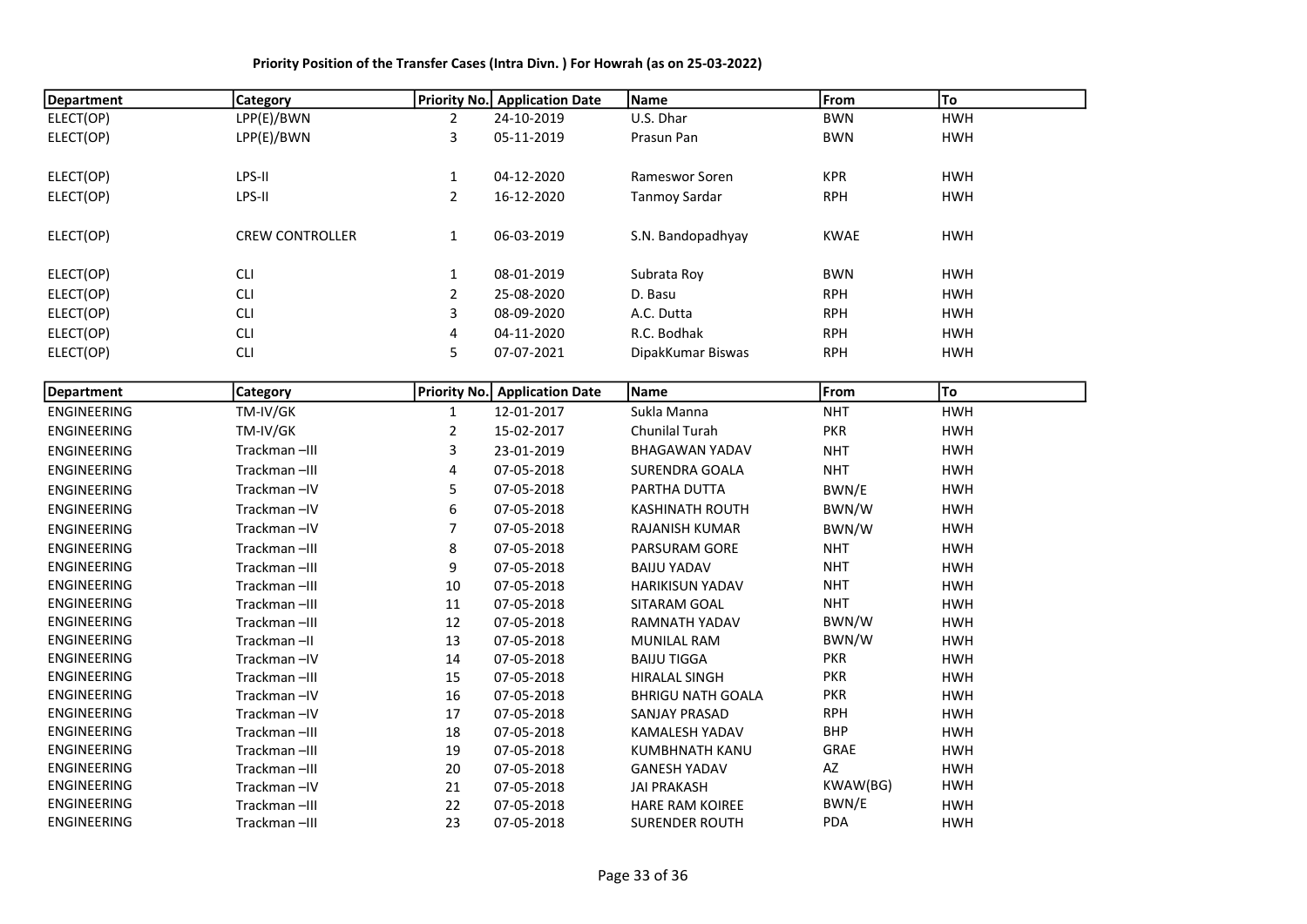| <b>Department</b>  | <b>Category</b> | Priority No. | <b>Application Date</b> | <b>Name</b>             | From        | To         |
|--------------------|-----------------|--------------|-------------------------|-------------------------|-------------|------------|
| ENGINEERING        | Trackman-II     | 24           | 07-05-2018              | CHHATU GOALA            | BWN/W       | <b>HWH</b> |
| ENGINEERING        | Trackman-IV     | 25           | 07-05-2018              | <b>MUNNA SHAW</b>       | <b>BHP</b>  | <b>HWH</b> |
| <b>ENGINEERING</b> | Trackman-IV     | 26           | 07-05-2018              | MURAD ALI AKHTAR        | GRAE        | <b>HWH</b> |
| ENGINEERING        | Trackman-III    | 27           | 07-05-2018              | SIWJEE GOALA            | BWN/W       | <b>HWH</b> |
| ENGINEERING        | Trackman-IV     | 28           | 07-05-2018              | <b>SANDIP BISWAS</b>    | SNT         | <b>HWH</b> |
| ENGINEERING        | Trackman-IV     | 29           | 07-05-2018              | <b>MANOHAR DAS</b>      | <b>SNT</b>  | <b>HWH</b> |
| <b>ENGINEERING</b> | Trackman-III    | 30           | 07-05-2018              | Sewparsan Rajbhar       | SNT         | <b>HWH</b> |
| ENGINEERING        | Trackman-III    | 31           | 07-05-2018              | <b>UMESH MONDAL</b>     | KQU         | <b>HWH</b> |
| ENGINEERING        | Trackman-IV     | 32           | 19-09-2019              | Satya Narayan Mishra    | <b>GRAE</b> | <b>HWH</b> |
| ENGINEERING        | Trackman-IV     | 33           | 25-01-2020              | Amit Bachar             | GRAE        | <b>HWH</b> |
| ENGINEERING        | Trackman-IV     | 34           | 25-01-2020              | Jitendra Goala          | <b>PKR</b>  | <b>HWH</b> |
| ENGINEERING        | Trackman-IV     | 35           | 25-01-2020              | Laljee Kurmi            | <b>PKR</b>  | <b>HWH</b> |
| <b>ENGINEERING</b> | Trackman-III    | 36           | 25-01-2020              | Deokumar Goala          | PDA         | <b>HWH</b> |
| ENGINEERING        | Trackman-IV     | 37           | 25-01-2020              | Bijendra Kumar Chowdhry | <b>RPH</b>  | <b>HWH</b> |
| <b>ENGINEERING</b> | Trackman-IV     | 38           | 25-01-2020              | Utpal Kr. Barik         | BWN/W       | <b>HWH</b> |
| ENGINEERING        | Trackman-IV     | 39           | 11-02-2020              | <b>Mantu Rout</b>       | KQU         | <b>HWH</b> |
| ENGINEERING        | Trackman-IV     | 40           | 11-02-2020              | Hasanuzzaman Molla      | BWN/W       | HWH/LLH    |
| <b>ENGINEERING</b> | Trackman-IV     | 41           | 11-08-2020              | Dipankar Sardar         | BWN/W       | <b>HWH</b> |
| ENGINEERING        | Trackman-IV     | 42           | 11-08-2020              | <b>Bichitro Roy</b>     | BWN/W       | <b>HWH</b> |
| ENGINEERING        | Trackman-IV     | 43           | 11-08-2020              | Anadip Ghosh            | BWN/W       | <b>HWH</b> |
| <b>ENGINEERING</b> | Trackman-IV     | 44           | 11-08-2020              | Ajit Kumar Yadav        | <b>BHP</b>  | <b>HWH</b> |
| ENGINEERING        | Trackman-IV     | 45           | 11-08-2020              | Nilanjan Patra          | BWN/E       | <b>HWH</b> |
| ENGINEERING        | Trackman-IV     | 46           | 11-08-2020              | Nihar Ranjan Mondal     | BWN/E       | <b>HWH</b> |
| ENGINEERING        | Trackman-IV     | 47           | 11-08-2020              | Subir Purkait           | BWN/E       | <b>HWH</b> |
| ENGINEERING        | Trackman-IV     | 48           | 11-08-2020              | Sanjay Panja            | BWN/E       | <b>HWH</b> |
| ENGINEERING        | Trackman-IV     | 49           | 11-08-2020              | Anupam Hazra            | BWN/E       | <b>HWH</b> |
| ENGINEERING        | Trackman-IV     | 50           | 15-10-2020              | Jeetendra Prasad        | BWN/W       | <b>HWH</b> |
| ENGINEERING        | Trackman-IV     | 51           | 15-10-2020              | Sarfaraz Alam           | BWN/W       | <b>HWH</b> |
| <b>ENGINEERING</b> | Trackman-IV     | 52           | 15-10-2020              | Pritam Rakshit          | BWN/E       | <b>HWH</b> |
| ENGINEERING        | Trackman-III    | 53           | 15-10-2020              | Ramji Yadav             | PDA         | <b>HWH</b> |
| ENGINEERING        | Trackman-IV     | 54           | 15-10-2020              | Subham Kumar Prasad     | KWAE/ML     | <b>HWH</b> |
| ENGINEERING        | Trackman-IV     | 55           | 15-10-2020              | <b>Rahul Kumar Gond</b> | KWAE/ML     | <b>HWH</b> |
| ENGINEERING        | Trackman-IV     | 56           | 15-10-2020              | Subrata Pal             | <b>NHT</b>  | <b>HWH</b> |
| <b>ENGINEERING</b> | Trackman-IV     | 57           | 15-10-2020              | Soumitra Pramanik       | <b>NHT</b>  | <b>HWH</b> |
| <b>ENGINEERING</b> | Trackman-IV     | 58           | 15-10-2020              | Pradyut Ghorui          | <b>NHT</b>  | <b>HWH</b> |
| ENGINEERING        | Trackman-IV     | 59           | 15-10-2020              | Sanjib Kar              | <b>PKR</b>  | <b>HWH</b> |
| ENGINEERING        | Trackman-III    | 60           | 15-10-2020              | Debindar Sahani         | <b>NHT</b>  | <b>HWH</b> |
| <b>ENGINEERING</b> | Trackman-III    | 61           | 15-10-2020              | Manji Goala             | <b>NHT</b>  | <b>HWH</b> |
| ENGINEERING        | Trackman-III    | 62           | 15-10-2020              | Lalshaeb Goala          | <b>NHT</b>  | <b>HWH</b> |
| <b>ENGINEERING</b> | Trackman-III    | 63           | 15-10-2020              | Raju Goala              | <b>RPH</b>  | <b>HWH</b> |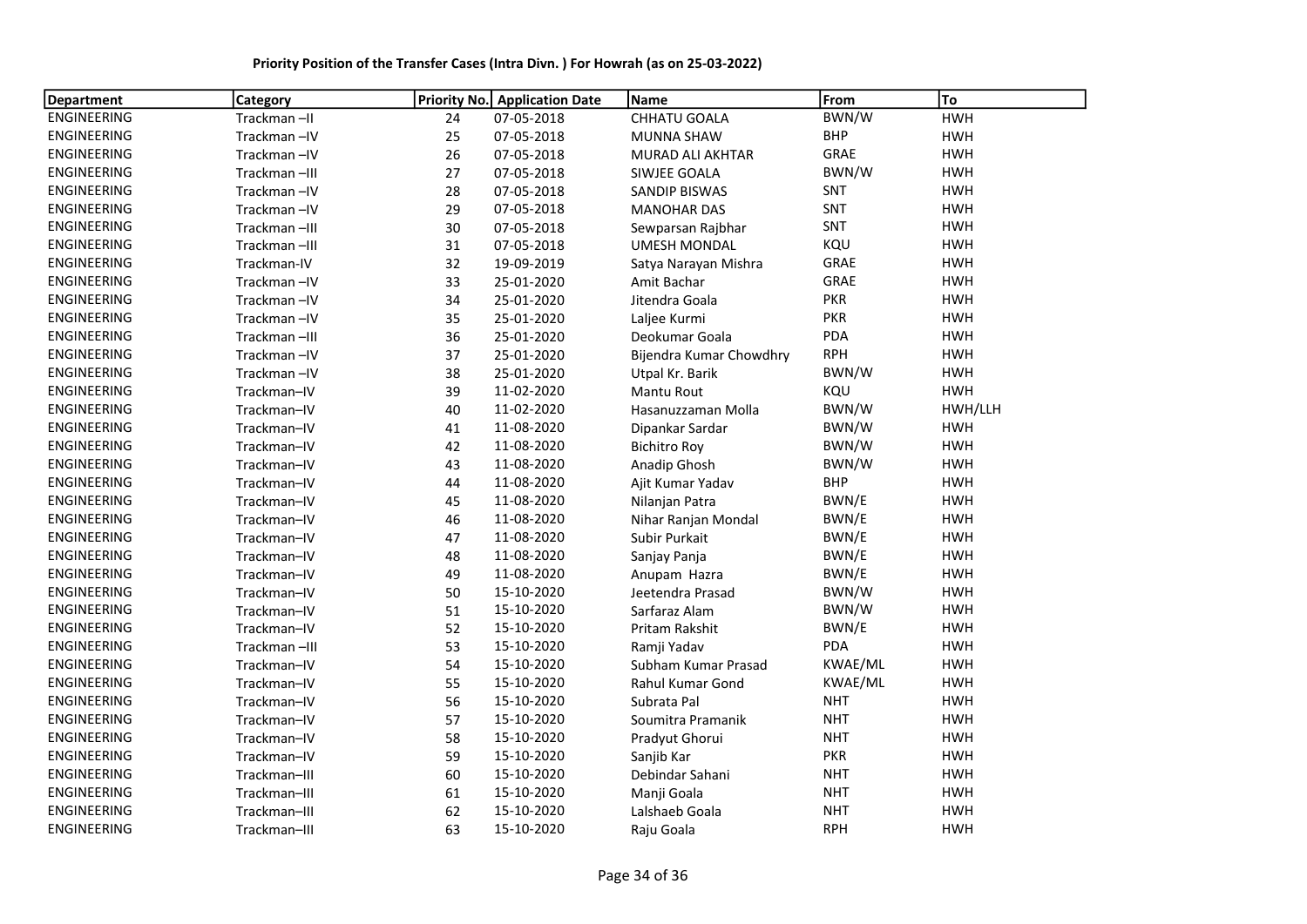| <b>Department</b>  | <b>Category</b>    | <b>Priority No.</b> | <b>Application Date</b>              | Name                   | From         | To             |
|--------------------|--------------------|---------------------|--------------------------------------|------------------------|--------------|----------------|
| <b>ENGINEERING</b> | Trackman-IV        | 64                  | 03-12-2020                           | Rahul Jaiswal          | <b>RPH</b>   | <b>HWH</b>     |
| <b>ENGINEERING</b> | Trackman-IV        | 65                  | 03-12-2020                           | Presenjit Paul         | <b>RPH</b>   | <b>HWH</b>     |
| <b>ENGINEERING</b> | Trackman-IV        | 66                  | 03-12-2020                           | Anjan Chowdhury        | <b>RPH</b>   | <b>HWH</b>     |
| <b>ENGINEERING</b> | Trackman-IV        | 67                  | 03-12-2020                           | Pradip Baul            | <b>RPH</b>   | <b>HWH</b>     |
| <b>ENGINEERING</b> | Trackman-IV        | 68                  | 03-12-2020                           | Debdas Bhore           | <b>RPH</b>   | <b>HWH</b>     |
| ENGINEERING        | Trackman-IV        | 69                  | 03-12-2020                           | Kousik Mondal          | <b>RPH</b>   | <b>HWH</b>     |
| <b>ENGINEERING</b> | Trackman-IV        | 70                  | 03-12-2020                           | Sachin Kumar Shaw      | <b>RPH</b>   | <b>HWH</b>     |
| ENGINEERING        | Trackman-IV        | 71                  | 03-12-2020                           | Rakesh Jamader         | <b>RPH</b>   | <b>HWH</b>     |
| <b>ENGINEERING</b> | Trackman-IV        | 72                  | 15-01-2021                           | Hari Goala             | <b>NHT</b>   | <b>HWH</b>     |
| ENGINEERING        | Trackman-IV        | 73                  | 15-01-2021                           | Santanu Paul           | GRAE         | <b>HWH</b>     |
| <b>ENGINEERING</b> | Trackman-IV        | 74                  | 15-01-2021                           | Barmeswar Koiree       | BWN/E        | <b>HWH</b>     |
| <b>ENGINEERING</b> | Trackman-IV        | 75                  | 15-01-2021                           | <b>Badrinath Goala</b> | PDA          | <b>HWH</b>     |
| <b>ENGINEERING</b> | Trackman-IV        | 76                  | 01-09-2021                           | Laxmi Dey Karmakar     | <b>BWN</b>   | <b>HWH</b>     |
| <b>ENGINEERING</b> | TM-IV (Gatekeeper) | $\mathbf{1}$        | 01/09/216                            | Mousumi Nag            | LLH          | AEN(W)/HWH     |
| <b>ENGINEERING</b> | TM-IV (Gatekeeper) | $\overline{a}$      | 23-01-2018                           | Debabrata Pal          | KWAE(BG)     | KWAE(BG)       |
| <b>ENGINEERING</b> | TM-IV (Gatekeeper) | 3                   | 23-01-2018                           | Biswajit Biswas        | KWAE(BG)     | KWAE(BG)       |
| ENGINEERING        | TM-IV (Gatekeeper) | 4                   | 23-01-2018                           | Chandrasekhar Das      | KWAE(BG)     | KWAE(BG)       |
| <b>ENGINEERING</b> | TM-IV (Gatekeeper) | 5                   | 23-01-2018                           | Ravi Sankar Maurya     | <b>GRAE</b>  | GRAE           |
| ENGINEERING        | TM-IV (Gatekeeper) | 6                   | 05-03-2018                           | Mrinal Kanti Porel     | KWAE/BG      | KWAE/BG        |
| <b>ENGINEERING</b> | TM-IV (Trollyman)  | $\mathbf{1}$        |                                      | Radhe Shyam Goala      | AEN/Tr./HWH  | SSE/HWH        |
| <b>ENGINEERING</b> | Peon               | $\mathbf{1}$        | 09-08-2016                           | Jainarayan Jaiswal     | AEN-2/LLH    | DRM OFFICE/HWH |
| <b>ENGINEERING</b> | Peon               | $\overline{2}$      | 15-01-2019                           | Sanjay Samaddar        | <b>KWAE</b>  | DRM OFFICE/HWH |
| ENGINEERING        | Duftry             | 3                   | 23-01-2018                           | Smt. Runa Banerjee     | <b>LLH</b>   | AEN/Works/HWH  |
| Department         | <b>Category</b>    |                     | <b>Priority No.</b> Application Date | Name                   | From         | To             |
| Mech.(DSL)         | SSE(D)             | $\mathbf{1}$        | 27-04-2011                           | Piyush Kanti Das       | <b>BWN</b>   | <b>HWH</b>     |
| Mech.(DSL)         | SSE(D)             | $\overline{2}$      | 08-01-2012                           | Ashish pal             | <b>BWN</b>   | <b>HWH</b>     |
| Mech.(DSL)         | Tech-II(E)         | $\mathbf 1$         | 26-05-2016                           | Debashis Kar           | BWN/DSL/SHED | HWH/DSL SHED   |
| Mech.(DSL)         | $Tech-I(E)$        | $\overline{2}$      | 26-05-2016                           | Sandip Kumar Mishra    | BWN/DSL/SHED | HWH/DSL SHED   |
| Mech.(DSL)         | Tech-III(E)        | 3                   | 26-05-2016                           | Chanchal Gayen         | BWN/DSL/SHED | HWH/DSL SHED   |
| Mech.(DSL)         | $Tech-I(E)$        | 4                   | 12-12-2017                           | Debashis Sadhukhan     | BWN/DSL/SHED | HWH/DSL SHED   |
| Mech.(DSL)         | Crane Driver-III   | 5                   | 06-08-2018                           | Shibashish Rout        | BWN/DSL/SHED | HWH/DSL SHED   |
| Mech.(DSL)         | Tech-III(M)        | $\mathbf{1}$        | 20-05-2018                           | Sanjit Chakraborty     | BWN/DSL/SHED | HWH/DSL SHED   |